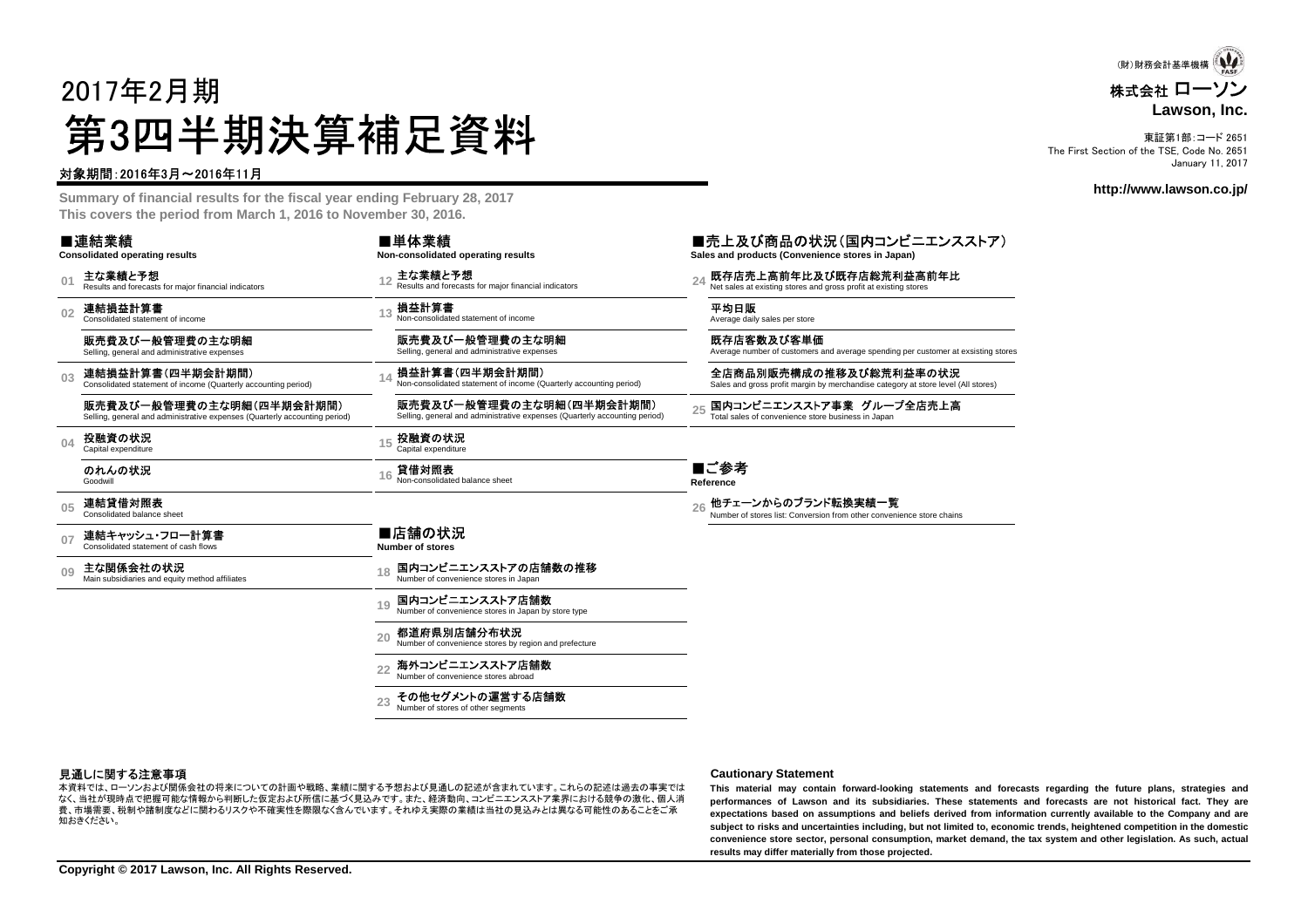### **■主な業績と予想** Results and forecasts for major financial indicators<br>
————————————————————

|                                                                                                    |                | 2015年度/FY2015                     |           |                                      |                                   | 2016年度/FY2016 |                                                   |                          |  |
|----------------------------------------------------------------------------------------------------|----------------|-----------------------------------|-----------|--------------------------------------|-----------------------------------|---------------|---------------------------------------------------|--------------------------|--|
|                                                                                                    |                | 第3四半期/3Q<br>2015.3.1 - 2015.11.30 |           | 通期/Full year<br>2015.3.1 - 2016.2.29 | 第3四半期/3Q<br>2016.3.1 - 2016.11.30 |               | 通期計画/Full year (Forecast)<br>2016.3.1 - 2017.2.28 |                          |  |
|                                                                                                    | 金額/Amount      | 前年比/YoY                           | 金額/Amount | 前年比/YoY                              | 金額/Amount                         | 前年比/YoY       | 金額/Amount                                         | 前年比/YoY                  |  |
| $+1$<br>チェーン全店売上高(百万円)<br>Net sales of convenience stores (millions of yen)                        | 1,549,800      | 104.8%                            | 2,049,554 | 104.5%                               | 1,617,505                         | 104.4%        | 2,180,000                                         | 106.4%                   |  |
| 加盟店売上高(百万円)<br>Net sales of franchised stores (millions of yen)                                    | 1,429,314      | 102.8%                            | 1.887.865 | 103.2%                               | 1.487.956                         | 104.1%        |                                                   |                          |  |
| 直営店売上高(百万円)<br>Net sales of company-operated stores (millions of yen)                              | 120.485        | 135.1%                            | 161.689   | 121.5%                               | 129.548                           | 107.5%        |                                                   |                          |  |
| $*2$<br><b>営業総収入</b> (百万円) Gross operating revenue (millions of yen)                               | 435.534        | 120.2%                            | 583,452   | 117.2%                               | 461.955                           | 106.1%        | 642,000                                           | 110.0%                   |  |
| <b>営業総利益</b> (百万円) Operating gross profit (millions of yen)                                        | 321.286        | 116.5%                            | 427.503   | 115.6%                               | 340.439                           | 106.0%        | $\overline{\phantom{a}}$                          | $\overline{\phantom{0}}$ |  |
| (対チェーン全店売上高比)<br>(Operating gross profit on Net sales of convenience stores)                       | 20.7%          |                                   | 20.9%     |                                      | 21.0%                             |               |                                                   |                          |  |
| 販売費及び一般管理費(百万円)<br>Selling, general and administrative expenses (millions of yen)                  | 259,227        | 120.1%                            | 354,961   | 118.6%                               | 282.754                           | 109.1%        |                                                   |                          |  |
| (対チェーン全店売上高比)<br>(Selling, general and administrative expenses on Net sales of convenience stores) | 16.7%          |                                   | 17.3%     |                                      | 17.5%                             |               |                                                   |                          |  |
| <b>営業利益</b> (百万円) Operating income (millions of yen)                                               | 62.058         | 103.8%                            | 72.541    | 102.9%                               | 57.685                            | 93.0%         | 76.000                                            | 104.8%                   |  |
| (対チェーン全店売上高比)<br>(Operating income on Net sales of convenience stores)                             | 4.0%           |                                   | 3.5%      |                                      | 3.6%                              |               | $\overline{\phantom{a}}$                          |                          |  |
| 経常利益 (百万円) Ordinary income (millions of yen)                                                       | 60.677         | 101.6%                            | 69.622    | 97.1%                                | 56.906                            | 93.8%         | 73.000                                            | 104.9%                   |  |
| 親会社株主に帰属する四半期(当期)純利益(百万円)<br>Profit attributable to owners of parent (millions of yen)             | 31,472         | 95.5%                             | 31,381    | 96.0%                                | 33,855                            | 107.6%        | 35,500                                            | 113.1%                   |  |
| 1株当たり四半期 (当期)純利益 (円) Net profit per share (yen)                                                    | 314.73         |                                   | 313.81    |                                      | 338.51                            |               | $354.95$ <sup>*3</sup>                            |                          |  |
| 純資産 (百万円) Net assets (millions of yen)                                                             | 272.693        |                                   | 272.997   |                                      | 281.931                           |               | $\overline{\phantom{a}}$                          |                          |  |
| 総資産 (百万円) Total assets (millions of yen)                                                           |                | 799,254                           |           | 803.212                              | 853.939                           |               |                                                   |                          |  |
| 1株当たり純資産 (円) Net assets per share (yen)                                                            |                | 2.644.47                          |           | 2.643.97                             | 2.709.34                          |               | $\overline{\phantom{a}}$                          |                          |  |
| 総資産四半期(当期)純利益率 ROA                                                                                 |                | 4.0%                              |           | 4.0%                                 | 4.1%                              |               | $\overline{\phantom{a}}$                          |                          |  |
| 自己資本四半期(当期)純利益率 ROE                                                                                | 12.1%          |                                   | 12.0%     |                                      | 12.7%                             |               | $\overline{\phantom{0}}$                          |                          |  |
| 流動比率 Current ratio                                                                                 | 71.8%          |                                   | 70.2%     |                                      | 68.3%                             |               | $\overline{\phantom{a}}$                          |                          |  |
| 固定比率 Fixed ratio                                                                                   | 215.6%         |                                   | 219.0%    |                                      | 226.4%                            |               | $\overline{\phantom{0}}$                          |                          |  |
| 自己資本比率 Shareholders' equity ratio                                                                  | 33.1%          |                                   | 32.9%     |                                      | 31.7%                             |               | $\overline{\phantom{a}}$                          |                          |  |
|                                                                                                    | N <sub>L</sub> |                                   |           |                                      |                                   |               |                                                   |                          |  |

(注)Notes: Notes: Notes: Notes: Notes: Notes: Notes: Notes: Notes: Notes: Notes: Notes: Notes: Notes: Notes: Notes: Notes: Notes: Notes: Notes: Notes: Notes: Notes: Notes: Notes: Notes: Notes: Notes: Notes: Notes: Notes: Notes

および成城石井事業の店舗売上高の合計を記載しています。 ファンドリング Therefore, it is a sum of total sales of domestic convenience stores business, overseas business and Seijo Ishii business. \*1 チェーン全店売上高は、㈱ローソン単体および連結子会社を対象とし、 国内コンビニエンスストア事業、海外事業

なお、成城石井事業については直営の成城石井店舗のみを集計しております。

\*2 営業総収入は直営店売上高、加盟店からの収入等の合計です。

\*3 計画の1株当たり当期純利益に関しては、2016年11月30日現在の期末発行済株式数を用いて算出しております。

\*1 The net sales of convenience stores include Lawson, Inc. and consolidated subsidiaries.

In addition, for Seijo Ishii business, It is a total of its company-operated stores.

\*2 The gross operating revenue is a sum of total sales of company-operated stores, income from franchised stores and others.

\*3 Forecasted profit per share is calculated based on the number of outstanding shares as of November 30, 2016.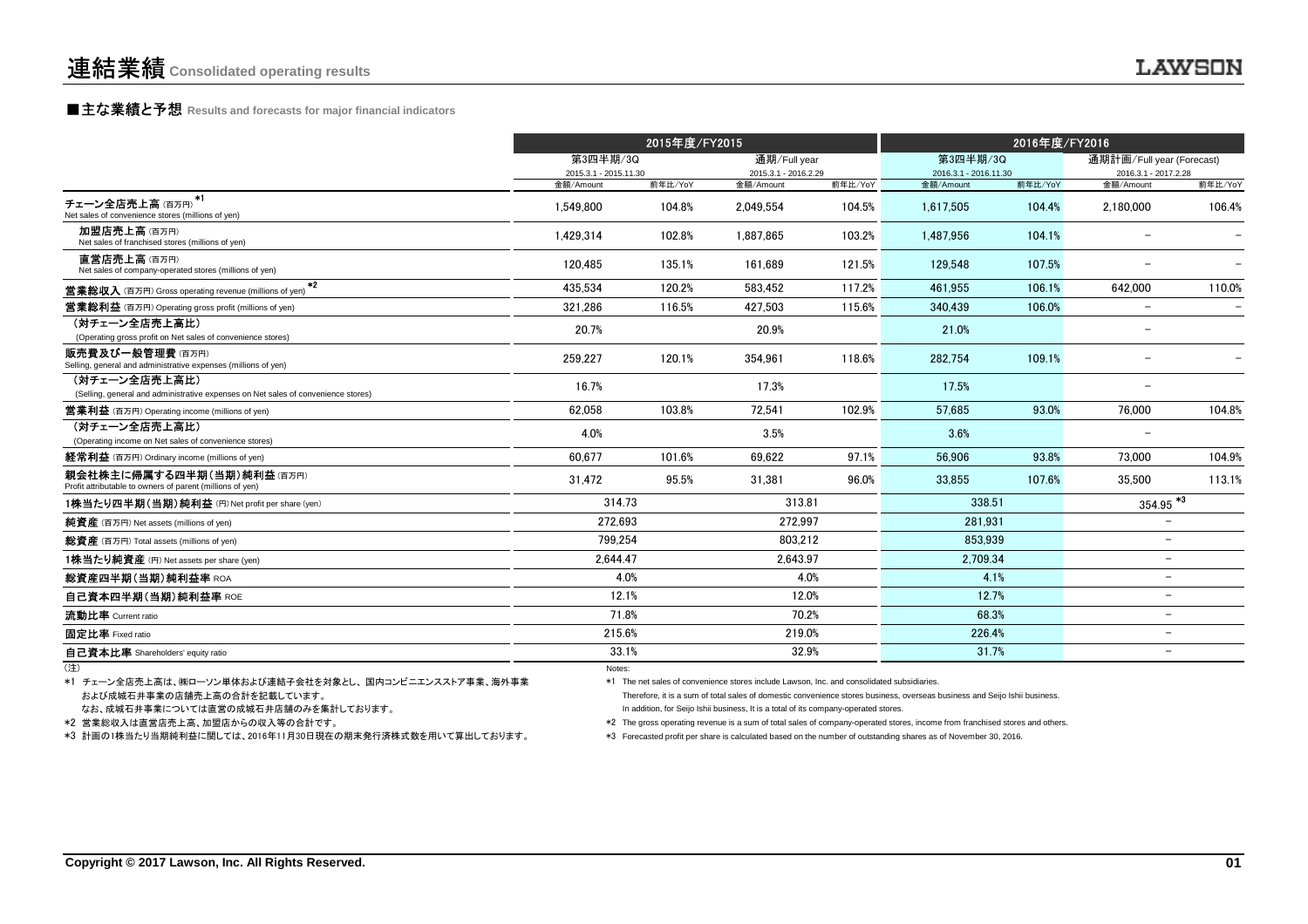### ■連結損益計算書 **Consolidated statement of income**

|                                                                    |                 | 2015年度第3四半期累計期間       |         | 2016年度第3四半期累計期間          | 前年増減    |                     |
|--------------------------------------------------------------------|-----------------|-----------------------|---------|--------------------------|---------|---------------------|
|                                                                    |                 | 2015.3.1 - 2015.11.30 |         | 2016.3.1 - 2016.11.30    |         | Increase (Decrease) |
|                                                                    |                 | 百万円/Millions of yen   | 前年比/YoY | 百万円/Millions of yen      | 前年比/YoY | 百万円/Millions of yen |
| A.営業総収入 Gross operating revenue                                    | $B + E$         | 435.534               | 120.2%  | 461,955                  | 106.1%  | 26,421              |
| -*1<br><b>B.売上高</b> Net sales                                      |                 | 166.592               | 144.3%  | 176.718                  | 106.1%  | 10,125              |
| $*2$<br>C.売上原価 Cost of sales                                       |                 | 114.248               | 131.7%  | 121,516                  | 106.4%  | 7,267               |
| - 33<br>D.売上総利益 Gross profit                                       | $B - C$         | 52.343                | 182.4%  | 55.201                   | 105.5%  | 2,857               |
| <b>E.営業収入 Operating revenues</b>                                   | $F + G$         | 268.942               | 108.9%  | 285,237                  | 106.1%  | 16,295              |
| F.加盟店からの収入 Income from franchised stores                           |                 | 198.681               | 105.0%  | 208,907                  | 105.1%  | 10,226              |
| G.その他の営業収入 Other operating revenue                                 |                 | 70,260                | 121.5%  | 76.329                   | 108.6%  | 6,069               |
| <b>H.営業総利益</b> Operating gross profit                              | $A - C = D + E$ | 321,286               | 116.5%  | 340,439                  | 106.0%  | 19,153              |
| I.販売費及び一般管理費 Selling, general and administrative expenses          |                 | 259,227               | 120.1%  | 282.754                  | 109.1%  | 23,526              |
| J.営業利益 Operating income                                            | $H - I$         | 62.058                | 103.8%  | 57,685                   | 93.0%   | $-4,373$            |
| 営業外収益 Non-operating income                                         |                 | 2.307                 | 96.1%   | 2.997                    | 129.9%  | 690                 |
| 営業外費用 Non-operating expenses                                       |                 | 3,688                 | 149.1%  | 3,776                    | 102.4%  | 87                  |
| 経常利益 Ordinary income                                               |                 | 60,677                | 101.6%  | 56,906                   | 93.8%   | $-3,770$            |
| 特別利益 Extraordinary income                                          |                 | 892                   | 79.3%   | $\overline{\phantom{0}}$ |         | $-892$              |
| 特別損失 Extraordinary losses                                          |                 | 7,947                 | 168.0%  | 3,391                    | 42.7%   | $-4,555$            |
| 税金等調整前四半期純利益 Profit before income taxes                            |                 | 53.622                | 95.6%   | 53.514                   | 99.8%   | $-107$              |
| 法人税、住民税及び事業税 Income taxes - current                                |                 | 15,619                | 76.7%   | 13,944                   | 89.3%   | $-1,674$            |
| 法人税等調整額 Income taxes - deferred                                    |                 | 5,959                 | 244.5%  | 5.098                    | 85.6%   | $-861$              |
| 四半期純利益 Profit                                                      |                 | 32,043                | 96.2%   | 34.472                   | 107.6%  | 2,428               |
| 非支配株主に帰属する四半期純利益 Profit attribiutable to non-controlling interests |                 | 571                   | 164.3%  | 617                      | 108.0%  | 45                  |
| 親会社株主に帰属する四半期純利益 Profit attributable to owners of parent           |                 | 31,472                | 95.5%   | 33,855                   | 107.6%  | 2,382               |
|                                                                    |                 |                       |         |                          |         |                     |

### **■販売費及び一般管理費の主な明細** Selling, general and administrative expenses

|                                                          | 2015年度第3四半期累計期間       |         | 2016年度第3四半期累計期間,      |         | 前年増減                |
|----------------------------------------------------------|-----------------------|---------|-----------------------|---------|---------------------|
|                                                          | 2015.3.1 - 2015.11.30 |         | 2016.3.1 - 2016.11.30 |         | Increase (Decrease) |
|                                                          | 百万円/Millions of yen   | 前年比/YoY | 百万円/Millions of yen   | 前年比/YoY | 百万円/Millions of yen |
| 地代家賃 Rents                                               | 80.498                | 114.4%  | 85,083                | 105.7%  | 4,585               |
| 人件費 Personnel expenses                                   | 51,137                | 117.1%  | 53.493                | 104.6%  | 2,356               |
| 動産リース料 Equipment leasing charges                         | 2.187                 | 81.2%   | 1.491                 | 68.2%   | $-696$              |
| 有形固定資産減価償却費 Depreciation of property and store equipment | 30.070                | 126.5%  | 33.272                | 110.6%  | 3,201               |
| <b>広告宣伝費</b> Advertising expenses                        | 20.270                | 170.6%  | 24.384                | 120.3%  | 4,113               |
| その他 Other                                                | 75.063                | 118.2%  | 85,028                | 113.3%  | 9,965               |
| 合計 Total                                                 | 259.227               | 120.1%  | 282.754               | 109.1%  | 23,526              |
| (注)                                                      | Notes:                |         |                       |         |                     |

\*1 「売上高」は、直営店売上高、Eコマース売上高、卸売事業売上高等の合計です。

\*2 「売上原価」は、商品売上原価です。

\*3 「売上総利益」は、商品売上総利益です。

\*1 Net sales of company-operated stores, e-commerce business, wholesale business and others.

\*2 Cost of goods sold.

\*3 Gross profit on goods sales.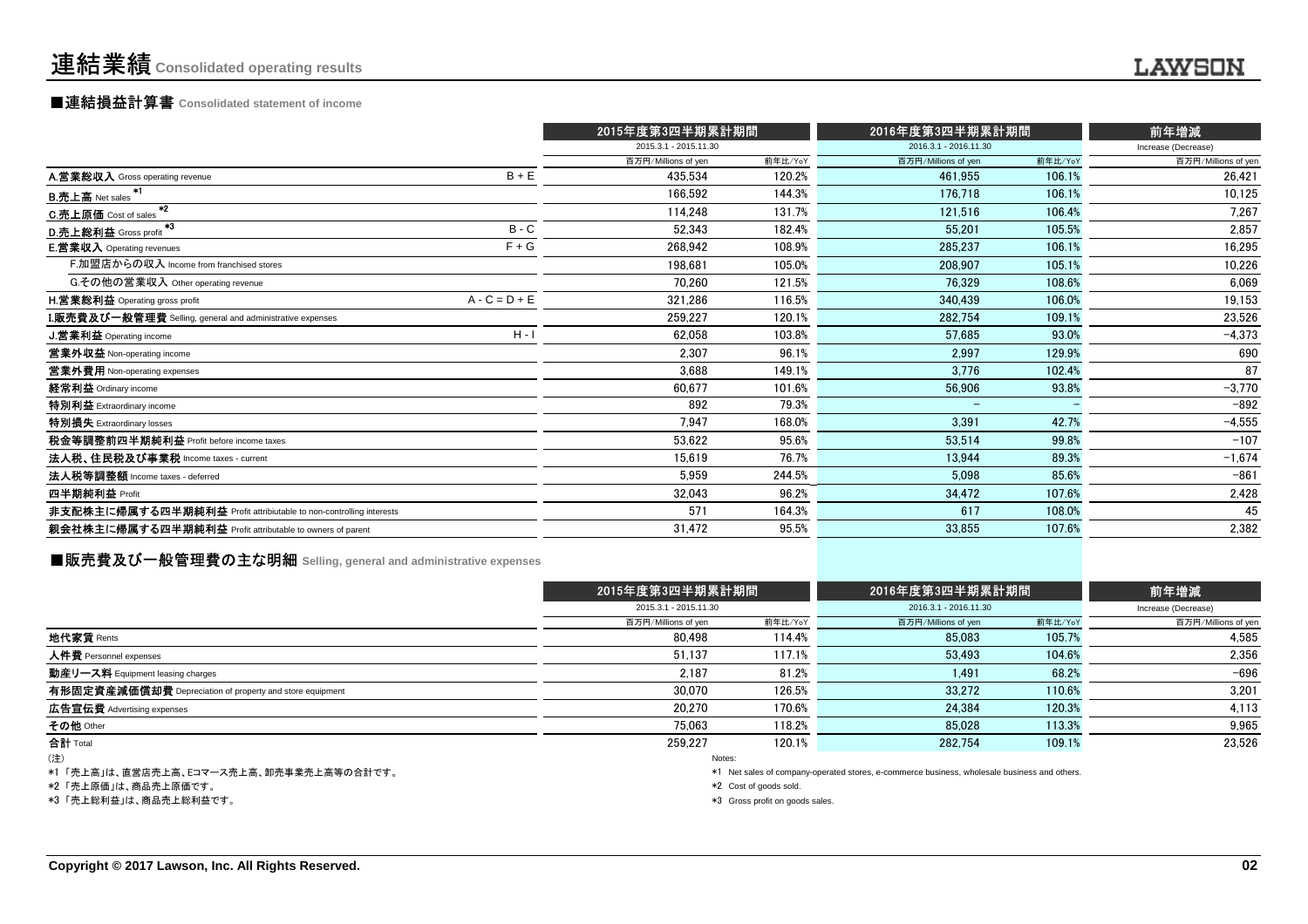#### **■連結損益計算書(四半期会計期間)** Consolidated statement of income (Quarterly accounting period)

|                                                                    |                          | 2015年度第3四半期会計期間          |                     | 2016年度第3四半期会計期間       |                     |  |
|--------------------------------------------------------------------|--------------------------|--------------------------|---------------------|-----------------------|---------------------|--|
|                                                                    | 2015.9.1 - 2015.11.30    |                          |                     | 2016.9.1 - 2016.11.30 |                     |  |
|                                                                    | 百万円/Millions of yen      | 前年比/YoY                  | 百万円/Millions of yen | 前年比/YoY               | 百万円/Millions of yen |  |
| $B + E$<br>A.営業総収入 Gross operating revenue                         | 146,195                  | 121.3%                   | 155,724             | 106.5%                | 9,528               |  |
| <b>B.売上高</b> Net sales                                             | 56.671                   | 146.3%                   | 59,720              | 105.4%                | 3,048               |  |
| $*2$<br>C.売上原価 Cost of sales                                       | 38.836                   | 135.4%                   | 41.481              | 106.8%                | 2,644               |  |
| $^{\ast 3}$<br>$B - C$<br>D.売上総利益 Gross profit                     | 17,835                   | 177.5%                   | 18.239              | 102.3%                | 403                 |  |
| $F + G$<br><b>E.営業収入</b> Operating revenues                        | 89,524                   | 109.4%                   | 96.003              | 107.2%                | 6,479               |  |
| F.加盟店からの収入 Income from franchised stores                           | 66.402                   | 107.3%                   | 69.484              | 104.6%                | 3,082               |  |
| G.その他の営業収入 Other operating revenue                                 | 23,121                   | 116.0%                   | 26.518              | 114.7%                | 3,397               |  |
| $A - C = D + E$<br><b>H.営業総利益</b> Operating gross profit           | 107,359                  | 116.9%                   | 114,242             | 106.4%                | 6,883               |  |
| <b>I.販売費及び一般管理費</b> Selling, general and administrative expenses   | 87,344                   | 121.1%                   | 96.483              | 110.5%                | 9,138               |  |
| $H - I$<br>J.営業利益 Operating income                                 | 20,014                   | 101.3%                   | 17,759              | 88.7%                 | $-2,255$            |  |
| 営業外収益 Non-operating income                                         | 866                      | 76.7%                    | 1.091               | 125.9%                | 224                 |  |
| 営業外費用 Non-operating expenses                                       | 999                      | 124.7%                   | 328                 | 32.9%                 | $-670$              |  |
| 経常利益 Ordinary income                                               | 19.882                   | 99.0%                    | 18,522              | 93.2%                 | $-1,359$            |  |
| 特別利益 Extraordinary income                                          | $\overline{\phantom{0}}$ | $\overline{\phantom{0}}$ | $\qquad \qquad$     |                       |                     |  |
| 特別損失 Extraordinary losses                                          | 1.408                    | 181.4%                   | 840                 | 59.7%                 | $-567$              |  |
| 税金等調整前四半期純利益 Profit before income taxes                            | 18.473                   | 95.7%                    | 17,682              | 95.7%                 | $-791$              |  |
| 法人税、住民税及び事業税 Income taxes - current                                | 3.874                    | 61.9%                    | 4.545               | 117.3%                | 671                 |  |
| 法人税等調整額 Income taxes - deferred                                    | 2,740                    | 143.5%                   | 1.710               | 62.4%                 | $-1,029$            |  |
| 四半期純利益 Profit                                                      | 11.859                   | 106.5%                   | 11,426              | 96.3%                 | $-433$              |  |
| 非支配株主に帰属する四半期純利益 Profit attribiutable to non-controlling interests | 197                      | 270.9%                   | 180                 | 91.0%                 | $-17$               |  |
| 親会社株主に帰属する四半期純利益 Profit attributable to owners of parent           | 11.661                   | 105.4%                   | 11,246              | 96.4%                 | $-415$              |  |
|                                                                    |                          |                          |                     |                       |                     |  |

#### **■販売費及び一般管理費の主な明細(四半期会計期間)** Selling, general and administrative expenses (Quarterly accounting period<mark>)</mark>

|                                                          |                       | 2015年度第3四半期会計期間 |                                                                                              | 2016年度第3四半期会計期間 |                     |
|----------------------------------------------------------|-----------------------|-----------------|----------------------------------------------------------------------------------------------|-----------------|---------------------|
|                                                          | 2015.9.1 - 2015.11.30 |                 | 2016.9.1 - 2016.11.30                                                                        |                 | Increase (Decrease) |
|                                                          | 百万円/Millions of yen   | 前年比/YoY         | 百万円/Millions of yen                                                                          | 前年比/YoY         | 百万円/Millions of yen |
| 地代家賃 Rents                                               | 27.116                | 112.7%          | 28,814                                                                                       | 106.3%          | 1,698               |
| 人件費 Personnel expenses                                   | 17.061                | 117.1%          | 17,951                                                                                       | 105.2%          | 889                 |
| 動産リース料 Equipment leasing charges                         | 638                   | 82.0%           | 586                                                                                          | 91.8%           | $-52$               |
| 有形固定資産減価償却費 Depreciation of property and store equipment | 10.501                | 125.8%          | 11,394                                                                                       | 108.5%          | 893                 |
| 広告宣伝費 Advertising expenses                               | 6.871                 | 176.3%          | 8.245                                                                                        | 120.0%          | 1,374               |
| その他 Other                                                | 25.154                | 123.0%          | 29.490                                                                                       | 117.2%          | 4,335               |
| 合計 Total                                                 | 87.344                | 121.1%          | 96.483                                                                                       | 110.5%          | 9,138               |
| (注)                                                      | Notes:                |                 |                                                                                              |                 |                     |
| ↓1 「主 ↓古 □+ 古巻亡主 ↓古 ┌¬フ ヮ主 ↓古 知主吏業主 ↓古笑のム科ネナ             |                       |                 | at - Mataalaa afaamaanu saaratadateena a sammarsa kuningaa ulkalaaala kuningaa and atkara. W |                 |                     |

\*1 「売上高」は、直営店売上高、Eコマース売上高、卸売事業売上高等の合計です。

\*2 「売上原価」は、商品売上原価です。

\*3 「売上総利益」は、商品売上総利益です。

\*1 Net sales of company-operated stores, e-commerce business, wholesale business and others.

\*2 Cost of goods sold.

\*3 Gross profit on goods sales.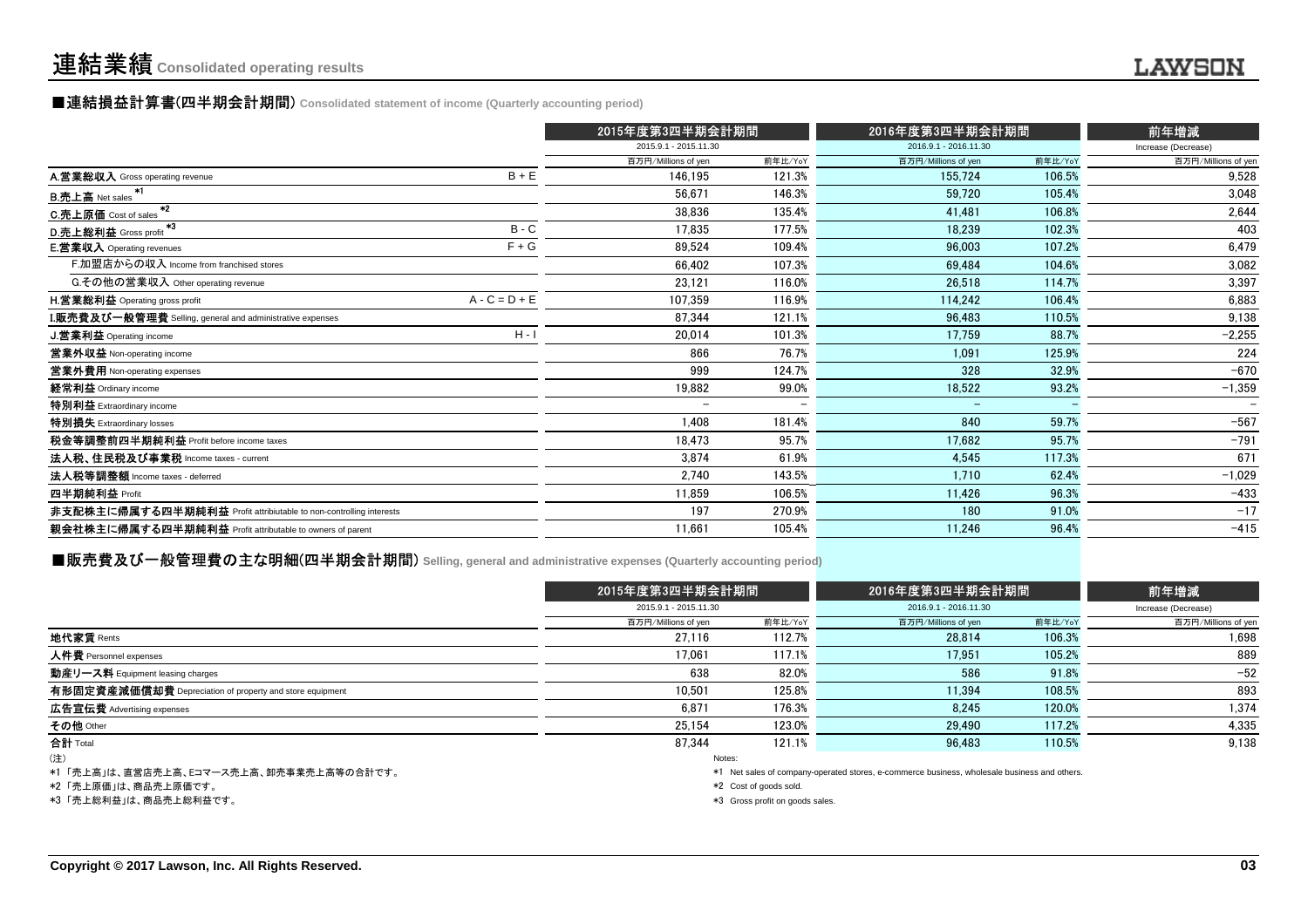#### **■投融資の状況 Capital expenditure**

|                                                          | 2015年度第3四半期累計期間       | 2016年度第3四半期累計期間       | 前年増減                | 2016年度計画                         |
|----------------------------------------------------------|-----------------------|-----------------------|---------------------|----------------------------------|
|                                                          | 2015.3.1 - 2015.11.30 | 2016.3.1 - 2016.11.30 | Increase (Decrease) | Forecasts / 2016.3.1 - 2017.2.28 |
|                                                          | 百万円/Millions of yen   | 百万円/Millions of yen   | 百万円/Millions of yen | 百万円/Millions of yen              |
| 新店投資 New store investments                               | 27.046                | 34.291                | 7.244               | 51,500                           |
| 既存店投資 Existing store investments                         | 3,811                 | 4,739                 | 928                 | 10.000                           |
| システム関連投資 IT - related investments                        | 12.508                | 14.455                | 1,947               | 18.000                           |
| その他 Other                                                | 805                   | 1.066                 | 260                 | 1,000                            |
| 投資小計 Subtotal                                            | 44,172                | 54,552                | 10,379              | 80,500                           |
| 出資 · 融資 Investments and advances                         | 3.671                 | 1.211                 | $-2.460$            | 1.500                            |
| リース Leases                                               | 28,482                | 32,598                | 4,116               | 56,000                           |
| 合計 Total                                                 | 76.326                | 88.362                | 12.035              | 138,000                          |
| 有形固定資産減価償却費 Depreciation of property and store equipment | 30,169                | 33.352                | 3,183               | 47.500                           |
| 無形固定資産償却費 Amortization of intangible assets              | 6.479                 | 7.718                 | 1,239               | 11,800                           |
| 減価償却費合計 Total depreciation and amortization              | 36,648                | 41.070                | 4.422               | 59.300                           |
| (注)                                                      |                       | Note:                 |                     |                                  |

\* 2016年度のリース債務の返済による支出は22,149百万円です。

\* The amount of repayments of lease obligations (consolidated) is 22,149 millions of yen in fiscal year 2016.

#### ■のれんの状況 Goodwill

|                                                    | 2015年度第3四半期累計期間             |        | 2016年度第3四半期累計期間             |        | 前年増減                |
|----------------------------------------------------|-----------------------------|--------|-----------------------------|--------|---------------------|
|                                                    | 2015.3.1 - 2015.11.30       |        | 2016.3.1 - 2016.11.30       |        | Increase (Decrease) |
|                                                    | 百万円/Millions of yen 前年比/YoY |        | 百万円/Millions of yen 前年比/YoY |        | 百万円/Millions of yen |
| のれん償却額 Amortization of goodwill                    |                             |        |                             |        |                     |
| 国内コンピニエンスストア事業 Domestic convenience store business | 440                         | 148.1% | 573                         | 130.3% | 133                 |
| <b>成城石井事業</b> Seijo Ishii business                 | 1.077                       | -      | 1.077                       | 100.0% | -                   |
| エンタテイメント関連事業 Entertainment-related business        | 459                         | 187.6% | 376                         | 81.9%  | $-83$               |
| その他 Other business                                 | 77                          | 58.5%  | 67                          | 87.4%  | -9                  |
| 合計 Total                                           | 2.055                       | 304.7% | 2.095                       | 102.0% | 40                  |

|                                                    | 2015年度<br>(2016年2月29日現在)    |        | 2016年度第3四半期<br>(2016年11月30日現在) |        | 2015年度末からの増減                       |
|----------------------------------------------------|-----------------------------|--------|--------------------------------|--------|------------------------------------|
|                                                    | FY2015 (As of 2016.2.29)    |        | FY2016 (As of 2016.11.30)      |        | Increase (Decrease) from 2016.2.29 |
|                                                    | 百万円/Millions of yen 前年比/YoY |        | 百万円/Millions of yen 前年比/YoY    |        | 百万円/Millions of yen                |
| 当期末残高 Balance of goodwill at end of period         |                             |        |                                |        |                                    |
| 国内コンビニエンスストア事業 Domestic convenience store business | 8.589                       | 97.7%  | 11.629                         | 135.4% | 3.040                              |
| 成城石井事業 Seijo Ishii business                        | 26.946                      | 94.9%  | 25.869                         | 96.0%  | $-1.077$                           |
| エンタテイメント関連事業 Entertainment-related business        | 9.192                       | 93.3%  | 8.815                          | 95.9%  | $-376$                             |
| その他 Other business                                 | .581                        | 136.4% | 1.247                          | 78.8%  | $-334$                             |
| 合計 Total                                           | 46.309                      | 96.1%  | 47.561                         | 102.7% | 1.251                              |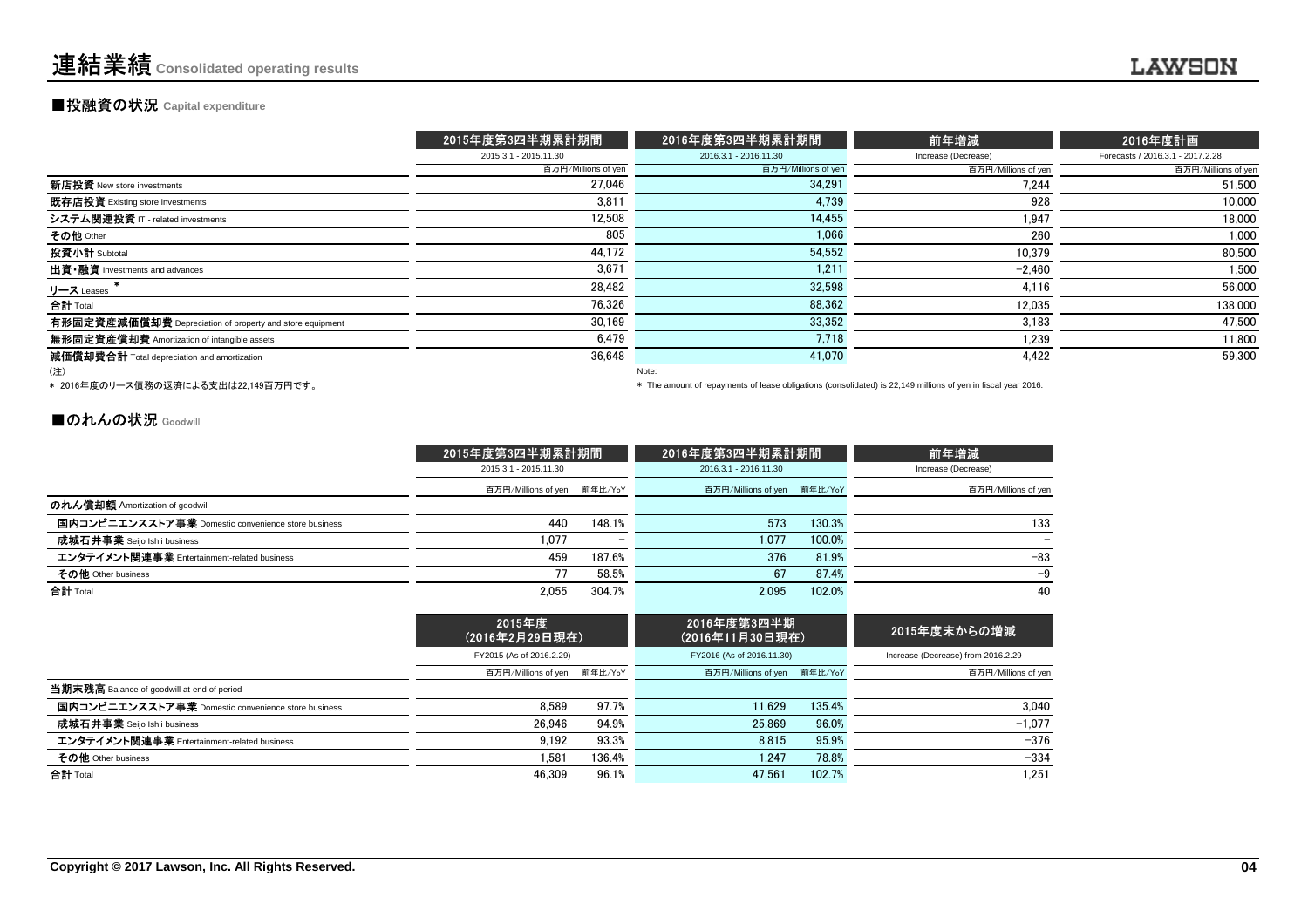#### ■連結貸借対照表 **Consolidated balance sheet**

|                                                                         | 2015年度<br>(2016年2月29日現在) | 2016年度第3四半期<br>(2016年11月30日現在) | 2015年度末からの増減                       |
|-------------------------------------------------------------------------|--------------------------|--------------------------------|------------------------------------|
|                                                                         | FY2015 (As of 2016.2.29) | FY2016 (As of 2016.11.30)      | Increase (Decrease) from 2016.2.29 |
| [ 資産の部 Assets ]                                                         | 百万円/Millions of yen      | 百万円/Millions of yen            | 百万円/Millions of yen                |
| 流動資産 Current assets                                                     | 224,209                  | 240.382                        | 16,173                             |
| 現金及び預金 Cash and deposits                                                | 69.797                   | 62.008                         | $-7.789$                           |
| 加盟店貸勘定 Accounts receivable - due from franchised stores                 | 30,547                   | 40.465                         | 9,917                              |
| 商品 Merchandise                                                          | 17,976                   | 18.615                         | 638                                |
| 未収入金 Accounts receivable - other                                        | 67,736                   | 81.744                         | 14,008                             |
| 繰延税金資産 Deferred tax assets                                              | 4,524                    | 3.012                          | $-1,512$                           |
| その他 Other                                                               | 33,635                   | 34,561                         | 926                                |
| 貸倒引当金 Allowance for doubtful accounts                                   | $-8$                     | $-24$                          | $-16$                              |
| 固定資産 Non-current assets                                                 | 579,002                  | 613,556                        | 34,553                             |
| 有形固定資産 Property and store equipment                                     | 302,761                  | 326,722                        | 23,960                             |
| ・建物及び構築物 Buildings and structures                                       | 167.098                  | 182.704                        | 15,605                             |
| •工具、器具及び備品 Tools, furniture and fixtures                                | 16,307                   | 18.414                         | 2,106                              |
| ・リース資産 Leased assets                                                    | 101,546                  | 112.540                        | 10,993                             |
| •その他 Other                                                              | 17,808                   | 13.062                         | $-4,746$                           |
| 無形固定資産 Intangible assets                                                | 84,595                   | 93,650                         | 9,055                              |
| ・ソフトウエア Software                                                        | 26,377                   | 34,637                         | 8,260                              |
| ・のれん Goodwill                                                           | 46,309                   | 47.561                         | 1,251                              |
| •商標権 Trademark right                                                    | 11,381                   | 10.948                         | $-432$                             |
| •その他 Other                                                              | 527                      | 503                            | $-24$                              |
| 投資その他の資産 Investments and other assets                                   | 191,645                  | 193,183                        | 1,538                              |
| •長期貸付金 Long-term loans receivable                                       | 40.886                   | 42.529                         | 1,642                              |
| ・差入保証金 Guarantee deposits                                               | 92,495                   | 95.396                         | 2,900                              |
| •繰延税金資産 Deferred tax assets                                             | 22.016                   | 20.496                         | $-1,519$                           |
| •その他 Other                                                              | 37,107                   | 35.627                         | $-1,479$                           |
| •貸倒引当金 Allowance for doubtful accounts                                  | $-860$                   | $-866$                         | $-6$                               |
| 資産合計 Total Assets                                                       | 803,212                  | 853,939                        | 50,727                             |
|                                                                         |                          |                                |                                    |
| 有形固定資産の減価償却累計額 Accumulated depreciation of property and store equipment | 291,655                  | 296.137                        | 4,482                              |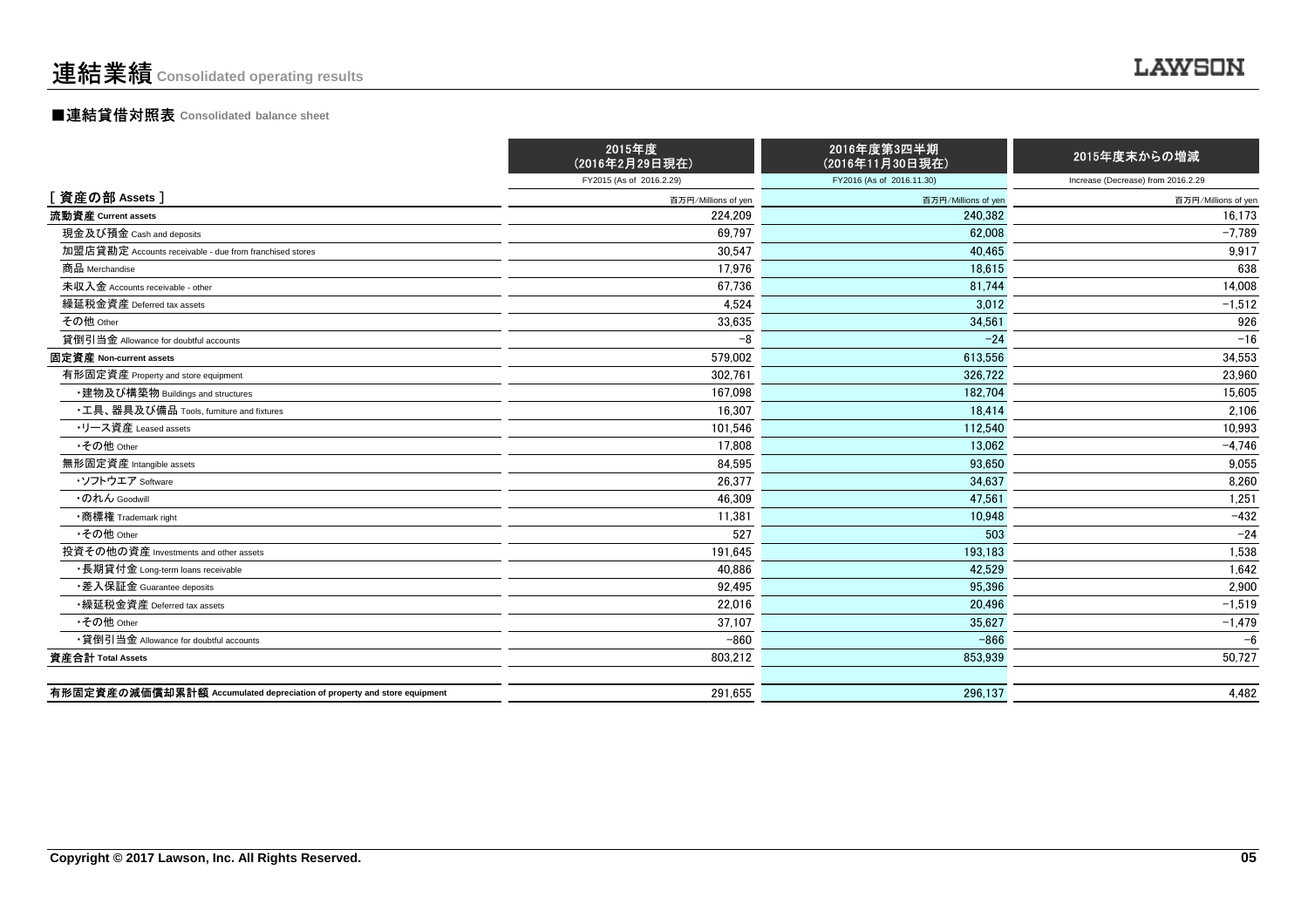#### ■連結貸借対照表 **Consolidated balance sheet**

|                                                                                                                                            | 2015年度<br>(2016年2月29日現在) | 2016年度第3四半期<br>(2016年11月30日現在) | 2015年度末からの増減                       |
|--------------------------------------------------------------------------------------------------------------------------------------------|--------------------------|--------------------------------|------------------------------------|
|                                                                                                                                            | FY2015 (As of 2016.2.29) | FY2016 (As of 2016.11.30)      | Increase (Decrease) from 2016.2.29 |
| [負債の部 Liabilities]                                                                                                                         | 百万円/Millions of yen      | 百万円/Millions of yen            | 百万円/Millions of yen                |
| 流動負債 Current liabilities                                                                                                                   | 319,607                  | 351,855                        | 32,248                             |
| 買掛金 Accounts payable - trade                                                                                                               | 112,225                  | 124,016                        | 11,791                             |
| 短期借入金 Short-term loans payable                                                                                                             | 1,990                    | 1,210                          | $-780$                             |
| 1年内返済予定の長期借入金 Current portion of long-term loans payable                                                                                   | 575                      | 575                            |                                    |
| リース債務 Lease obligations                                                                                                                    | 23,898                   | 27,076                         | 3,178                              |
| 未払金 Accounts payable - other                                                                                                               | 57.214                   | 62.895                         | 5,680                              |
| 未払法人税等 Income taxes payable                                                                                                                | 8,500                    | 5,556                          | $-2,944$                           |
| 預り金 Deposits received                                                                                                                      | 101,908                  | 118,050                        | 16,141                             |
| 賞与引当金 Provision for bonuses                                                                                                                | 3,832                    | 2.030                          | $-1,801$                           |
| その他 Other                                                                                                                                  | 9,462                    | 10.444                         | 982                                |
| 固定負債 Non-current liabilities                                                                                                               | 210,607                  | 220.152                        | 9,544                              |
| 長期借入金 Long-term loans payable                                                                                                              | 57,562                   | 56,999                         | $-563$                             |
| リース債務 Lease obligations                                                                                                                    | 88,060                   | 97,852                         | 9,792                              |
| 役員退職慰労引当金                                                                                                                                  | 413                      | 434                            | 21                                 |
| Provision for retirement benefits to executive officers and audit and supervisory board members<br>退職給付に係る負債 Net defined benefit liability | 12,186                   | 12,783                         | 596                                |
| 資産除去債務 Asset retirement obligations                                                                                                        | 24,664                   | 26.225                         | 1,560                              |
| その他 Other                                                                                                                                  |                          |                                |                                    |
| 負債合計 Total liabilities                                                                                                                     | 27,719                   | 25,857<br>572,008              | $-1,862$                           |
|                                                                                                                                            | 530,215                  |                                | 41,792                             |
| 純資産の部 Net assets]                                                                                                                          |                          |                                |                                    |
| 株主資本 Shareholders' equity                                                                                                                  | 259,532                  | 268,938                        | 9,405                              |
| 資本金 Capital stock                                                                                                                          | 58,506                   | 58.506                         |                                    |
| 資本剰余金 Capital surplus                                                                                                                      | 47.697                   | 49.083                         | 1,386                              |
| 利益剰余金 Retained earnings                                                                                                                    | 154,608                  | 162.569                        | 7,960                              |
| 自己株式 Treasury shares                                                                                                                       | $-1,280$                 | $-1.221$                       | 58                                 |
| その他の包括利益累計額 Accumulated other comprehensive income                                                                                         | 4,860                    | 2,029                          | $-2,831$                           |
| その他有価証券評価差額金 Valuation difference on available-for-sale securities                                                                         | 801                      | 136                            | $-665$                             |
| 土地再評価差額金 Revaluation reserve for land                                                                                                      | $-566$                   | $-566$                         |                                    |
| 為替換算調整勘定 Foreign currency translation adjustments                                                                                          | 5,531                    | 3,301                          | $-2,229$                           |
| 退職給付に係る調整累計額 Remeasurements of defined benefit plans                                                                                       | $-906$                   | $-842$                         | 63                                 |
| 新株予約権 Subscription rights to shares                                                                                                        | 307                      | 323                            | 15                                 |
| 非支配株主持分 Non-controlling interests                                                                                                          | 8,296                    | 10,641                         | 2,344                              |
| 純資産合計 Net assets                                                                                                                           | 272,997                  | 281,931                        | 8,934                              |
| 負債純資産合計 Liabilities and net assets                                                                                                         | 803.212                  | 853.939                        | 50,727                             |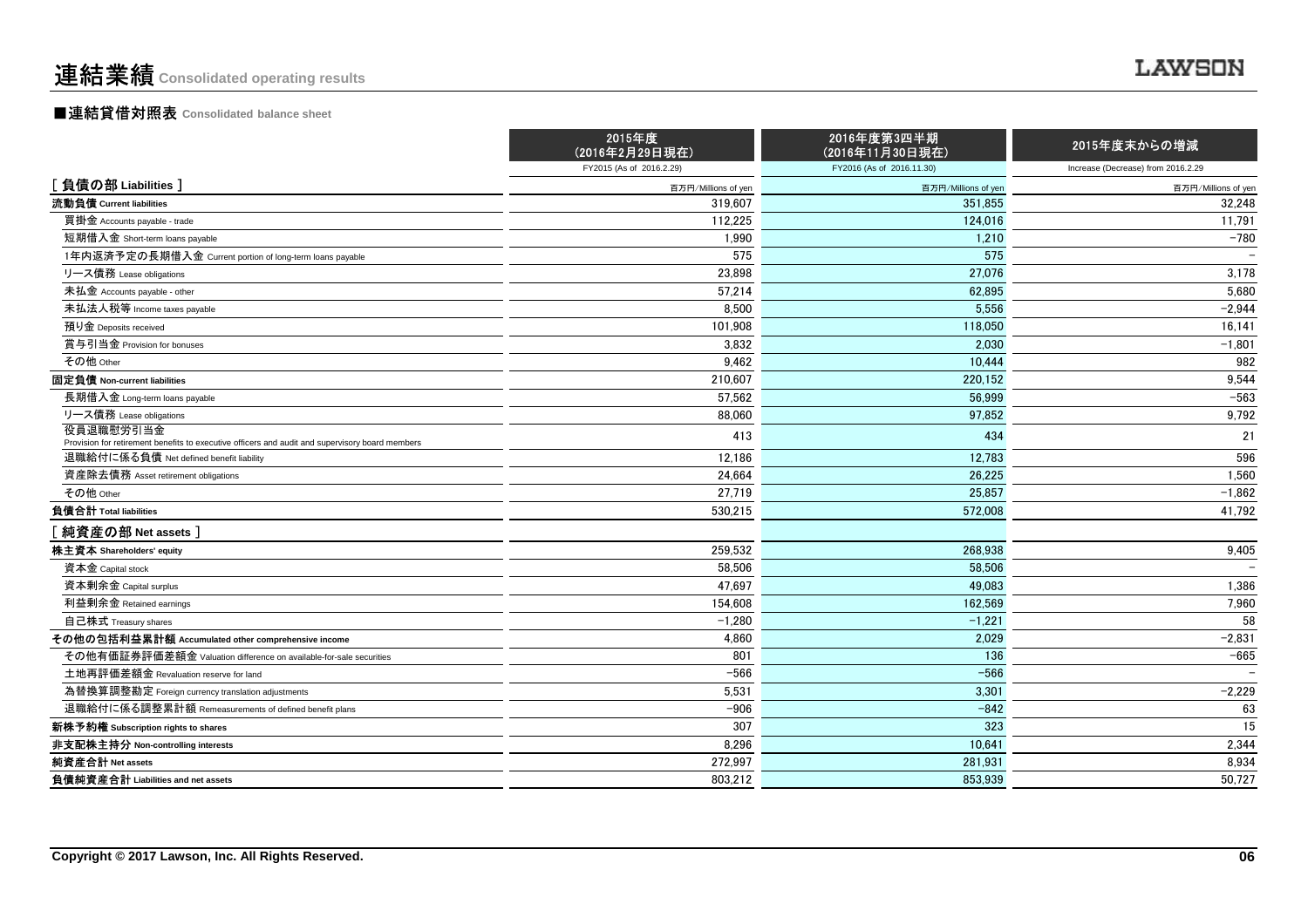**■連結キャッシュ・フロー計算書** Consolidated statement of cash flows<br>■

|                                                                                | 2015年度第3四半期累計期間       | 2016年度第3四半期累計期間       | 前年増減                |
|--------------------------------------------------------------------------------|-----------------------|-----------------------|---------------------|
| Ⅰ.営業活動によるキャッシュ・フロー                                                             | 2015.3.1 - 2015.11.30 | 2016.3.1 - 2016.11.30 | Increase (Decrease) |
| I.Net cash provided by (used in) operating activities                          | 百万円/Millions of yen   | 百万円/Millions of yer   | 百万円/Millions of yen |
| 税金等調整前四半期純利益 Profit before income taxes                                        | 53.622                | 53.514                | $-107$              |
| 減価償却費 Depreciation                                                             | 36,648                | 41,070                | 4,422               |
| 減損損失 Impairment loss                                                           | 5,125                 | 686                   | $-4,438$            |
| 受取利息 Interest income                                                           | $-569$                | $-542$                | 27                  |
| 支払利息 Interest expenses                                                         | 1,390                 | 1,434                 | 43                  |
| 固定資産除却損 Loss on retirement of non-current assets                               | 2.821                 | 2.420                 | $-400$              |
| 売上債権の増減額(マイナスは増加) Decrease (increase) in notes and accounts receivable - trade | 2,511                 | $-10.135$             | $-12,647$           |
| 未収入金の増減額(マイナスは増加) Decrease (increase) in accounts receivable - other           | $-9.851$              | $-14.556$             | $-4.705$            |
| 仕入債務の増減額(マイナスは減少) Increase (decrease) in notes and accounts payable - trade    | 9,707                 | 12,291                | 2,584               |
| 未払金の増減額(マイナスは減少) Increase (decrease) in accounts payable - other               | 6,649                 | 6,220                 | $-429$              |
| 預り金の増減額(マイナスは減少) Increase (decrease) in deposits received                      | 6.821                 | 16,139                | 9.318               |
| 退職給付に係る負債の増減額(マイナスは減少) Increase (decrease) in net defined benefit liability    | $-1.560$              | 599                   | 2.160               |
| その他 Other - net                                                                | 2.690                 | 3.763                 | 1,072               |
| 小計 Subtotal                                                                    | 116,008               | 112,909               | $-3,099$            |
| 利息の受取額 Interest income received                                                | 573                   | 540                   | $-32$               |
| 利息の支払額 Interest expenses paid                                                  | $-1.427$              | $-1.442$              | $-15$               |
| 法人税等の支払額 Income taxes paid                                                     | $-23,990$             | $-17.270$             | 6,720               |
| 営業活動によるキャッシュ・フロー Net cash provided by (used in) operating activities           | 91,164                | 94,736                | 3,572               |
| Ⅱ.投資活動によるキャッシュ・フロー<br>II. Net cash provided by (used in) investing activities  |                       |                       |                     |
| 定期預金の預入による支出 Payments into time deposits                                       | $-1,297$              | $-681$                | 615                 |
| 定期預金の払戻による収入 Proceeds from withdrawal of time deposits                         | 1,197                 | 1,211                 | 14                  |
| 有形固定資産の取得による支出 Purchase of property and store equipment                        | $-26.040$             | $-28.813$             | $-2,772$            |
| 無形固定資産の取得による支出 Purchase of intangible assets                                   | $-12,401$             | $-14,085$             | $-1,684$            |
| 関係会社株式の取得による支出 Purchase of shares of subsidiaries and associates               | $-3.245$              | $-1.497$              | 1,748               |
| 長期貸付金の増減額(純額) Decrease (increase) in long-term loans receivable - net          | $-2,013$              | $-1,824$              | 188                 |
| 長期前払費用の取得による支出 Purchase of long-term prepaid expenses                          | $-1,272$              | $-2.716$              | $-1.444$            |
| その他 Other - net                                                                | $-2,871$              | $-6,825$              | $-3,954$            |
| 投資活動によるキャッシュ・フロー Net cash provided by (used in) investing activities           | $-47.944$             | $-55.233$             | $-7.289$            |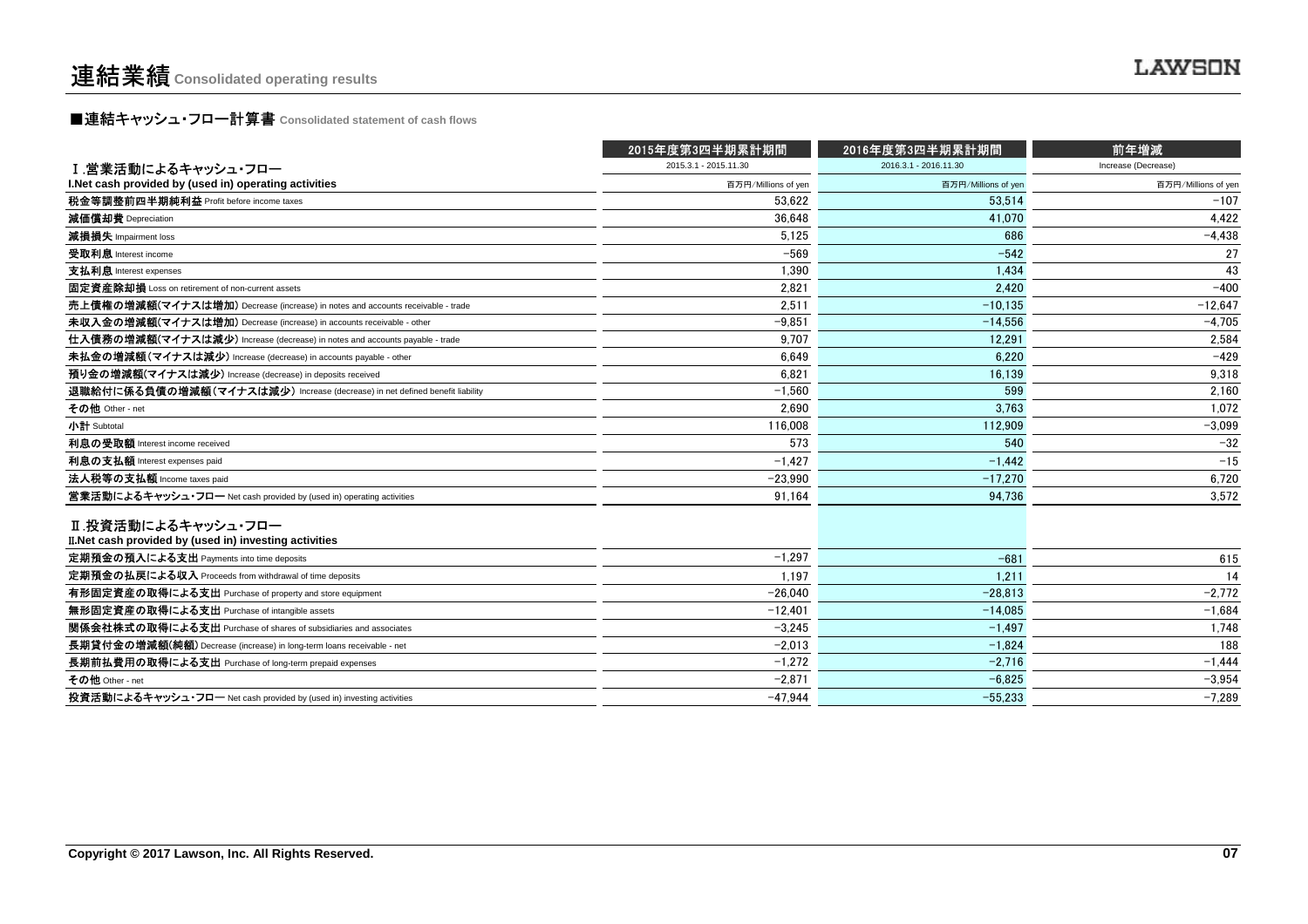**■連結キャッシュ・フロー計算書** Consolidated statement of cash flows<br>■

|                                                                                                                                                     | 2015年度第3四半期累計期間       | 2016年度第3四半期累計期間       | 前年増減                |
|-----------------------------------------------------------------------------------------------------------------------------------------------------|-----------------------|-----------------------|---------------------|
| Ⅲ.財務活動によるキャッシュ・フロー                                                                                                                                  | 2015.3.1 - 2015.11.30 | 2016.3.1 - 2016.11.30 | Increase (Decrease) |
| III. Net cash provided by (used in) financing activities                                                                                            | 百万円/Millions of yen   | 百万円/Millions of yen   | 百万円/Millions of yen |
| リース債務の返済による支出 Repayments of lease obligations                                                                                                       | $-18.699$             | $-22.149$             | $-3.450$            |
| 配当金の支払額 Cash dividends paid                                                                                                                         | -24.249               | $-24.751$             | $-501$              |
| その他 Other - net                                                                                                                                     | $-491$                | $-504$                | $-13$               |
| 財務活動によるキャッシュ・フロー Net cash provided by (used in) financing activities                                                                                | $-43,440$             | $-47.405$             | $-3,965$            |
| IV.現金及び現金同等物に係る換算差額<br><b>IV.</b> Effect of exchange rate change on cash and cash equivalents                                                       | $-168$                | $-903$                | $-734$              |
| V.現金及び現金同等物の増減額(マイナスは減少)<br>V. Net increase (decrease) in cash and cash equivalents                                                                 | $-388$                | $-8.805$              | $-8.417$            |
| Ⅵ.現金及び現金同等物の期首残高<br>VI.Cash and cash equivalents at beginning of period                                                                             | 76,754                | 69,793                | $-6,961$            |
| Ⅵ.連結の範囲の変更に伴う現金及び現金同等物の増減額(マイナスは減少)<br><b>VII.</b> Increase (decrease) in cash and cash equivalents resulting from change of scope of consolidation | 144                   | 335                   | 191                 |
| Ⅷ.現金及び現金同等物の四半期末残高<br><b>W.Cash and cash equivalents at end of period</b>                                                                           | 76,510                | 61,322                | $-15,187$           |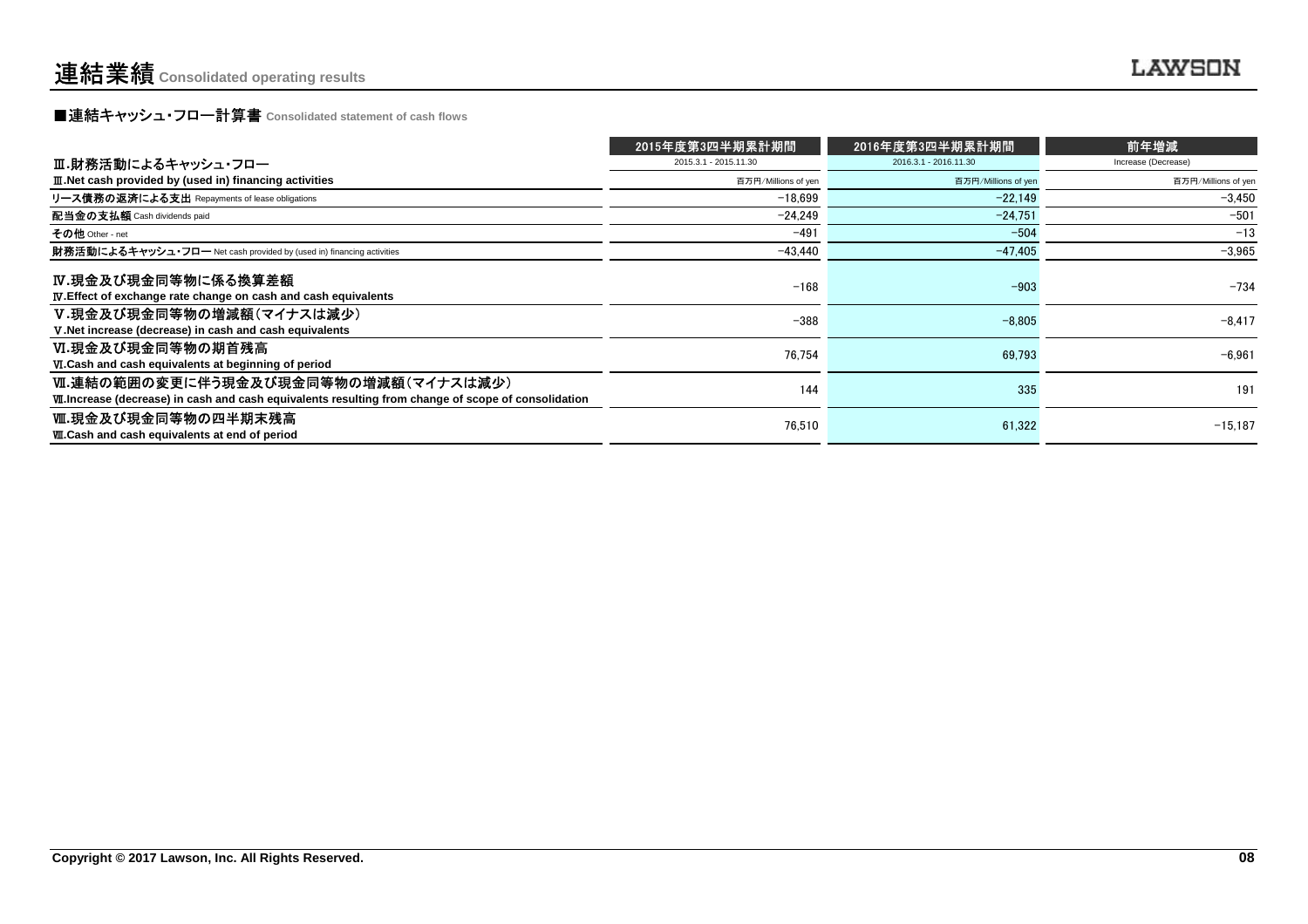1.連結子会社

#### **■主な関係会社の状況** Main subsidiaries and equity method affiliates

| 1.連結子会社                                   |                        | (株)ローソンストア100 <sup>*21</sup>                                                                                  |                     |                                                                                                                         | (株)成城石井*3             |                     |                                                                                                            | (株)ローソンHMVエンタテイメント |                     |  |
|-------------------------------------------|------------------------|---------------------------------------------------------------------------------------------------------------|---------------------|-------------------------------------------------------------------------------------------------------------------------|-----------------------|---------------------|------------------------------------------------------------------------------------------------------------|--------------------|---------------------|--|
| 1. Consolidated subsidiaries              |                        | Lawson Store100, Inc.                                                                                         |                     |                                                                                                                         | SEIJO ISHII CO., LTD. |                     | Lawson HMV Entertainment. Inc.                                                                             |                    |                     |  |
| 設立日 Date of establishment                 |                        | 2013年11月 2013.11                                                                                              |                     |                                                                                                                         | 1927年2月 1927.2        |                     | 1992年7月 1992.7                                                                                             |                    |                     |  |
| 決算月 Fiscal year end                       |                        | $2月$ February                                                                                                 |                     | 12月 December                                                                                                            |                       |                     |                                                                                                            | 2月 February        |                     |  |
| $*1$<br>グループ出資比率 Share of group companies | 100.0%                 |                                                                                                               |                     |                                                                                                                         | 100.0%                |                     |                                                                                                            | 100.0%             |                     |  |
| 事業内容 Business activities                  |                        | 「ローソンストア100」の店舗運営<br>及び指導並びに商品関連事業<br>Store operation and merchandising function of<br><b>LAWSON STORE100</b> |                     | 食品総合小売業、輸入、卸売、食品製造及び飲食店の事業<br>Food retailing, import, wholesale, food manufacture and restaurant operations<br>business |                       |                     | チケット販売・情報提供サービス業、音楽・映像ソフトの販売<br>Ticket sales, e-commerce, advertising sales and other marketing activities |                    |                     |  |
| 他出資者 Other shareholders                   |                        |                                                                                                               |                     |                                                                                                                         |                       |                     |                                                                                                            |                    |                     |  |
|                                           | 2015.3-2015.11         | 2016 3-2016 11                                                                                                | 2015 3-2016 2       | 2015.1-2015.9                                                                                                           | 2016.1-2016.9         | 2015 1-2015 12      | 2015.3-2015.11                                                                                             | 2016.3-2016.11     | 2015.3-2016.2       |  |
|                                           |                        |                                                                                                               | 百万円/Millions of yen |                                                                                                                         |                       | 百万円/Millions of yen |                                                                                                            |                    | 百万円/Millions of yen |  |
| チェーン全店売上高 Total net sales                 | 35,365                 | 33,249                                                                                                        | 45.850              | 46,323                                                                                                                  | 50,183                | 64,177              | $\overline{\phantom{0}}$                                                                                   |                    |                     |  |
| 営業総収入 Gross operating revenue             | 38,862                 | 36,750                                                                                                        | 50.674              | 49,634                                                                                                                  | 53,364                | 68,993              | 37,288                                                                                                     | 37,170             | 50,205              |  |
| 営業利益 Operating income                     | 312                    | 314                                                                                                           | 375                 | 3,841                                                                                                                   | 4,420                 | 5,794               | 2.247                                                                                                      | 1.357              | 2,468               |  |
| 経常利益 Ordinary income                      | 274                    | 320                                                                                                           | 338                 | 3.743                                                                                                                   | 4.353                 | 5.661               | 2.254                                                                                                      | 1.369              | 2,487               |  |
| 当期純利益 Profit                              | 230                    | 232                                                                                                           | 286                 | 1,598                                                                                                                   | 2,377                 | 2,624               | 1,784                                                                                                      | 1,099              | 1,644               |  |
|                                           | (株)ローソン・エイティエム・ネットワークス |                                                                                                               | (株)ベストプラクティス        |                                                                                                                         |                       | ユナイテッド・シネマ(株) *4    |                                                                                                            |                    |                     |  |
|                                           |                        | Lawson ATM Networks, Inc.                                                                                     |                     | BestPractice, Inc.                                                                                                      |                       |                     | United Cinemas Co., Ltd.                                                                                   |                    |                     |  |
| 設立日 Date of establishment                 |                        | 2001年5月 2001.5                                                                                                |                     |                                                                                                                         | 2004年3月 2004.3        |                     |                                                                                                            | 1999年10月 1999.10   |                     |  |

| $\mathbf{X} \mathbf{\mathbf{\Pi}}$ Date of establishment | $2001 + 37 + 2001.5$                      |       | ZUU4年3月 2004.3                                                          | 1999年10月 1999.10                                                 |
|----------------------------------------------------------|-------------------------------------------|-------|-------------------------------------------------------------------------|------------------------------------------------------------------|
| <b>決算月</b> Fiscal year end                               | $2月$ February                             |       | $2月$ February                                                           | $2月$ February                                                    |
| グループ出資比率 Share of group companies                        | 76.3%                                     |       | 100.0%                                                                  | 100.0%                                                           |
| 事業内容 Business activities                                 | 現金自動預入払出機の運営<br>Operation of ATMs         |       | 店舗の経営の実態調査・分析業務<br>On-site inspections and analysis of store management | 映画館の運営及び関連事業<br>Operation of movie theaters and related business |
| 他出資者 Other shareholders                                  | 銀行(42行) Bank (42 companies)               | 23.4% |                                                                         |                                                                  |
|                                                          | セコム株式会社 SECOM CO., LTD.                   | 0.1%  | $\overline{\phantom{0}}$                                                |                                                                  |
|                                                          | 沖電気工業株式会社 Oki Electric Industry Co., Ltd. | 0.1%  |                                                                         |                                                                  |
|                                                          | 日本通運株式会社 NIPPON EXPRESS CO., LTD.         | 0.1%  |                                                                         |                                                                  |
|                                                          |                                           |       |                                                                         |                                                                  |

|                                         | 2015.3-2015.11 | 2016.3-2016.11 | 2015.3-2016.2       | 2015.3-2015.11 | 2016.3-2016.11 | 2015.3-2016.2       | 2015.1-2015.9 | 2016.3-2016.11 | 2015.1-2016.2       |
|-----------------------------------------|----------------|----------------|---------------------|----------------|----------------|---------------------|---------------|----------------|---------------------|
|                                         |                |                | 百万円/Millions of yen |                |                | 百万円/Millions of yen |               |                | 百万円/Millions of yen |
| <b>営業総収入</b> Gross operating revenue    | 18.652         | 19.384         | 24,688              | 812            | 622            | 1,077               | 16.648        | 17.154         | 24.959              |
| 営業利益 Operating income                   | 4,852          | 4.675          | 6,187               | 91             | $-82$          | 117                 | 2.030         | 2,189          | 2,337               |
| 経常利益 Ordinary income                    | 4.752          | 4.533          | 6,043               | 91             | $-82$          | 118                 | 2.047         | 2.162          | 2,345               |
| 当期純利益 Profit                            | 3.056          | 3.033          | 3.876               | 60             | $-82$          | 54                  | 1.892         | 1,949          | 2,260               |
|                                         |                |                | 台数/Unit             |                |                |                     |               |                |                     |
| <b>ATM設置台数 Number of ATMs installed</b> | 1.023          | 1.634          | 11.201              |                |                |                     |               |                |                     |

<sup>(</sup>注)Notes:

\*1 グループ出資比率には、(株)ローソンからの出資のほか、グループ企業等からの出資を含みます。

これは、(株)ローソンストア100の営業利益に、(株)ローソンの担当事業本部による社内管理上の営業利益を合算して算出したものです。 なお、㈱ローソンストア100は、2016年3月より商号を㈱ローソンマートから変更しております。\*2 ローソンストア100事業全体の営業利益(社内管理ベース)は、2016年度第3四半期累計で280百万円と なっております。

Number of ATMs installed 11,023 11,634 11,201

\*3 設立日については、創業時点を記載しております。

\*4 2015年度に決算月を3月から2月に変更しており、上表中の2015年度累計の数値は連結損益計算書に取り込んだ14か月 (2015年1月~2016年2月)の実績値となります。

\*1 Share of group companies includes investments from group companies besides investments from Lawson, Inc.

\*2 According to our internal calculation, the combined operating income of LAWSON STORE100 business has made a total of 280 million yen

 in the third quarter of fiscal year 2016. This total was calculated by adding the operating income of Lawson Store100, Inc. together with the operating income of Lawson, Inc.'s LAWSON STORE100 business division. Furthermore, Lawson Mart, Inc. has changed its name to Lawson Store100, Inc. since March 2016.\*3 It states the date of establishment.

 \*4 Due to changing closing month from March to February in fiscal year 2015, the result of fiscal year 2015 is result of 14 months (from January 2015 to February 2016) shown in consolidated statement of income.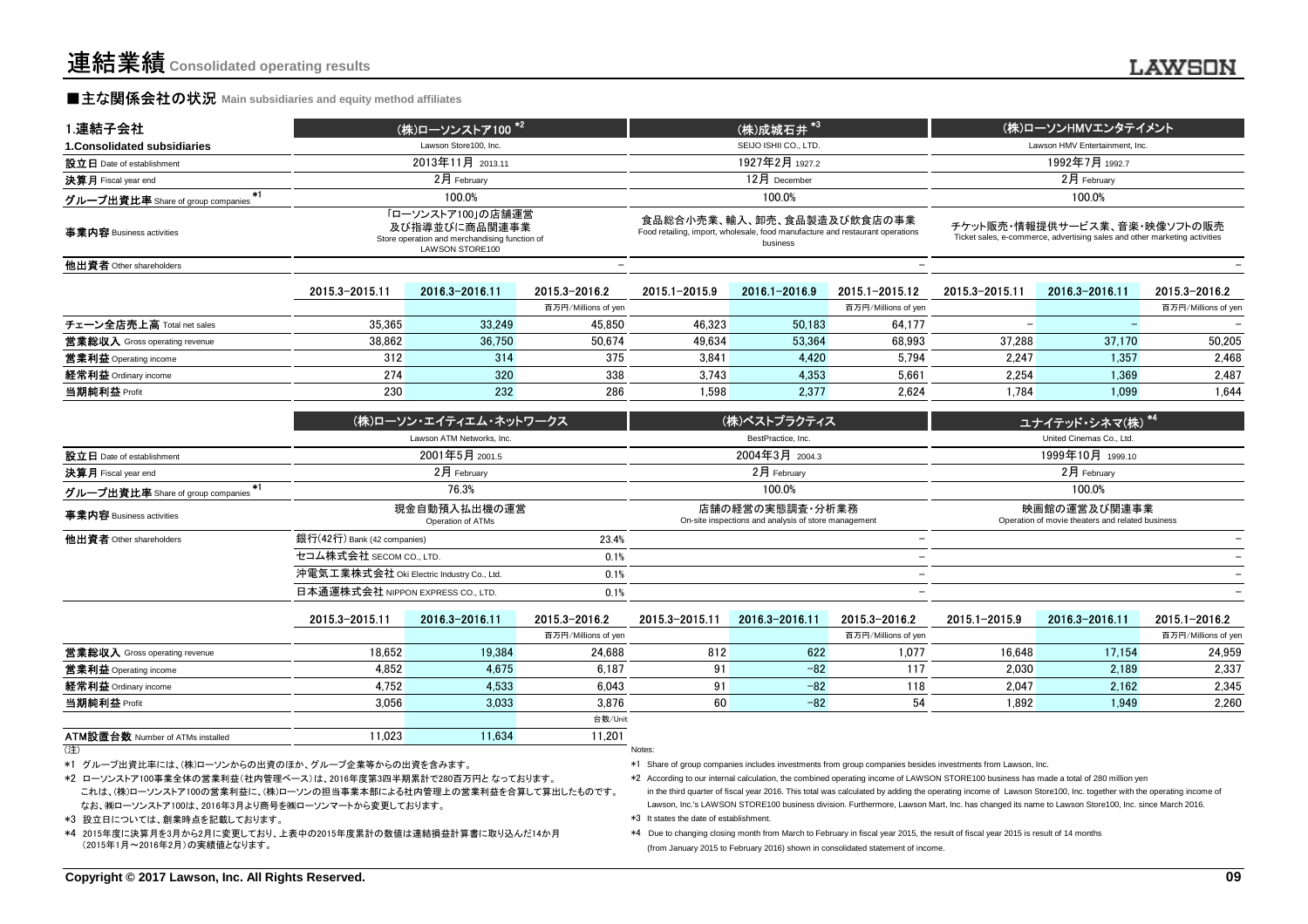#### **■主な関係会社の状況** Main subsidiaries and equity method affiliates

|                                                                                                                                                                                                                                                                                                                 |                                | (株)ローソン山陰 *2                                                                              |                                                 |                                                                                           | 上海華聯羅森有限公司                                                                                                                                                                                                             |                               |                                                                                                                                                                                                                                                                                                                                                                                                                                                                                                                                                    | 重慶羅森便利店有限公司                                                                   |                     |
|-----------------------------------------------------------------------------------------------------------------------------------------------------------------------------------------------------------------------------------------------------------------------------------------------------------------|--------------------------------|-------------------------------------------------------------------------------------------|-------------------------------------------------|-------------------------------------------------------------------------------------------|------------------------------------------------------------------------------------------------------------------------------------------------------------------------------------------------------------------------|-------------------------------|----------------------------------------------------------------------------------------------------------------------------------------------------------------------------------------------------------------------------------------------------------------------------------------------------------------------------------------------------------------------------------------------------------------------------------------------------------------------------------------------------------------------------------------------------|-------------------------------------------------------------------------------|---------------------|
|                                                                                                                                                                                                                                                                                                                 |                                | Lawson Sanin, Inc.                                                                        |                                                 |                                                                                           | Shanghai Hualian Lawson, Inc.                                                                                                                                                                                          |                               |                                                                                                                                                                                                                                                                                                                                                                                                                                                                                                                                                    | Chongqing Lawson, Inc.                                                        |                     |
| 設立日 Date of establishment                                                                                                                                                                                                                                                                                       |                                | 2016年9月 2016.9                                                                            |                                                 |                                                                                           | 1996年2月 1996.2                                                                                                                                                                                                         |                               |                                                                                                                                                                                                                                                                                                                                                                                                                                                                                                                                                    | 2010年4月 2010.4                                                                |                     |
| 決算月 Fiscal year end                                                                                                                                                                                                                                                                                             |                                | 2月 February                                                                               |                                                 |                                                                                           | 12月 December                                                                                                                                                                                                           |                               | 12月 December                                                                                                                                                                                                                                                                                                                                                                                                                                                                                                                                       |                                                                               |                     |
| グループ出資比率 Share of group companies *1                                                                                                                                                                                                                                                                            |                                | 70.2%                                                                                     |                                                 |                                                                                           | 100.0%                                                                                                                                                                                                                 |                               |                                                                                                                                                                                                                                                                                                                                                                                                                                                                                                                                                    | 100.0%                                                                        |                     |
| 事業内容 Business activities                                                                                                                                                                                                                                                                                        |                                | 山陰地方におけるコンビニエンスストア事業<br>Lawson's chain-store development and operation in Sanin area      |                                                 |                                                                                           | 中国上海市及びその周辺におけるコンビニエンスストア事業<br>Lawson's chain-store development and operation<br>in Shanghai and surrounding area, China                                                                                               |                               | 中国重慶市におけるコンビニエンスストア事業<br>Lawson's chain-store development and operation in Chongqing, China                                                                                                                                                                                                                                                                                                                                                                                                                                                        |                                                                               |                     |
| 他出資者 Other shareholders                                                                                                                                                                                                                                                                                         | 株式会社ポプラ POPLAR Co.,Ltd.        |                                                                                           | 29.8%                                           |                                                                                           |                                                                                                                                                                                                                        | $\overline{\phantom{m}}$      |                                                                                                                                                                                                                                                                                                                                                                                                                                                                                                                                                    |                                                                               |                     |
|                                                                                                                                                                                                                                                                                                                 | 2015.3-2015.11                 | 2016.3-2016.11                                                                            | 2015.3-2016.2                                   | 2015.1-2015.9                                                                             | 2016.1-2016.9                                                                                                                                                                                                          | 2015.1-2015.12                | 2015.1-2015.9                                                                                                                                                                                                                                                                                                                                                                                                                                                                                                                                      | 2016.1-2016.9                                                                 | 2015.1-2015.12      |
| チェーン全店売上高 Total net sales                                                                                                                                                                                                                                                                                       | $\overline{\phantom{0}}$       | 3.759                                                                                     | 百万円/Millions of yen<br>$\overline{\phantom{a}}$ | 9.369                                                                                     | 13.032                                                                                                                                                                                                                 | 百万円/Millions of yen<br>13.450 | 3.125                                                                                                                                                                                                                                                                                                                                                                                                                                                                                                                                              | 2.759                                                                         | 百万円/Millions of yen |
|                                                                                                                                                                                                                                                                                                                 | $\qquad \qquad -$              | 575                                                                                       | $\overline{\phantom{0}}$                        | 5,467                                                                                     | 8,301                                                                                                                                                                                                                  | 8,531                         | 3,397                                                                                                                                                                                                                                                                                                                                                                                                                                                                                                                                              | 2,467                                                                         | 4,043<br>4,399      |
| <b>営業総収入</b> Gross operating revenue<br>営業利益 Operating income                                                                                                                                                                                                                                                   | $\equiv$                       | 82                                                                                        |                                                 | $-1.053$                                                                                  | $-862$                                                                                                                                                                                                                 | $-755$                        | $-632$                                                                                                                                                                                                                                                                                                                                                                                                                                                                                                                                             | $-333$                                                                        | $-778$              |
| 経常利益 Ordinary income                                                                                                                                                                                                                                                                                            |                                | 82                                                                                        |                                                 | $-1.075$                                                                                  | $-914$                                                                                                                                                                                                                 | $-844$                        | $-722$                                                                                                                                                                                                                                                                                                                                                                                                                                                                                                                                             | $-405$                                                                        | $-898$              |
| 当期純利益 Profit                                                                                                                                                                                                                                                                                                    | $\equiv$                       | 42                                                                                        | $\equiv$                                        | $-1.107$                                                                                  | $-985$                                                                                                                                                                                                                 | $-1.099$                      | $-722$                                                                                                                                                                                                                                                                                                                                                                                                                                                                                                                                             | $-405$                                                                        | $-972$              |
|                                                                                                                                                                                                                                                                                                                 |                                |                                                                                           |                                                 |                                                                                           |                                                                                                                                                                                                                        |                               |                                                                                                                                                                                                                                                                                                                                                                                                                                                                                                                                                    |                                                                               |                     |
|                                                                                                                                                                                                                                                                                                                 |                                | 大連羅森便利店有限公司                                                                               |                                                 |                                                                                           | 羅森(北京)有限公司                                                                                                                                                                                                             |                               |                                                                                                                                                                                                                                                                                                                                                                                                                                                                                                                                                    | Saha Lawson Co., Ltd.                                                         |                     |
|                                                                                                                                                                                                                                                                                                                 |                                | Dalian Lawson, Inc.<br>2011年9月 2011.9                                                     |                                                 |                                                                                           | Beijing Lawson, Inc.<br>2013年5月 2013.5                                                                                                                                                                                 |                               |                                                                                                                                                                                                                                                                                                                                                                                                                                                                                                                                                    | 2012年11月 2012.11                                                              |                     |
| 設立日 Date of establishment<br>決算月 Fiscal year end                                                                                                                                                                                                                                                                |                                | 12月 December                                                                              |                                                 |                                                                                           | 12月 December                                                                                                                                                                                                           |                               |                                                                                                                                                                                                                                                                                                                                                                                                                                                                                                                                                    | 12月 December                                                                  |                     |
| $*1$                                                                                                                                                                                                                                                                                                            |                                | 98.3%                                                                                     |                                                 |                                                                                           | 100.0%                                                                                                                                                                                                                 |                               |                                                                                                                                                                                                                                                                                                                                                                                                                                                                                                                                                    | 49.0%                                                                         |                     |
| グループ出資比率 Share of group companies                                                                                                                                                                                                                                                                               |                                |                                                                                           |                                                 |                                                                                           |                                                                                                                                                                                                                        |                               |                                                                                                                                                                                                                                                                                                                                                                                                                                                                                                                                                    |                                                                               |                     |
| 事業内容 Business activities                                                                                                                                                                                                                                                                                        |                                | 中国大連市におけるコンビニエンスストア事業<br>Lawson's chain-store development and operation in Dailian, China |                                                 | 中国北京市におけるコンビニエンスストア事業<br>Lawson's chain-store development and operation in Beijing, China |                                                                                                                                                                                                                        |                               |                                                                                                                                                                                                                                                                                                                                                                                                                                                                                                                                                    | タイにおけるコンビニエンスストア事業<br>Operating stores "LAWSON 108" and "108SHOP" in Thailand |                     |
| 他出資者 Other shareholders                                                                                                                                                                                                                                                                                         | 亜恵美食有限公司 Acasia Foods Co.,LTD. |                                                                                           | 1.7%                                            |                                                                                           |                                                                                                                                                                                                                        |                               | - Saha Pathanapibul PLC.                                                                                                                                                                                                                                                                                                                                                                                                                                                                                                                           | 20.0%                                                                         |                     |
|                                                                                                                                                                                                                                                                                                                 |                                |                                                                                           | $\overline{\phantom{0}}$                        |                                                                                           |                                                                                                                                                                                                                        |                               | - Saha Pathana Interholding PLC.                                                                                                                                                                                                                                                                                                                                                                                                                                                                                                                   |                                                                               | 9.0%                |
|                                                                                                                                                                                                                                                                                                                 |                                |                                                                                           | $\overline{\phantom{0}}$                        |                                                                                           |                                                                                                                                                                                                                        |                               | - I.C.C International PLC.                                                                                                                                                                                                                                                                                                                                                                                                                                                                                                                         |                                                                               | 9.0%                |
|                                                                                                                                                                                                                                                                                                                 |                                |                                                                                           | $\overline{\phantom{0}}$                        |                                                                                           |                                                                                                                                                                                                                        |                               | - Thai President Foods PLC.                                                                                                                                                                                                                                                                                                                                                                                                                                                                                                                        |                                                                               | 9.0%                |
|                                                                                                                                                                                                                                                                                                                 |                                |                                                                                           |                                                 |                                                                                           |                                                                                                                                                                                                                        |                               | - Others                                                                                                                                                                                                                                                                                                                                                                                                                                                                                                                                           |                                                                               | 4.0%                |
|                                                                                                                                                                                                                                                                                                                 | 2015.1-2015.9                  | 2016.1-2016.9                                                                             | 2015.1-2015.12                                  | 2015.1-2015.9                                                                             | 2016.1-2016.9                                                                                                                                                                                                          | 2015.1-2015.12                | 2015.1-2015.9                                                                                                                                                                                                                                                                                                                                                                                                                                                                                                                                      | 2016.1-2016.9                                                                 | 2015.1-2015.12      |
|                                                                                                                                                                                                                                                                                                                 |                                |                                                                                           | 百万円/Millions of yen                             |                                                                                           |                                                                                                                                                                                                                        | 百万円/Millions of yen           |                                                                                                                                                                                                                                                                                                                                                                                                                                                                                                                                                    |                                                                               | 百万円/Millions of yen |
| チェーン全店売上高 Total net sales                                                                                                                                                                                                                                                                                       | 1,125                          | 1,597                                                                                     | 1,469                                           | $\qquad \qquad -$                                                                         | 1,381                                                                                                                                                                                                                  | $\overline{\phantom{m}}$      | 4,723                                                                                                                                                                                                                                                                                                                                                                                                                                                                                                                                              | 4,253                                                                         | 6,404               |
| 営業総収入 Gross operating revenue                                                                                                                                                                                                                                                                                   | 1.139                          | 1,356                                                                                     | 1.502                                           |                                                                                           | 1.409                                                                                                                                                                                                                  | $\overline{\phantom{0}}$      | 5.122                                                                                                                                                                                                                                                                                                                                                                                                                                                                                                                                              | 4.679                                                                         | 6,962               |
| 営業利益 Operating income                                                                                                                                                                                                                                                                                           | $-221$                         | $-131$                                                                                    | $-312$                                          |                                                                                           | $-421$                                                                                                                                                                                                                 |                               | $-221$                                                                                                                                                                                                                                                                                                                                                                                                                                                                                                                                             | $-201$                                                                        | $-251$              |
| 経常利益 Ordinary income                                                                                                                                                                                                                                                                                            | $-221$                         | $-132$                                                                                    | $-308$                                          | $\frac{1}{2}$                                                                             | $-350$                                                                                                                                                                                                                 | $\overline{\phantom{0}}$      | $-231$                                                                                                                                                                                                                                                                                                                                                                                                                                                                                                                                             | $-217$                                                                        | $-260$              |
| 当期純利益 Profit                                                                                                                                                                                                                                                                                                    | $-221$                         | $-133$                                                                                    | $-344$                                          | $\overline{\phantom{0}}$                                                                  | $-400$                                                                                                                                                                                                                 | $\overline{\phantom{0}}$      | $-271$                                                                                                                                                                                                                                                                                                                                                                                                                                                                                                                                             | $-217$                                                                        | $-308$              |
| (注)<br>*1 グループ出資比率には、(株)ローソンからの出資のほか、グループ企業等からの出資を含みます。<br>*2 (株)ローソン山陰は、2016年9月より当社の連結子会社になっております。<br>なお、上表中の2016年度第3四半期累計の数値は連結損益計算書に取り込んだ3か月(2016年9月~11月)の実績値となります。<br>*3 上表中の決算数値は、上海華聯羅森有限公司に、中国上海市及びその周辺地域の上海楽松商貿有限公司、<br>上海恭匯貿易有限公司、浙江羅森百貨有限公司3社の経営成績を合算しております。<br>*4 羅森(北京)有限公司は、2016年度より連結の範囲に含めております。 |                                |                                                                                           |                                                 | Notes:                                                                                    | *3 The operating result of Shanghai Hualian Lawson, Inc. includes a sum of operating results of 3 companies<br>*4 Beijing Lawson, Inc. has been included in the scope of consolidation starting from fiscal year 2016. |                               | *1 Share of group companies includes investments from group companies besides investments from Lawson, Inc.<br>*2 Lawson Sanin, Inc. has become an consolidated subsidiary of Lawson, Inc. since September 2016. In addition, the above numbers<br>of the third quarter of fiscal year 2016 are results of 3 months (from September to November 2016) shown in consolidated statement of income.<br>(Shanghai Le Song Trading Co., Ltd., Shang Hai Gong Hui Trading Co., Ltd. and Zhejiang Lawson, Inc. located in Shanghai and surrounding area). |                                                                               |                     |

\*4 Beijing Lawson, Inc. has been included in the scope of consolidation starting from fiscal year 2016.

なお、上表中の決算数値は、羅森(北京)有限公司に、北京羅松商貿有限公司の経営成績を合算しております。 Furthermore, the operating result of Beijing Lawson, Inc. includes the operating result of BEIJING LUOSONG Co., Ltd.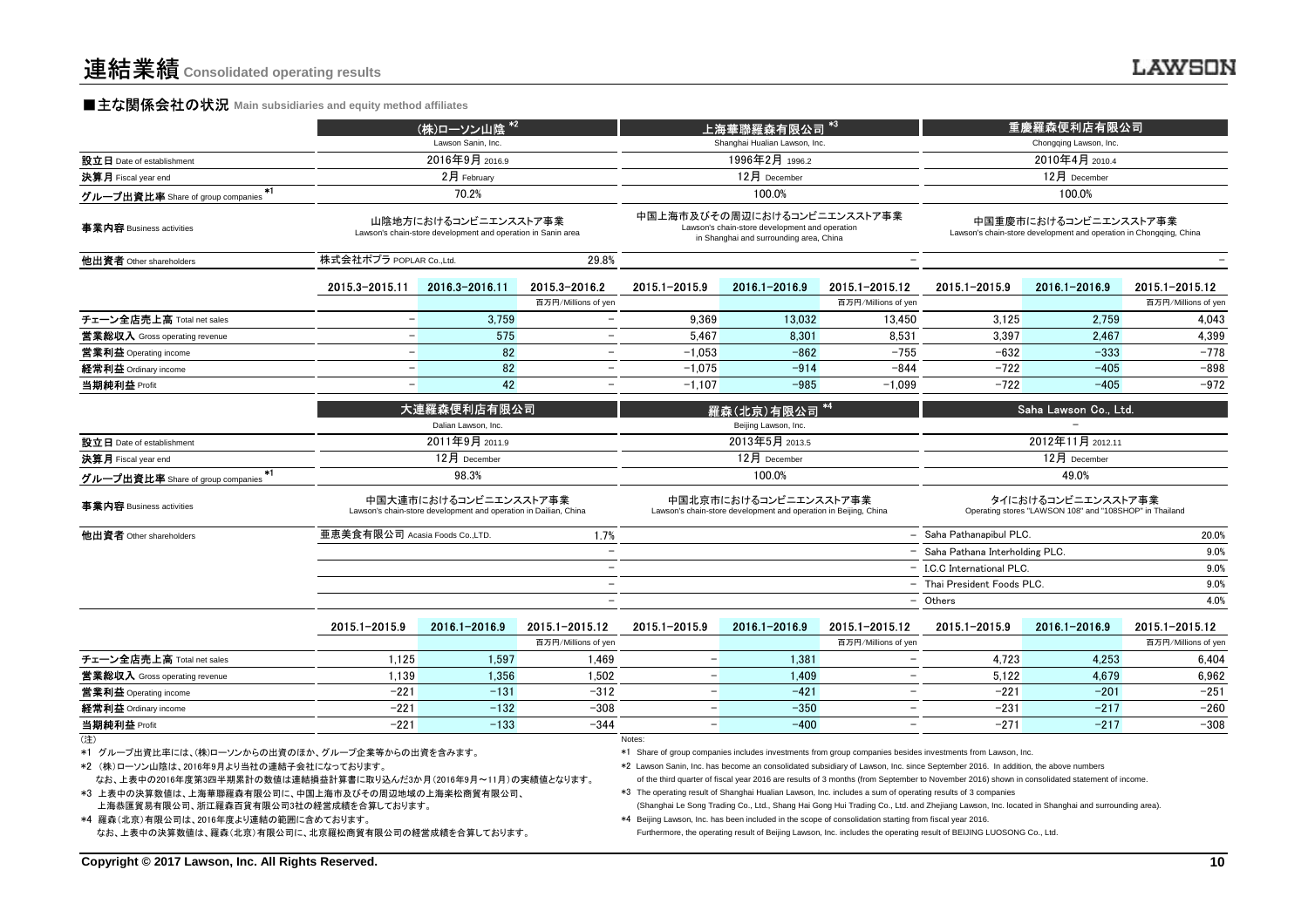#### **■主な関係会社の状況** Main subsidiaries and equity method affiliates

|                                         | (株)SCI                                                                      |                |                     |  |  |  |  |  |
|-----------------------------------------|-----------------------------------------------------------------------------|----------------|---------------------|--|--|--|--|--|
|                                         |                                                                             | SCI, Inc.      |                     |  |  |  |  |  |
| 設立日 Date of establishment               | 2012年7月 2012.7                                                              |                |                     |  |  |  |  |  |
| 決算月 Fiscal year end                     | 2月 February                                                                 |                |                     |  |  |  |  |  |
| *1<br>グループ出資比率 Share of group companies | 100.0%                                                                      |                |                     |  |  |  |  |  |
| 事業内容 Business activities                | SCM機能子会社<br>Serving supply chain management of convenience store businesses |                |                     |  |  |  |  |  |
| 他出資者 Other shareholders                 |                                                                             |                |                     |  |  |  |  |  |
|                                         | 2015.3-2015.11                                                              | 2016.3-2016.11 | 2015.3-2016.2       |  |  |  |  |  |
|                                         |                                                                             |                | 百万円/Millions of yen |  |  |  |  |  |
| 取扱高 Gross sales                         | 141.166                                                                     | 191.268        | 191.299             |  |  |  |  |  |
| 営業利益 Operating income                   | 1.782                                                                       | 1.797          | 2.364               |  |  |  |  |  |
| $42$ db $21 + 4$                        | 1.700                                                                       | 1.70c          | n non               |  |  |  |  |  |

e 1,783 1,796 2,368<br>1,102 1,164 1,164 1,162

t 1,103 1,164 1,422

| 2.持分法適用関連会社                             |                | (株)ローソン沖縄                                                                        |                     |                                                                                     | (株)ローソン南九州                                   |                     | (株)ローソン高知*2                                                                    |                                       |                     |  |
|-----------------------------------------|----------------|----------------------------------------------------------------------------------|---------------------|-------------------------------------------------------------------------------------|----------------------------------------------|---------------------|--------------------------------------------------------------------------------|---------------------------------------|---------------------|--|
| 2. Equity method affiliates             |                | Lawson Okinawa, Inc.                                                             |                     |                                                                                     | Lawson Minamikyushu, Inc.                    |                     |                                                                                | Lawson Kochi, Inc.                    |                     |  |
| 設立日 Date of establishment               |                | 2009年10月 2009.10                                                                 |                     |                                                                                     | 2013年5月 2013.5                               |                     | 2015年4月 2015.4                                                                 |                                       |                     |  |
| 決算月 Fiscal year end                     | $2月$ February  |                                                                                  |                     |                                                                                     | $2$ 月 February                               |                     |                                                                                | $2$ 月 February                        |                     |  |
| *1<br>グループ出資比率 Share of group companies | 49.0%          |                                                                                  |                     |                                                                                     | 49.0%                                        |                     |                                                                                | 49.0%                                 |                     |  |
| 事業内容 Business activities                |                | 沖縄県におけるコンビニエンスストア事業<br>Lawson's chain-store development and operation in Okinawa |                     | 鹿児島県におけるコンビニエンスストア事業<br>Lawson's chain-store development and operation in Kagoshima |                                              |                     | 高知県におけるコンビニエンスストア事業<br>Lawson's chain-store development and operation in Kochi |                                       |                     |  |
| 他出資者 Other shareholders                 |                | 株式会社サンエー san-a coLTD.                                                            |                     |                                                                                     | 51.0% 南国殖産株式会社 Nangoku Corporation Co., Ltd. |                     |                                                                                | 51.0% 株式会社サニーマート SUNNY MART Co., Ltd. | 51.0%               |  |
|                                         | 2015.3-2015.11 | 2016.3-2016.11                                                                   | 2015.3-2016.2       | 2015.3-2015.11                                                                      | 2016.3-2016.11                               | 2015.3-2016.2       | 2015.3-2015.11                                                                 | 2016.3-2016.11                        | 2015.3-2016.2       |  |
|                                         |                |                                                                                  | 百万円/Millions of yen |                                                                                     |                                              | 百万円/Millions of yen |                                                                                |                                       | 百万円/Millions of yen |  |
| 営業総収入 Gross operating revenue           | 4.164          | 4.880                                                                            | 5.605               | 2.808                                                                               | 3.024                                        | 3.756               | 3.122                                                                          | 3.400                                 | 4.208               |  |
| 営業利益 Operating income                   | 1.076          | 1.282                                                                            | 1.406               | $-140$                                                                              | 68                                           | $-183$              | 316                                                                            | 436                                   | 430                 |  |
| 経常利益 Ordinary income                    | 1.082          | 1.291                                                                            | 1.414               | $-137$                                                                              | 72                                           | $-173$              | 317                                                                            | 439                                   | 438                 |  |
| 当期純利益 Profit                            | 683            | 838                                                                              | 953                 | $-198$                                                                              | $-51$                                        | $-590$              | 206                                                                            | 264                                   | 285                 |  |
| (注)                                     |                |                                                                                  |                     | Notes:                                                                              |                                              |                     |                                                                                |                                       |                     |  |

(注)

**経常利益** Ordinary income

当期純利益 Profit

\*1 グループ出資比率には、(株)ローソンからの出資のほか、グループ企業等からの出資を含みます。

\*1 Share of group companies includes investments from group companies besides investments from Lawson, Inc.

\*2 (株)ローソン高知は、2015年4月より当社の持分法適用関連会社になっております。

なお、上表中の2015年度第3四半期累計の数値は連結損益計算書に取り込んだ8か月(2015年4月~11月)の実績値となります。 上表中の2015年度累計の数値は連結損益計算書に取り込んだ11か月(2015年4月~2016年2月)の実績値となります。 The result of fiscal year 2015 is result of 11 months (from April 2015 to February 2016) shown in consolidated statement of income.

\*2 Lawson Kochi, Inc. has become an equity method affiliates of Lawson, Inc. since April 2015. In addition, the result of the

third quarter of fiscal year 2015 is result of 8 months (from April 2015 to November 2015) shown in consolidated statement of income.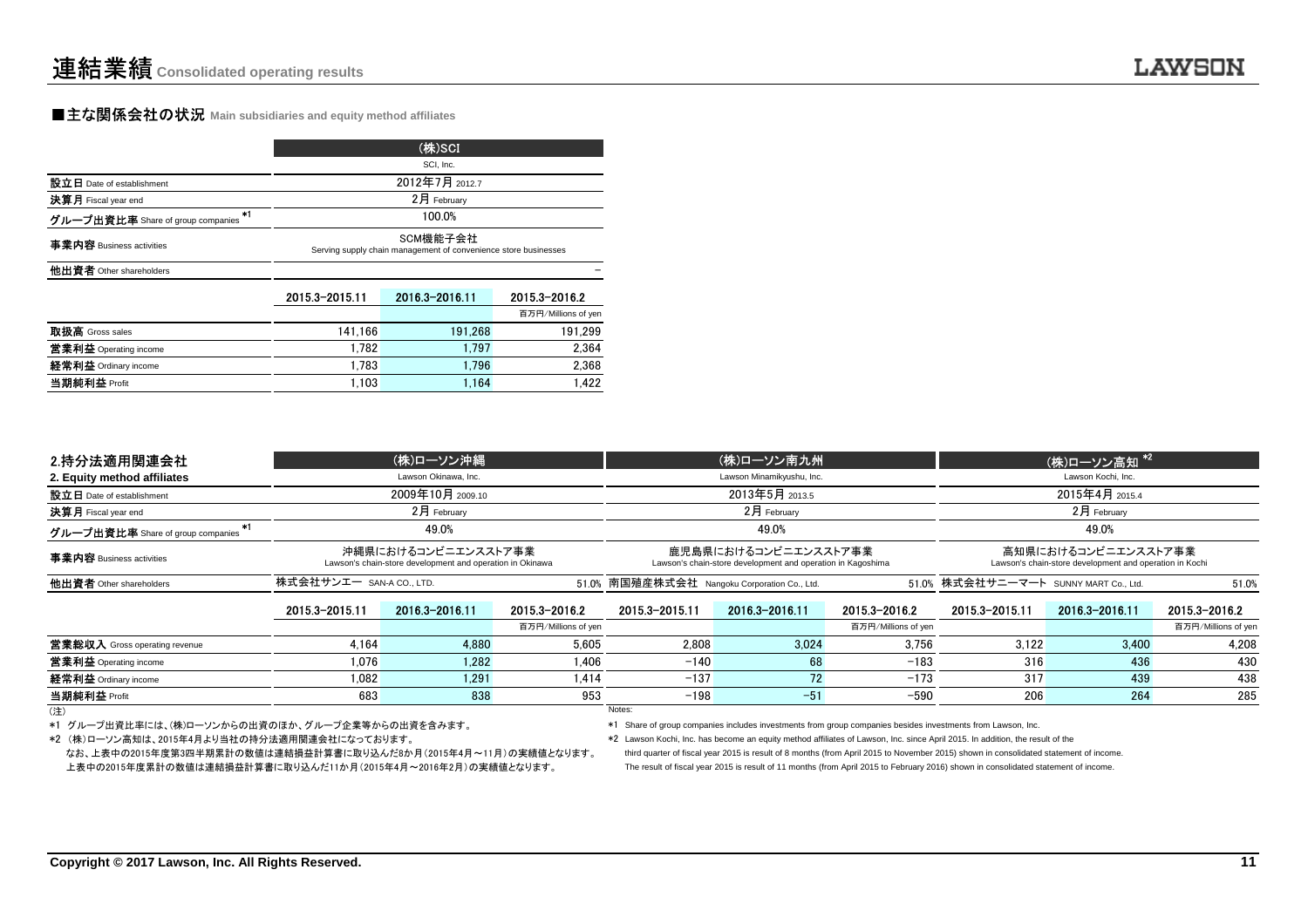### **■主な業績と予想** Results and forecasts for major financial indicators<br>
————————————————————

|                                                                                                        |                                   | 2015年度/FY2015 |                                      |         | 2016年度/FY2016                     |         |                                                   |                          |
|--------------------------------------------------------------------------------------------------------|-----------------------------------|---------------|--------------------------------------|---------|-----------------------------------|---------|---------------------------------------------------|--------------------------|
|                                                                                                        | 第3四半期/3Q<br>2015.3.1 - 2015.11.30 |               | 通期/Full year<br>2015.3.1 - 2016.2.29 |         | 第3四半期/3Q<br>2016.3.1 - 2016.11.30 |         | 通期計画/Full year (Forecast)<br>2016.3.1 - 2017.2.28 |                          |
|                                                                                                        | 金額/Amount                         | 前年比/YoY       | 金額/Amount                            | 前年比/YoY | 金額/Amount                         | 前年比/YoY | 金額/Amount                                         | 前年比/YoY                  |
| チェーン全店売上高(百万円)<br>Net sales of all convenience stores (millions of yen)                                | 1.484.968                         | 101.0%        | 1.960.266                            | 101.4%  | 1.540.537                         | 103.7%  | 2.048.000                                         | 104.5%                   |
| 加盟店売上高(百万円)<br>Net sales of franchised stores (millions of yen)                                        | 1,459,666                         | 100.9%        | 1,926,544                            | 101.3%  | 1,510,242                         | 103.5%  |                                                   |                          |
| 直営店売上高(百万円)<br>Net sales of company-operated stores (millions of yen)                                  | 25.301                            | 107.9%        | 33.722                               | 109.8%  | 30.294                            | 119.7%  |                                                   |                          |
| $*1$<br><b>営業総収入</b> (百万円) Gross operating revenue (millions of yen)                                   | 251.670                           | 103.8%        | 333.855                              | 105.5%  | 270.131                           | 107.3%  | 367.000                                           | 109.9%                   |
| <b>営業総利益</b> (百万円) Operating gross profit (millions of yen)                                            | 233.012                           | 103.4%        | 308.889                              | 105.1%  | 247.669                           | 106.3%  | $\overline{\phantom{m}}$                          |                          |
| (対チェーン全店売上高比)<br>(Operating gross profit on Net sales of all convenience stores)                       | 15.7%                             |               | 15.8%                                |         | 16.1%                             |         | $\overline{\phantom{m}}$                          |                          |
| 販売費及び一般管理費(百万円)<br>Selling, general and administrative expenses (millions of yen)                      | 182,187                           | 107.5%        | 251,641                              | 108.0%  | 201,368                           | 110.5%  |                                                   |                          |
| (対チェーン全店売上高比)<br>(Selling, general and administrative expenses on Net sales of all convenience stores) | 12.3%                             |               | 12.8%                                |         | 13.1%                             |         | $\overline{\phantom{0}}$                          |                          |
| <b>営業利益</b> (百万円) Operating income (millions of yen)                                                   | 50.824                            | 91.0%         | 57.247                               | 93.9%   | 46.301                            | 91.1%   | 59,000                                            | 103.1%                   |
| (対チェーン全店売上高比)<br>(Operating income on Net sales of all convenience stores)                             | 3.4%                              |               | 2.9%                                 |         | 3.0%                              |         |                                                   |                          |
| 経常利益 (百万円) Ordinary income (millions of yen)                                                           | 49.849                            | 88.6%         | 54.982                               | 89.2%   | 45.344                            | 91.0%   | 56.600                                            | 102.9%                   |
| 四半期(当期)純利益(百万円) Profit (millions of yen)                                                               | 22.806                            | 72.8%         | 21.802                               | 83.2%   | 27.502                            | 120.6%  | 28.000                                            | 128.4%                   |
| 1株当たり四半期(当期)純利益 (円) Profit per share (yen)                                                             | 228.06                            |               | 218.02                               |         | 275.00                            |         |                                                   | $\frac{279.96}{42}$      |
| 純資産 (百万円) Net assets (millions of yen)                                                                 | 244.404                           |               | 243.576                              |         | 245.708                           |         |                                                   |                          |
| 総資産 (百万円) Total assets (millions of yen)                                                               | 717.889                           |               | 714.875                              |         | 759.243                           |         |                                                   |                          |
| 1株当たり純資産 (円) Net assets per share (yen)                                                                | 2,441.01                          |               | 2,432.73                             |         | 2,453.55                          |         |                                                   | $\overline{\phantom{0}}$ |
| 総資産当期純利益率 ROA                                                                                          |                                   | 3.2%          |                                      | 3.1%    | 3.7%                              |         |                                                   | $\overline{\phantom{0}}$ |
| 自己資本当期純利益率 ROE                                                                                         |                                   | 9.4%          |                                      | 8.9%    | 11.3%                             |         |                                                   | $\overline{\phantom{0}}$ |
| 流動比率 Current ratio                                                                                     | 55.8%                             |               |                                      | 52.8%   | 51.2%                             |         |                                                   | $\overline{\phantom{0}}$ |
| 固定比率 Fixed ratio                                                                                       | 229.3%                            |               | 233.2%                               |         | 244.4%                            |         |                                                   | $\equiv$                 |
| 自己資本比率 Shareholders' equity ratio                                                                      | 34.0%                             |               |                                      | 34.0%   | 32.3%                             |         |                                                   | $\equiv$                 |
| (注)                                                                                                    | Notes:                            |               |                                      |         |                                   |         |                                                   |                          |

\*1 営業総収入は直営店売上高、加盟店からの収入等の合計です。

\*2 計画の1株当たり当期純利益に関しては、2016年11月30日現在の期末発行済株式数を用いて算出しております。

\*1 The gross operating revenue is a sum of total sales of company-operated stores, income from franchised stores and others.

\*2 Forecasted profit per share is calculated based on the number of outstanding shares as of November 30, 2016.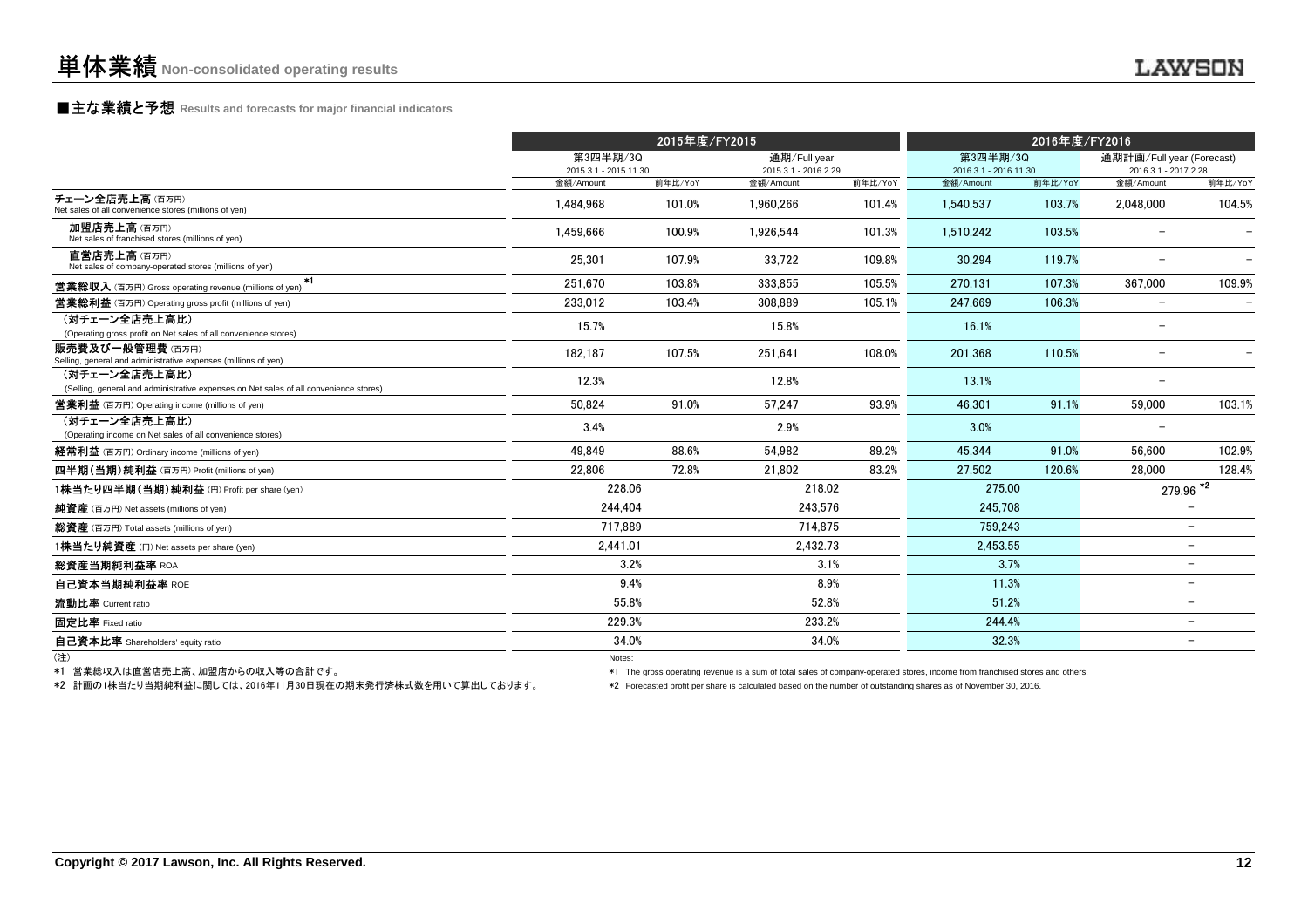### ■損益計算書 **Non-consolidated statement of income**

|                                                                  |                 | 2015年度第3四半期累計期間          |         | 2016年度第3四半期累計期間       |         | 前年増減                |
|------------------------------------------------------------------|-----------------|--------------------------|---------|-----------------------|---------|---------------------|
|                                                                  |                 | 2015.3.1 - 2015.11.30    |         | 2016.3.1 - 2016.11.30 |         | Increase (Decrease) |
|                                                                  |                 | 百万円/Millions of yen      | 前年比/YoY | 百万円/Millions of yen   | 前年比/YoY | 百万円/Millions of yen |
| A.営業総収入 Gross operating revenue                                  | $B + E$         | 251,670                  | 103.8%  | 270,131               | 107.3%  | 18,461              |
| <u>B.売上高 Net sale</u> s <sup>*1</sup>                            |                 | 26,214                   | 109.4%  | 31,340                | 119.6%  | 5,125               |
| $*2$<br>C.売上原価 Cost of sales                                     |                 | 18,657                   | 109.6%  | 22,462                | 120.4%  | 3,804               |
| - 3<br>D.売上総利益 Gross profit                                      | $B - C$         | 7,557                    | 109.0%  | 8,878                 | 117.5%  | 1,320               |
| <b>E.営業収入</b> Operating revenue                                  | $F + G$         | 225,455                  | 103.2%  | 238,791               | 105.9%  | 13,335              |
| F.加盟店からの収入 Income from franchised stores                         |                 | 199,859                  | 103.3%  | 209,279               | 104.7%  | 9,419               |
| G.その他の営業収入 Other operating revenue                               |                 | 25,595                   | 102.8%  | 29,511                | 115.3%  | 3,916               |
| <b>H.営業総利益</b> Operating gross profit                            | $A - C = D + E$ | 233.012                  | 103.4%  | 247,669               | 106.3%  | 14,656              |
| <b>I.販売費及び一般管理費</b> Selling, general and administrative expenses |                 | 182,187                  | 107.5%  | 201,368               | 110.5%  | 19,180              |
| J.営業利益 Operating income                                          | $H - I$         | 50.824                   | 91.0%   | 46,301                | 91.1%   | $-4,523$            |
| 営業外収益 Non-operating income                                       |                 | 2,183                    | 88.8%   | 2,510                 | 115.0%  | 327                 |
| 営業外費用 Non-operating expenses                                     |                 | 3,158                    | 155.1%  | 3,467                 | 109.8%  | 308                 |
| 経常利益 Ordinary income                                             |                 | 49,849                   | 88.6%   | 45,344                | 91.0%   | $-4,505$            |
| 特別利益 Extraordinary income                                        |                 | $\overline{\phantom{0}}$ |         |                       |         |                     |
| 特別損失 Extraordinary losses                                        |                 | 9,956                    | 207.5%  | 3,163                 | 31.8%   | $-6,793$            |
| 税引前四半期純利益 Profit before income taxes                             |                 | 39,893                   | 77.3%   | 42,181                | 105.7%  | 2,288               |
| 法人税、住民税及び事業税 Income taxes - current                              |                 | 13,050                   | 72.5%   | 11,055                | 84.7%   | $-1,995$            |
| 法人税等調整額 Income taxes - deferred                                  |                 | 4,035                    | 180.3%  | 3,622                 | 89.8%   | $-413$              |
| 四半期純利益 Profit                                                    |                 | 22,806                   | 72.8%   | 27,502                | 120.6%  | 4,696               |
|                                                                  |                 |                          |         |                       |         |                     |

### **■販売費及び一般管理費の主な明細** Selling, general and administrative expenses

|                                                          | 2015年度第3四半期累計期間       |         | 2016年度第3四半期累計期間                                                 | 前年増減    |                     |  |  |
|----------------------------------------------------------|-----------------------|---------|-----------------------------------------------------------------|---------|---------------------|--|--|
|                                                          | 2015.3.1 - 2015.11.30 |         | 2016.3.1 - 2016.11.30                                           |         | Increase (Decrease) |  |  |
|                                                          | 百万円/Millions of yen   | 前年比/YoY | 百万円/Millions of yen                                             | 前年比/YoY | 百万円/Millions of yen |  |  |
| 地代家賃 Rents                                               | 71.040                | 104.3%  | 74.671                                                          | 105.1%  | 3,631               |  |  |
| 人件費 Personnel expenses                                   | 29.064                | 105.6%  | 30.954                                                          | 106.5%  | 1.890               |  |  |
| 動産リース料 Equipment leasing charges                         | 1.836                 | 76.4%   | 1,152                                                           | 62.8%   | $-683$              |  |  |
| 有形固定資産減価償却費 Depreciation of property and store equipment | 26.986                | 122.6%  | 29.654                                                          | 109.9%  | 2.667               |  |  |
| 広告宣伝費 Advertising expenses                               | 8.063                 | 140.5%  | 11.375                                                          | 141.1%  | 3.312               |  |  |
| その他 Other                                                | 45.197                | 103.3%  | 53.559                                                          | 118.5%  | 8,361               |  |  |
| 合計 Total                                                 | 182.187               | 107.5%  | 201.368                                                         | 110.5%  | 19,180              |  |  |
| (注)                                                      |                       | Notes:  |                                                                 |         |                     |  |  |
| *1「売上享」け 直覚店売上享及びにコマース売上享の会計です                           |                       |         | *1 Net sales of company-operated stores and e-commerce business |         |                     |  |  |

\*1 「売上高」は、直営店売上高及びEコマース売上高の合計です。

\*2 「売上原価」は、商品売上原価です。

\*3 「売上総利益」は、商品売上総利益です。

company-oper

\*2 Cost of goods sold.

\*3 Gross profit on goods sales.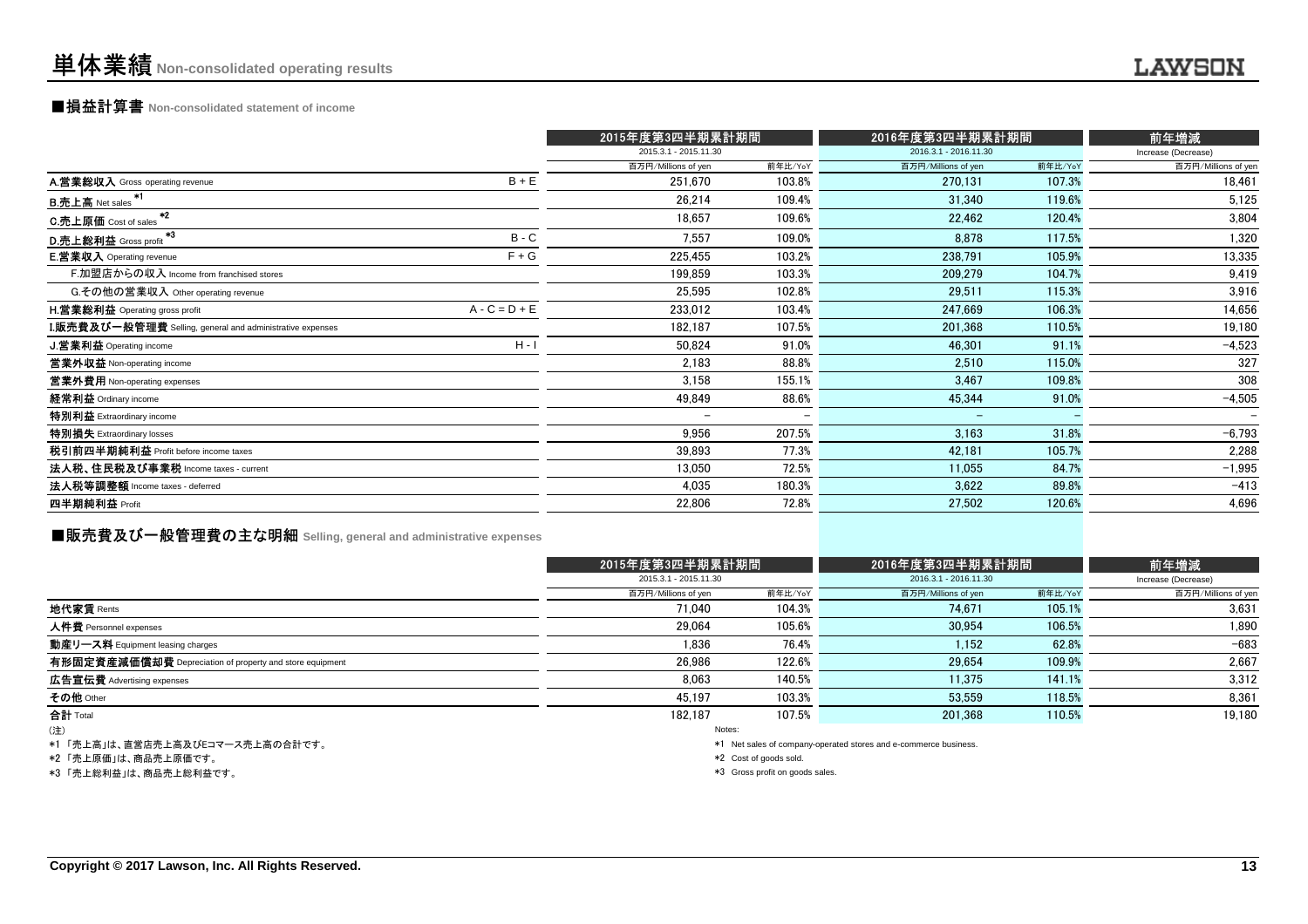#### ■損益計算書(四半期会計期間) **Non-consolidated statement of income (Quarterly accounting period)**

|                                                                  |                 | 2015年度第3四半期会計期間          |                          | 2016年度第3四半期会計期間          | 前年増減    |                     |
|------------------------------------------------------------------|-----------------|--------------------------|--------------------------|--------------------------|---------|---------------------|
|                                                                  |                 | 2015.9.1 - 2015.11.30    |                          | 2016.9.1 - 2016.11.30    |         | Increase (Decrease) |
|                                                                  |                 | 百万円/Millions of yen      | 前年比/YoY                  | 百万円/Millions of yen      | 前年比/YoY | 百万円/Millions of yen |
| A.営業総収入 Gross operating revenue                                  | $B + E$         | 84,208                   | 106.5%                   | 90,066                   | 107.0%  | 5,857               |
| B.売上高 Net sales <sup>*1</sup>                                    |                 | 8.860                    | 112.9%                   | 10,931                   | 123.4%  | 2,071               |
| $*2$<br>C.売上原価 Cost of sales                                     |                 | 6,324                    | 113.4%                   | 7,892                    | 124.8%  | 1,567               |
| -43<br>D.売上総利益 Gross profit                                      | $B - C$         | 2,535                    | 111.6%                   | 3,039                    | 119.9%  | 504                 |
| <b>E.営業収入</b> Operating revenue                                  | $F + G$         | 75,348                   | 105.8%                   | 79,134                   | 105.0%  | 3,786               |
| F.加盟店からの収入 Income from franchised stores                         |                 | 66,703                   | 105.4%                   | 69,197                   | 103.7%  | 2,493               |
| G.その他の営業収入 Other operating revenue                               |                 | 8,645                    | 109.3%                   | 9,937                    | 114.9%  | 1,292               |
| <b>H.営業総利益</b> Operating gross profit                            | $A - C = D + E$ | 77.883                   | 106.0%                   | 82,174                   | 105.5%  | 4,290               |
| <b>I.販売費及び一般管理費</b> Selling, general and administrative expenses |                 | 61,482                   | 110.2%                   | 67,643                   | 110.0%  | 6,160               |
| J.営業利益 Operating income                                          | $H - I$         | 16,401                   | 92.6%                    | 14,531                   | 88.6%   | $-1,870$            |
| 営業外収益 Non-operating income                                       |                 | 731                      | 68.1%                    | 612                      | 83.8%   | $-118$              |
| 當業外費用 Non-operating expenses                                     |                 | 842                      | 114.3%                   | 206                      | 24.5%   | $-636$              |
| 経常利益 Ordinary income                                             |                 | 16,289                   | 90.3%                    | 14,937                   | 91.7%   | $-1,351$            |
| <b>特別利益</b> Extraordinary income                                 |                 | $\overline{\phantom{0}}$ | $\overline{\phantom{0}}$ | $\overline{\phantom{0}}$ |         |                     |
| 特別損失 Extraordinary losses                                        |                 | 1,355                    | 189.7%                   | 830                      | 61.2%   | $-525$              |
| 税引前四半期純利益 Profit before income taxes                             |                 | 14,933                   | 86.2%                    | 14,106                   | 94.5%   | $-826$              |
| 法人税、住民税及び事業税 Income taxes - current                              |                 | 3,306                    | 63.3%                    | 3,707                    | 112.1%  | 400                 |
| 法人税等調整額 Income taxes - deferred                                  |                 | 2,097                    | 149.1%                   | 1,113                    | 53.1%   | $-984$              |
| 四半期純利益 Profit                                                    |                 | 9,528                    | 89.1%                    | 9,286                    | 97.5%   | $-241$              |
|                                                                  |                 |                          |                          |                          |         |                     |

#### ■販売費及び一般管理費の主な明細(四半期会計期間) **Selling, general and administrative expenses (Quarterly accounting period)**

|                                                          | 2015年度第3四半期会計期間       |                                                                  | 2016年度第3四半期会計期間       | 前年増減    |                     |  |  |  |
|----------------------------------------------------------|-----------------------|------------------------------------------------------------------|-----------------------|---------|---------------------|--|--|--|
|                                                          | 2015.9.1 - 2015.11.30 |                                                                  | 2016.9.1 - 2016.11.30 |         | Increase (Decrease) |  |  |  |
|                                                          | 百万円/Millions of yen   | 前年比/YoY                                                          | 百万円/Millions of yen   | 前年比/YoY | 百万円/Millions of yen |  |  |  |
| 地代家賃 Rents                                               | 23.896                | 103.6%                                                           | 25.211                | 105.5%  | 1.314               |  |  |  |
| 人件費 Personnel expenses                                   | 9.738                 | 107.9%                                                           | 10.247                | 105.2%  | 509                 |  |  |  |
| 動産リース料 Equipment leasing charges                         | 523                   | 77.4%                                                            | 474                   | 90.6%   | $-48$               |  |  |  |
| 有形固定資産減価償却費 Depreciation of property and store equipment | 9.425                 | 121.7%                                                           | 10.139                | 107.6%  | 713                 |  |  |  |
| 広告宣伝費 Advertising expenses                               | 2.892                 | 170.9%                                                           | 3.714                 | 128.4%  | 821                 |  |  |  |
| その他 Other                                                | 15.004                | 110.6%                                                           | 17.855                | 119.0%  | 2.850               |  |  |  |
| <b>合計</b> Total                                          | 61.482                | 110.2%                                                           | 67.643                | 110.0%  | 6.160               |  |  |  |
| (注)                                                      |                       | Notes:                                                           |                       |         |                     |  |  |  |
| *1 「売上高」は、直営店売上高及びEコマース売上高の合計です。                         |                       | *1 Net sales of company-operated stores and e-commerce business. |                       |         |                     |  |  |  |
|                                                          |                       |                                                                  |                       |         |                     |  |  |  |

\*2 「売上原価」は、商品売上原価です。

\*3 「売上総利益」は、商品売上総利益です。

 $*2$  Cost of goods sold.

\*3 Gross profit on goods sales.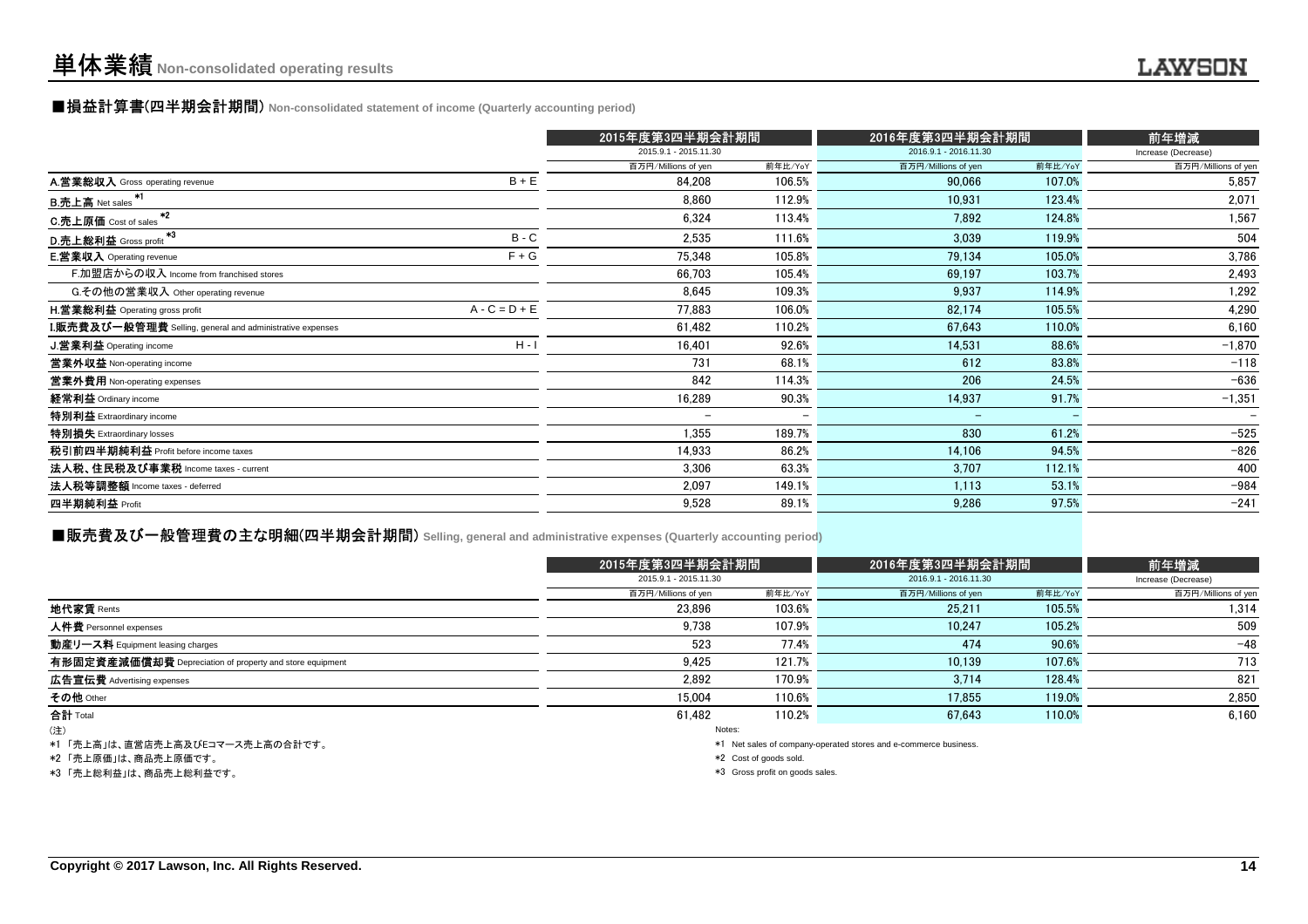#### **■投融資の状況 Capital expenditure**

|                                                          | 2015年度第3四半期累計期間       | 2016年度第3四半期累計期間       | 前年増減                | 2016年度計画                         |
|----------------------------------------------------------|-----------------------|-----------------------|---------------------|----------------------------------|
|                                                          | 2015.3.1 - 2015.11.30 | 2016.3.1 - 2016.11.30 | Increase (Decrease) | Forecasts / 2016.3.1 - 2017.2.28 |
|                                                          | 百万円/Millions of yen   | 百万円/Millions of yen   | 百万円/Millions of yen | 百万円/Millions of yen              |
| 新店投資 New store investments                               | 25,811                | 32,595                | 6.783               | 47,500                           |
| 既存店投資 Existing store investments                         | 3.331                 | 4.150                 | 819                 | 8,000                            |
| システム関連投資 IT - related investments                        | 8.077                 | 13.253                | 5.176               | 15,500                           |
| その他 Other                                                | 527                   | 643                   | 116                 | 1,000                            |
| 投資小計 Subtotal                                            | 37,746                | 50,642                | 12,895              | 72,000                           |
| 出資·融資 Investments and advances                           | 1.669                 | $-2.905$              | $-4.575$            | $-1,000$                         |
| リース Leases                                               | 25.014                | 29,000                | 3,986               | 51,000                           |
| 合計 Total                                                 | 64,430                | 76,737                | 12,306              | 122,000                          |
| 有形固定資産減価償却費 Depreciation of property and store equipment | 26.986                | 29.654                | 2,667               | 42,000                           |
| 無形固定資産備却費 Amortization of intangible assets              | 3.855                 | 4,432                 | 577                 | 6.900                            |
| 減価償却費合計 Total depreciation and amortization              | 30,841                | 34,086                | 3,245               | 48.900                           |
| (注)                                                      |                       | Note:                 |                     |                                  |

\* 2016年度のリース債務の返済による支出は19,448百万円です。

\* The amount of repayments of lease obligations is 19,448 millions of yen in fiscal year 2016.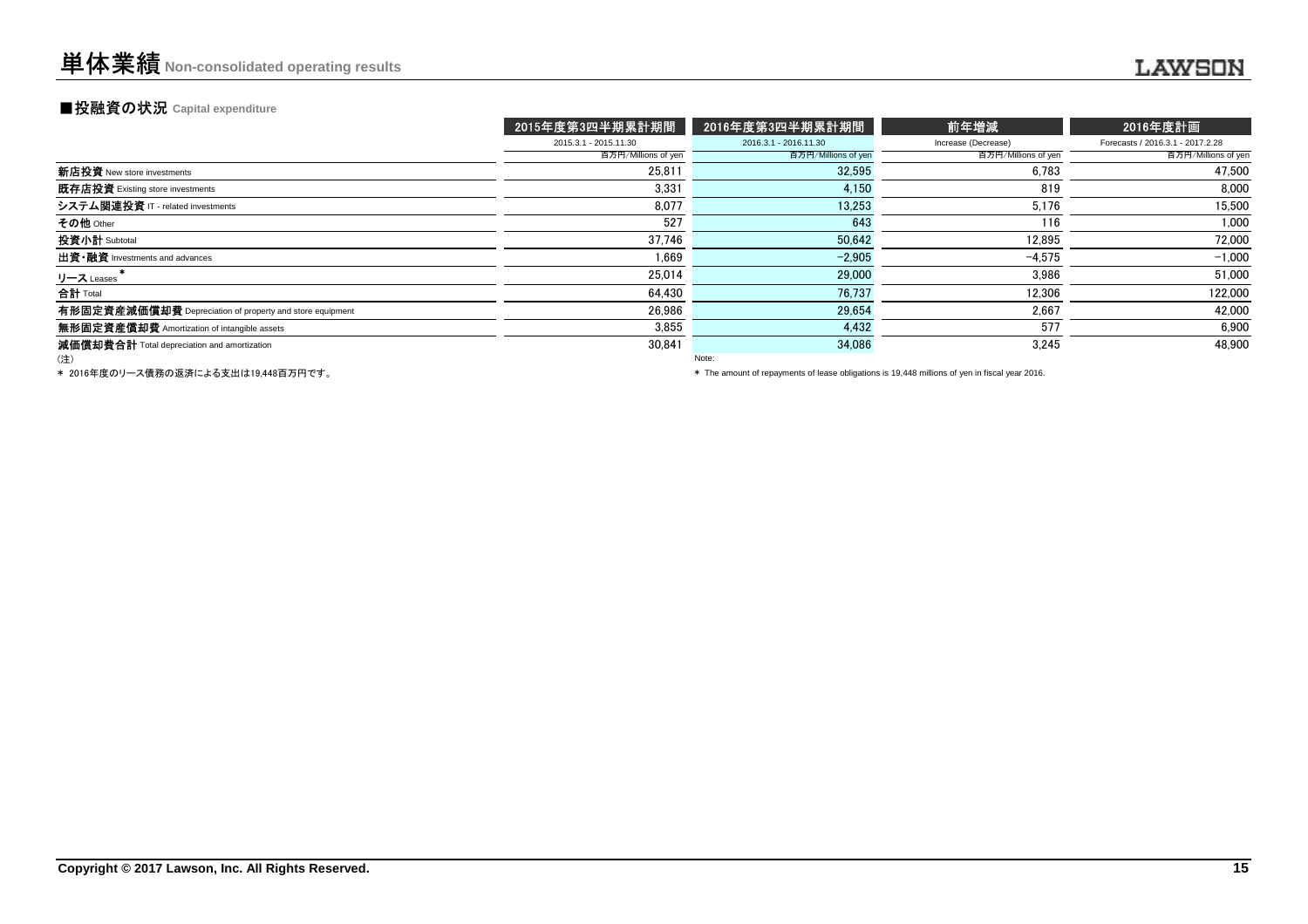### ■貸借対照表 **Non-consolidated balance sheet**

|                                                                         | 2015年度<br>(2016年2月29日現在) | 2016年度第3四半期<br>(2016年11月30日現在) | 2015年度末からの増減                       |
|-------------------------------------------------------------------------|--------------------------|--------------------------------|------------------------------------|
|                                                                         | FY2015 (As of 2016.2.29) | FY2016 (As of 2016.11.30)      | Increase (Decrease) from 2016.2.29 |
| [資産の部 Assets]                                                           | 百万円/Millions of yen      | 百万円/Millions of yen            | 百万円/Millions of yen                |
| 流動資産 Current assets                                                     | 147,670                  | 159.543                        | 11,872                             |
| 現金及び預金 Cash and deposits                                                | 48,453                   | 43.309                         | $-5,144$                           |
| 加盟店貸勘定 Accounts receivable - due from franchised stores                 | 29.636                   | 38.825                         | 9,188                              |
| 商品 Merchandise                                                          | 952                      | 1,302                          | 349                                |
| 前払費用 Prepaid expenses                                                   | 12,179                   | 14.055                         | 1,875                              |
| 未収入金 Accounts receivable - other                                        | 40,895                   | 46,239                         | 5,343                              |
| 繰延税金資産 Deferred tax assets                                              | 3,141                    | 2.010                          | $-1,130$                           |
| その他 Other                                                               | 12,419                   | 13,810                         | 1,390                              |
| 貸倒引当金 Allowance for doubtful accounts                                   | $-8$                     | $-9$                           | $-1$                               |
| 固定資産 Non-current assets                                                 | 567,204                  | 599.700                        | 32,495                             |
| 有形固定資産 Property and store equipment                                     | 281,753                  | 303,707                        | 21,953                             |
| ・建物 Buildings                                                           | 136,941                  | 149,038                        | 12,097                             |
| ・構築物 Structures                                                         | 22,346                   | 25,748                         | 3,402                              |
| ・工具、器具及び備品 Tools, furniture and fixtures                                | 13,770                   | 15,356                         | 1,586                              |
| ·土地 Land                                                                | 9,741                    | 10,002                         | 260                                |
| ・リース資産 Leased assets                                                    | 91,137                   | 100,773                        | 9,635                              |
| ・建設仮勘定 Construction in progress                                         | 7.816                    | 2.787                          | $-5,029$                           |
| 無形固定資産 Intangible assets                                                | 27.348                   | 37.381                         | 10.032                             |
| ・ソフトウエア Software                                                        | 18,269                   | 26.779                         | 8.509                              |
| ・のれん Goodwill                                                           | 8,589                    | 10.094                         | 1,505                              |
| •その他 Other                                                              | 489                      | 506                            | 17                                 |
| 投資その他の資産 Investments and other assets                                   | 258,102                  | 258,611                        | 508                                |
| ・投資有価証券 Investments securities                                          | 9,892                    | 8.842                          | $-1,049$                           |
| ・関係会社株式 Shares of subsidiaries and associates                           | 62,958                   | 63,375                         | 417                                |
| •関係会社出資金 Investments in capital of subsidiaries and associates          | 8,651                    | 8,635                          | $-15$                              |
| ・長期貸付金 Long-term loans receivable                                       | 39,951                   | 41,584                         | 1,633                              |
| •関係会社長期貸付金 Long-term loans receivable from subsidiaries and associates  | 20,482                   | 17,207                         | $-3,274$                           |
| ・長期前払費用 Long-term prepaid expenses                                      | 9,352                    | 10,408                         | 1,055                              |
| •差入保証金 Guarantee deposits                                               | 85,111                   | 87.783                         | 2,671                              |
| •繰延税金資産 Deferred tax assets                                             | 20.883                   | 19.654                         | $-1,228$                           |
| •その他 Other                                                              | 1.677                    | 1,979                          | 301                                |
| •貸倒引当金 Allowance for doubtful accounts                                  | $-857$                   | $-860$                         | $-2$                               |
| 資産合計 Total assets                                                       | 714,875                  | 759,243                        | 44,368                             |
|                                                                         |                          |                                |                                    |
| 有形固定資産の減価償却累計額 Accumulated depreciation of property and store equipment | 259,981                  | 262,299                        | 2,318                              |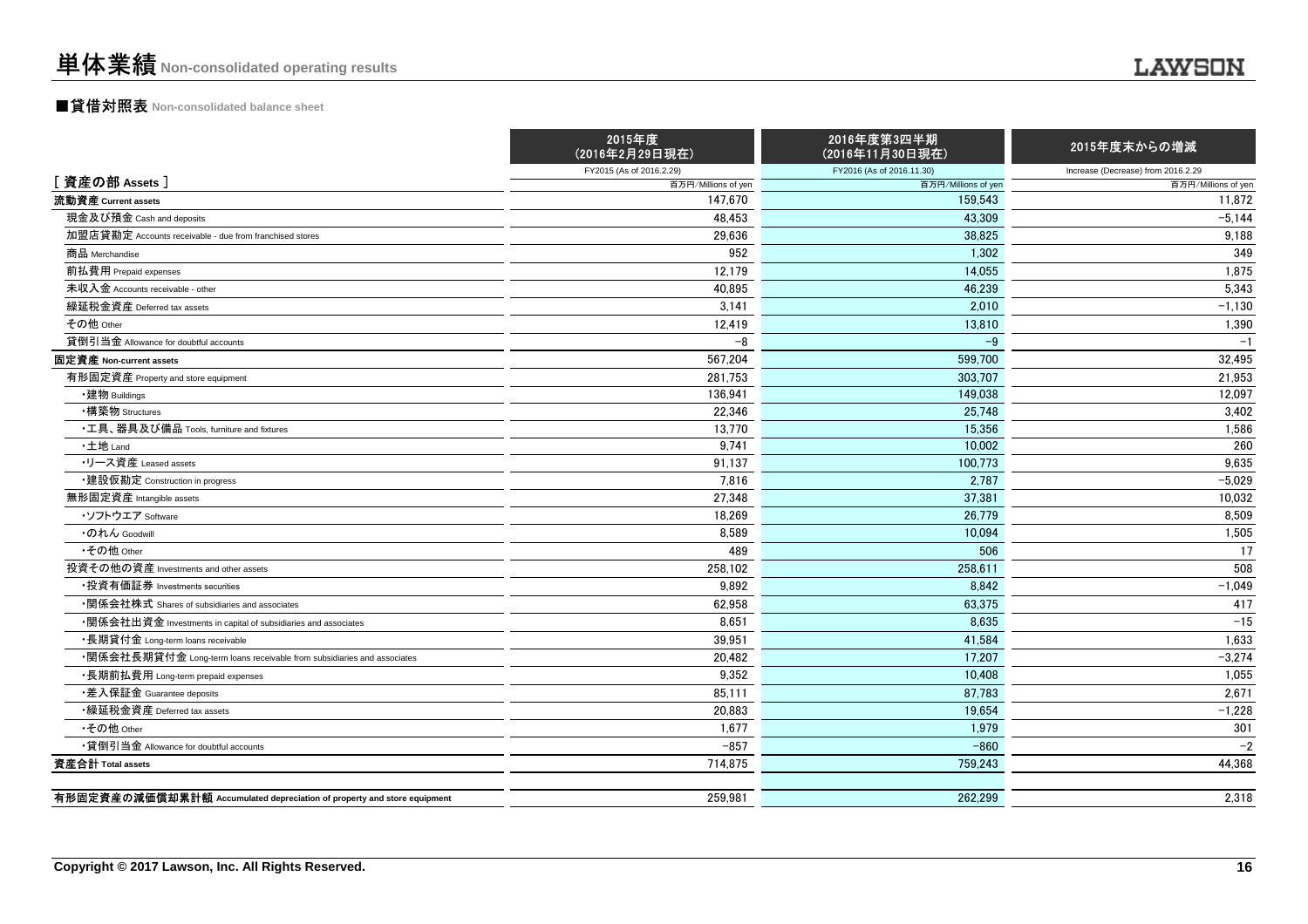## ■貸借対照表 **Non-consolidated balance sheet**

|                                                                    | 2015年度<br>(2016年2月29日現在) | 2016年度第3四半期<br>(2016年11月30日現在) | 2015年度末からの増減                       |
|--------------------------------------------------------------------|--------------------------|--------------------------------|------------------------------------|
|                                                                    | FY2015 (As of 2016.2.29) | FY2016 (As of 2016.11.30)      | Increase (Decrease) from 2016.2.29 |
| [負債の部 Liabilities]                                                 | 百万円/Millions of yen      | 百万円/Millions of yen            | 百万円/Millions of yen                |
| 流動負債 Current liabilities                                           | 279.880                  | 311,425                        | 31,545                             |
| 買掛金 Accounts payable - trade                                       | 97,005                   | 111,706                        | 14,701                             |
| 関係会社短期借入金 Short-term loans payable to subsidiaries and associates  | 37.880                   | 51.010                         | 13,130                             |
| リース債務 Lease obligations                                            | 21,431                   | 24,458                         | 3,026                              |
| 未払金 Accounts payable - other                                       | 24,966                   | 19.669                         | $-5,297$                           |
| 未払法人税等 Income taxes payable                                        | 6.175                    | 4.248                          | $-1,927$                           |
| 未払費用 Accrued expenses                                              | 2,028                    | 2,333                          | 304                                |
| 預り金 Deposits received                                              | 81,015                   | 91,884                         | 10,868                             |
| 賞与引当金 Provision for bonuses                                        | 3.047                    | 1.276                          | $-1,771$                           |
| その他 Other                                                          | 6,331                    | 4,840                          | $-1,490$                           |
| 固定負債 Non-current liabilities                                       | 191,418                  | 202,110                        | 10,691                             |
| 長期借入金 Long-term loans payable                                      | 50,000                   | 50,000                         |                                    |
| リース債務 Lease obligations                                            | 82,425                   | 91,366                         | 8,940                              |
| 退職給付引当金 Provision for retirement benefits                          | 9,417                    | 9,957                          | 540                                |
| 役員退職慰労引当金 Provision for retirement benefits to executive officers  | 341                      | 349                            | 8                                  |
| 資産除去債務 Asset retirement obligations                                | 21,702                   | 22.947                         | 1,245                              |
| その他 Other                                                          | 27,532                   | 27,489                         | $-42$                              |
| 負債合計 Total liabilities                                             | 471.298                  | 513.535                        | 42,236                             |
| 【純資産の部 Net assets】                                                 |                          |                                |                                    |
| 株主資本 Shareholders' equity                                          | 243,016                  | 245,795                        | 2,778                              |
| 資本金 Capital stock                                                  | 58.506                   | 58.506                         |                                    |
| 資本剰余金 Capital surplus                                              | 47,697                   | 47,696                         | $-0$                               |
| •資本準備金 Legal capital surplus                                       | 47,696                   | 47,696                         | $\overline{\phantom{a}}$           |
| ・その他資本剰余金 Other capital surplus                                    | $\mathbf 0$              |                                | $-0$                               |
| 利益剰余金 Retained earnings                                            | 138,093                  | 140,814                        | 2,721                              |
| •利益準備金 Legal retained earnings                                     | 727                      | 727                            | $\overline{\phantom{0}}$           |
| ・別途積立金 General reserve                                             | 50,000                   | 50.000                         |                                    |
| •繰越利益剰余金 Retained earnings brought forward                         | 87,365                   | 90.086                         | 2,721                              |
| 自己株式 Treasury shares                                               | $-1,280$                 | $-1,221$                       | 58                                 |
| 評価・換算差額等 Valuation and translation adjustments                     | 252                      | $-410$                         | $-662$                             |
| その他有価証券評価差額金 Valuation difference on available-for-sale securities | 818                      | 155                            | $-662$                             |
| 土地再評価差額金 Revaluation reserve for land                              | $-566$                   | $-566$                         | $\overline{\phantom{a}}$           |
| 新株予約権 Subscription rights to shares                                | 307                      | 323                            | 15                                 |
| 純資産合計 Net assets                                                   | 243,576                  | 245,708                        | 2,131                              |
| 負債純資産合計 Liabilities and net assets                                 | 714,875                  | 759,243                        | 44,368                             |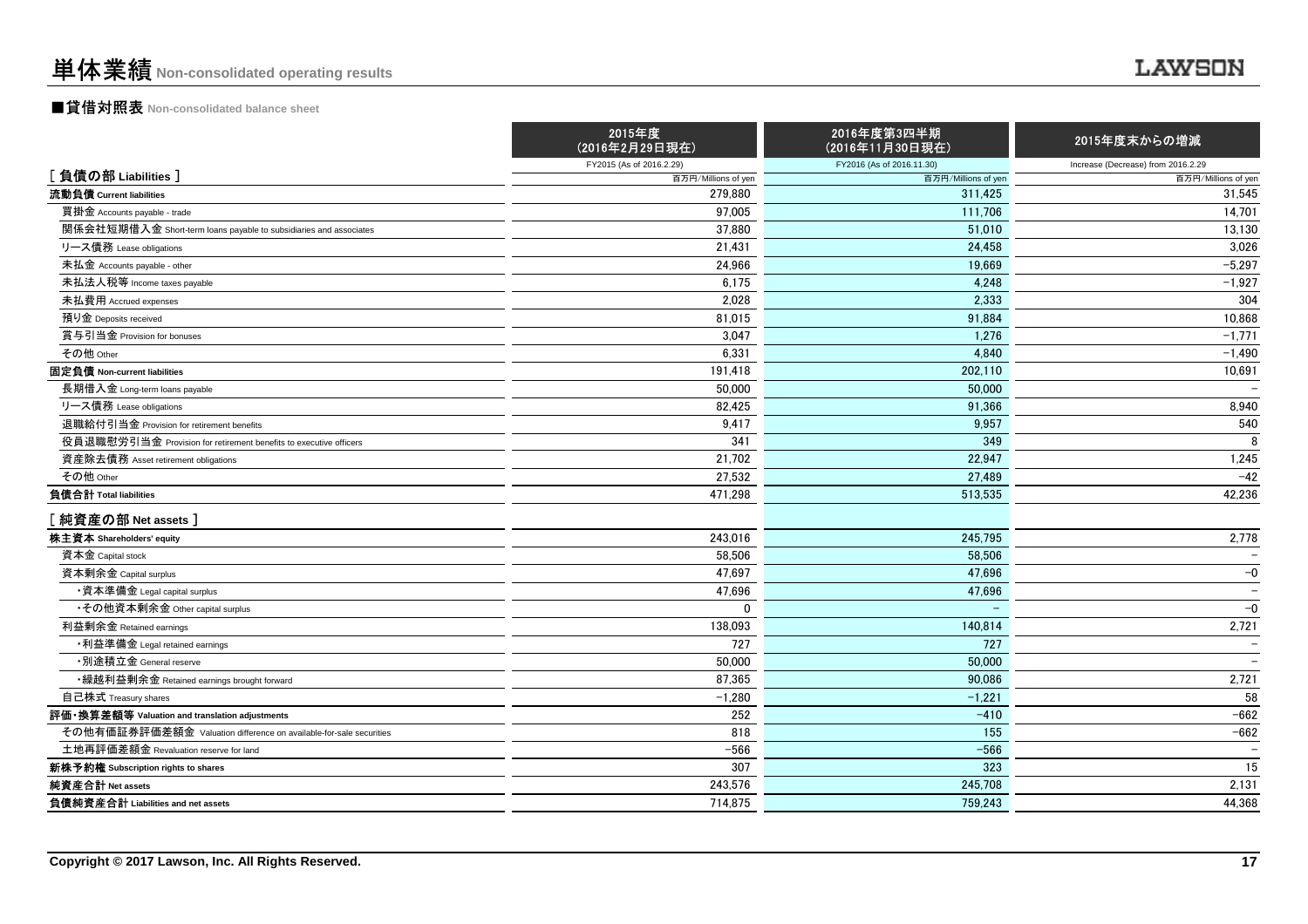### **■国内コンビニエンスストアの店舗数の推移** Number of convenience stores in Japan <sup>\*1</sup>

|                             | 2015年度3Q/FY2015 <sup>*2</sup> |                     |                       | 2016年度3Q/FY2016 <sup>*3</sup> |                          | 2016年度計画/FY2016 (Forecast) |
|-----------------------------|-------------------------------|---------------------|-----------------------|-------------------------------|--------------------------|----------------------------|
|                             | 2015.3.1 - 2015.11.30         |                     | 2016.3.1 - 2016.11.30 |                               | 2016.3.1 - 2017.2.28     |                            |
| <b>単体</b> Non-consolidated  |                               | 「ローソン」「ナチュラルローソン」のみ |                       | 「ローソン」「ナチュラルローソン」のみ           |                          | 「ローソン」「ナチュラルローソン」のみ        |
| <b>開店</b> Opening (店/Store) | 674                           | 673                 | 706                   | 701                           | 1,110                    | 1,080                      |
| 閉店 Closure (店/Store)        | 734                           | 396                 | 311                   | 296                           | 470                      | 460                        |
| うち置換(-) Re-location(-)      | 112                           | 112                 | 83                    | 81                            | $\overline{\phantom{a}}$ | $\overline{\phantom{0}}$   |
| 純增 Net Increase (店/Store)   | $-60$                         | 277                 | 395                   | 405                           | 640                      | 620                        |
| 総店舗数 Total number of stores | 11,712                        | 10,898              | 12,041                | 11,242                        | 12,285                   | 11,456                     |
| グループ会社 Group company        |                               |                     |                       |                               |                          |                            |
| 開店 Opening (店/Store)        | 30                            |                     | 59                    |                               | 90                       |                            |
| <b>閉店</b> Closure (店/Store) | 18                            |                     | 10 <sup>°</sup>       |                               | 30                       |                            |
| 純增 Net Increase (店/Store)   | 12                            |                     | 49                    |                               | 60                       |                            |
| 総店舗数 Total number of stores | 516                           |                     | 798                   |                               | 810                      |                            |
| グループ計 Total                 |                               |                     |                       |                               |                          |                            |
| <b>開店</b> Opening (店/Store) | 704                           |                     | 765                   |                               | 1,200                    |                            |
| 閉店 Closure (店/Store)        | 752                           |                     | 321                   |                               | 500                      |                            |
| 純增 Net Increase (店/Store)   | $-48$                         |                     | 444                   |                               | 700                      |                            |
| 総店舗数 Total number of stores | 12,228                        |                     | 12,839                |                               | 13,095                   |                            |

(注)

- \*1当社グループの運営するコンビニエンスストアの店舗数であり、(株)ローソン山陰、(株)ローソン高知、(株)ローソン南九州、(株)ローソン沖縄の運営する店舗数を含みます。 Lawson Minamikyushu, Inc. and Lawson Cokinawa, Inc. and Lawson Okinawa, Inc.
- \*22015年度通期実績(2016年4月発表)から、従来はカウントしていなかった「ローソン」(「ナチュラルローソン」含む)と「ローソンストア100」間での業態変更件数を、出店数および閉店数としてカウントしています。本頁では2015年度3Q実績もこの新基準でカウントしています。
- \*3 2016年11月に単体から(株)ローソン山陰に移管した234店舗は、2016年度からグループ会社に集計を変更しております。 are counted in "opening" and "closure". The same standard has been also applied for the third quarter of fiscal year 2015.

#### Notes:

- \*1 The number of stores is a total number of stores operated by the Lawson group including the number of stores operated by Lawson Sanin, Inc.,
	- \*2 The counting standard for store opening/closure has been changed in actual results from fiscal year 2015 (disclosured in April 2016). Now, the
	- \*3 Number of stores (234 stores), which were transferred into Lawson Sanin, Inc. from parent company in November 2016, were excluded fromnon-consolidated figures and counted in group company figures from fiscal year 2016.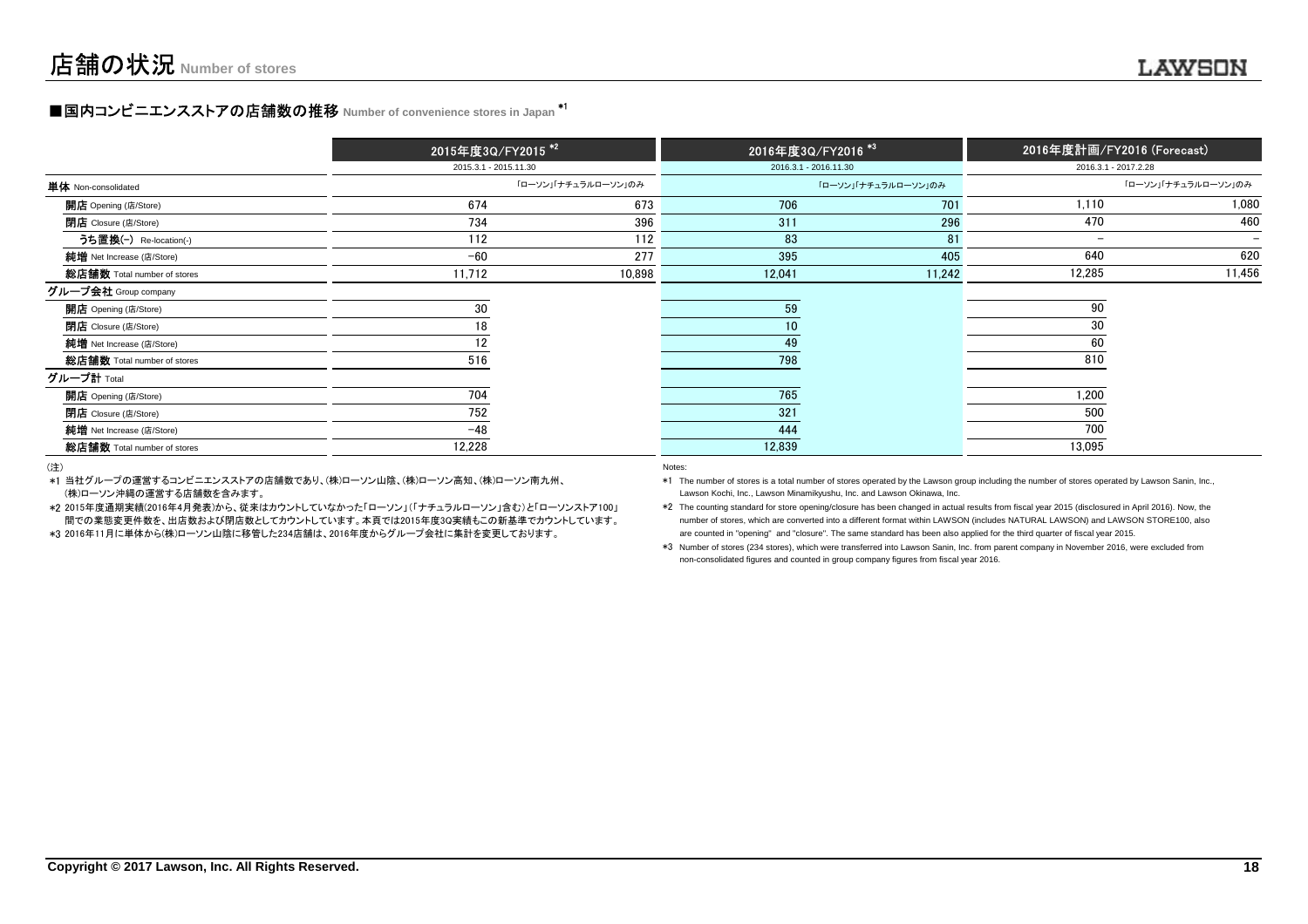### **■国内コンビニエンスストア店舗数 Number of convenience stores in Japan by store type**

|                                             |                          | 2015年11月                 |                          | 2016年2月                  |                | 2016年11月* | 期中増減店舗数                 |
|---------------------------------------------|--------------------------|--------------------------|--------------------------|--------------------------|----------------|-----------|-------------------------|
|                                             | November, 2015           |                          | February, 2016           |                          | November, 2016 |           | Net increase (Decrease) |
|                                             | 店/Store                  | 構成比/Share                | 店/Store                  | 構成比/Share                | 店/Store        | 構成比/Share | 店/Store                 |
| 株式会社ローソン Lawson, Inc.                       |                          |                          |                          |                          |                |           |                         |
| 直営店 Company-operated stores                 |                          |                          |                          |                          |                |           |                         |
| ローソン LAWSON                                 | 158                      | 1.3%                     | 166                      | 1.3%                     | 209            | 1.6%      | 43                      |
| ナチュラルローソン NATURAL LAWSON                    | 27                       | 0.2%                     | 30                       | 0.2%                     | 31             | 0.2%      | $\mathbf{1}$            |
| 加盟店 Franchised stores                       |                          |                          |                          |                          |                |           |                         |
| Bタイプ Type B                                 | 1.201                    | 9.8%                     | 1,191                    | 9.6%                     | 1.309          | 10.2%     | 118                     |
| Gタイプ Type G                                 | 1.863                    | 15.2%                    | 1.821                    | 14.7%                    | 1.698          | 13.2%     | $-123$                  |
| Cタイプ Type C                                 | 7,554                    | 61.8%                    | 7,759                    | 62.6%                    | 7.887          | 61.4%     | 128                     |
| ナチュラルローソン NATURAL LAWSON                    | 95                       | 0.8%                     | 104                      | 0.8%                     | 108            | 0.8%      | Δ                       |
| ローソンストア100 LAWSON STORE100                  | 814                      | 6.7%                     | 809                      | 6.5%                     | 799            | 6.2%      | $-10$                   |
| 小計 Subtotal                                 | 11,712                   | 95.8%                    | 11,880                   | 95.8%                    | 12,041         | 93.8%     | 161                     |
| 株式会社ローソン山陰 Lawson Sanin, Inc.               |                          |                          |                          |                          |                |           |                         |
| 直営店 Company-operated stores                 | $\overline{\phantom{a}}$ | $\overline{\phantom{m}}$ | $\overline{\phantom{0}}$ | $\overline{\phantom{0}}$ | $\mathbf{3}$   | 0.0%      | 3                       |
| 加盟店 Franchised stores                       | $\overline{\phantom{m}}$ | $\overline{\phantom{0}}$ | $\overline{\phantom{0}}$ |                          | 268            | 2.1%      | 268                     |
| 小計 Subtotal                                 |                          | $\overline{\phantom{a}}$ |                          |                          | 271            | 2.1%      | 271                     |
| 株式会社ローソン高知 Lawson Kochi, Inc.               |                          |                          |                          |                          |                |           |                         |
| 直営店 Company-operated stores                 | $\overline{7}$           | 0.1%                     | 5                        | 0.0%                     | 5              | 0.0%      |                         |
| 加盟店 Franchised stores                       | 127                      | 1.0%                     | 127                      | 1.0%                     | 128            | 1.0%      |                         |
| 小計 Subtotal                                 | 134                      | 1.1%                     | 132                      | 1.1%                     | 133            | 1.0%      |                         |
| 株式会社ローソン南九州 Lawson Minamikyushu, Inc.       |                          |                          |                          |                          |                |           |                         |
| 直営店 Company-operated stores                 |                          | 0.0%                     |                          | 0.0%                     |                | 0.0%      |                         |
| 加盟店 Franchised stores                       | 194                      | 1.6%                     | 191                      | 1.5%                     | 189            | 1.5%      | $-2$                    |
| 小計 Subtotal                                 | 195                      | 1.6%                     | 192                      | 1.5%                     | 190            | 1.5%      | $-2$                    |
| 株式会社ローソン沖縄 Lawson Okinawa, Inc.             |                          |                          |                          |                          |                |           |                         |
| 直営店 Company-operated stores                 | $\overline{2}$           | 0.0%                     | $\overline{2}$           | 0.0%                     | 3              | 0.0%      | $\mathbf{1}$            |
| 加盟店 Franchised stores                       | 185                      | 1.5%                     | 189                      | 1.5%                     | 201            | 1.6%      | 12                      |
| 小計 Subtotal                                 | 187                      | 1.5%                     | 191                      | 1.5%                     | 204            | 1.6%      | 13                      |
| 国内コンビニエンスストアグループ店舗数計                        | 12,228                   | 100.0%                   | 12,395                   | 100.0%                   | 12,839         | 100.0%    | 444                     |
| Total number of convenience stores in Japan |                          |                          |                          |                          |                |           |                         |

(注)

\* 2016年11月に(株)ローソンから234店舗を(株)ローソン山陰に移管しております。

where the contract of the contract of the contract of the contract of the contract of the contract of the contract of the contract of the contract of the contract of the contract of the contract of the contract of the cont

\* In November 2016, 234 stores were transferred into Lawson Sanin, Inc. from Lawson, Inc.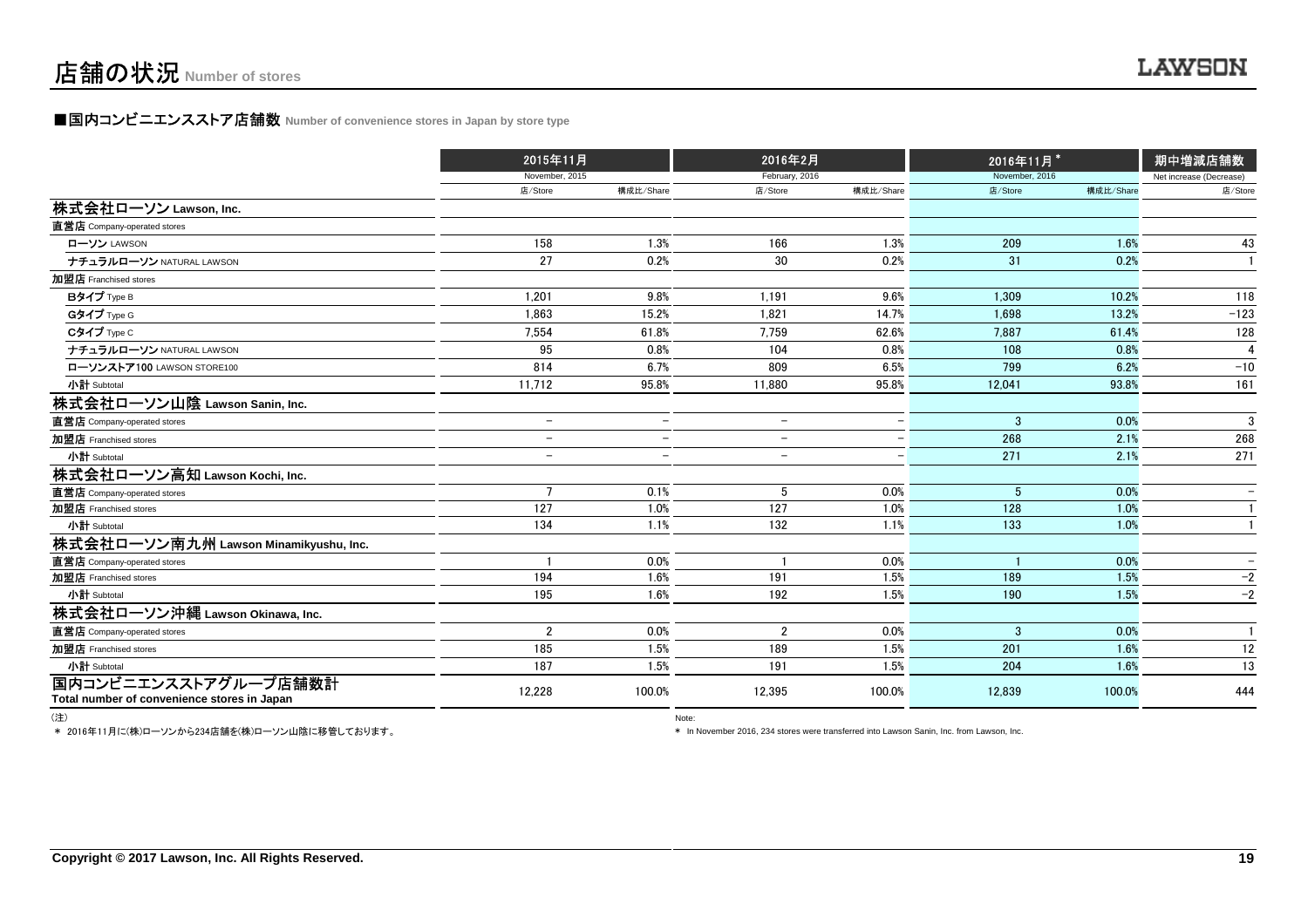### **■都道府県別店舗分布状況** Number of convenience stores by region and prefecture

|                |              |         | 2016年2月                  |         |                  | 2016年11月                 |         |                          | 期中増減店舗数                  |                 |
|----------------|--------------|---------|--------------------------|---------|------------------|--------------------------|---------|--------------------------|--------------------------|-----------------|
|                |              |         | February, 2016           |         |                  | November, 2016           |         |                          | Net increase (Decrease)  |                 |
|                |              | ローソン*   | ローソンストア100               | 計       | ローソン*            | ローソンストア100               | 計       | ローソン                     | ローソンストア100               | 計               |
|                |              | LAWSON  | LAWSON STORE100          | Total   | LAWSON           | LAWSON STORE100          | Total   | LAWSON                   | LAWSON STORE100          | Total           |
|                |              | 店/Store | 店/Store                  | 店/Store | 店/Store          | 店/Store                  | 店/Store | 店/Store                  | 店/Store                  | 店/Store         |
| 北海道 Hokkaido   | 北海道 Hokkaido | 628     | $\overline{\phantom{0}}$ | 628     | 637              | $\overline{\phantom{0}}$ | 637     | 9                        | $\overline{\phantom{a}}$ | 9               |
| 東北 Tohoku      | 青森 Aomori    | 219     |                          | 219     | 229              | $\overline{\phantom{m}}$ | 229     | 10                       | $-$                      | 10              |
|                | 秋田 Akita     | 184     | $\overline{\phantom{m}}$ | 184     | 186              | $\overline{\phantom{m}}$ | 186     | $\overline{2}$           | $\overline{\phantom{m}}$ | $\overline{2}$  |
|                | 岩手 Iwate     | 165     | $\overline{\phantom{m}}$ | 165     | 166              | $\overline{\phantom{m}}$ | 166     |                          | $\overline{\phantom{m}}$ | $\mathbf{1}$    |
|                | 宮城 Miyagi    | 208     | $\overline{\phantom{0}}$ | 208     | 219              | $-$                      | 219     | 11                       | $-$                      | 11              |
|                | 山形 Yamagata  | 81      | $\overline{\phantom{m}}$ | 81      | 103              | $\overline{\phantom{a}}$ | 103     | 22                       | $-$                      | $\overline{22}$ |
|                | 福島 Fukushima | 107     | $\overline{\phantom{m}}$ | 107     | 125              | $\equiv$                 | 125     | 18                       | $\overline{\phantom{m}}$ | 18              |
|                | 小計 Subtotal  | 964     | $\overline{\phantom{0}}$ | 964     | 1,028            | $\equiv$                 | 1,028   | 64                       | $-$                      | 64              |
| 関東 Kanto       | 栃木 Tochigi   | 147     | $\overline{\phantom{0}}$ | 147     | 156              | $-$                      | 156     | 9                        | $-$                      | 9               |
|                | 群馬 Gunma     | 101     | $\overline{\phantom{a}}$ | 101     | 107              | $\overline{\phantom{a}}$ | 107     | 6                        | $\overline{\phantom{m}}$ | 6               |
|                | 埼玉 Saitama   | 488     | 44                       | 532     | 530              | 44                       | 574     | 42                       | $\overline{\phantom{m}}$ | 42              |
|                | 千葉 Chiba     | 416     | 48                       | 464     | 488              | 47                       | 535     | 72                       | $-1$                     | 71              |
|                | 茨城 Ibaraki   | 154     | 4                        | 158     | 182              | $\overline{4}$           | 186     | 28                       | $\overline{\phantom{m}}$ | 28              |
|                | 東京 Tokyo     | 1,246   | 289                      | 1,535   | 1,282            | 286                      | 1,568   | 36                       | -3                       | 33              |
|                | 神奈川 Kanagawa | 699     | 136                      | 835     | 716              | 136                      | 852     | 17                       | $\equiv$                 | 17              |
|                | 小計 Subtotal  | 3,251   | 521                      | 3,772   | 3,461            | 517                      | 3,978   | 210                      | $-4$                     | 206             |
| 甲信越 Koshinetsu | 新潟 Niigata   | 139     | $\overline{\phantom{a}}$ | 139     | 145              | $\qquad \qquad -$        | 145     | 6                        | $\overline{\phantom{m}}$ | 6               |
|                | 山梨 Yamanashi | 119     | $\overline{\phantom{m}}$ | 119     | $\overline{122}$ | $\overline{\phantom{m}}$ | 122     | 3                        | $\overline{\phantom{m}}$ | 3               |
|                | 長野 Nagano    | 171     | $\overline{\phantom{0}}$ | 171     | 169              | $\overline{\phantom{a}}$ | 169     | $-2$                     | $\overline{\phantom{m}}$ | $-2$            |
|                | 小計 Subtotal  | 429     | $\overline{\phantom{m}}$ | 429     | 436              | $\overline{\phantom{a}}$ | 436     | $\overline{7}$           | $\overline{\phantom{m}}$ | $\overline{7}$  |
| 北陸 Hokuriku    | 石川 Ishikawa  | 104     | $\overline{\phantom{a}}$ | 104     | $\frac{105}{2}$  | $\qquad \qquad -$        | 105     |                          | $\overline{\phantom{m}}$ | $\mathbf{1}$    |
|                | 富山 Toyama    | 189     | $\overline{\phantom{m}}$ | 189     | 186              | $\overline{\phantom{m}}$ | 186     | $-3$                     | $\overline{\phantom{m}}$ | $-3$            |
|                | 福井 Fukui     | 106     | $\overline{\phantom{0}}$ | 106     | 106              | $\overline{\phantom{m}}$ | 106     | $\overline{\phantom{a}}$ | $\overline{\phantom{a}}$ | $\equiv$        |
|                | 小計 Subtotal  | 399     | $\overline{\phantom{m}}$ | 399     | 397              | $\qquad \qquad -$        | 397     | $-2$                     | $\overline{\phantom{a}}$ | $-2$            |
| 東海 Tokai       | 静岡 Shizuoka  | 236     | $\overline{\phantom{m}}$ | 236     | 249              | $\overline{\phantom{a}}$ | 249     | $\overline{13}$          | $\overline{\phantom{m}}$ | 13              |
|                | 愛知 Aichi     | 485     | 96                       | 581     | 512              | 95                       | 607     | 27                       | $-1$                     | $26\,$          |
|                | 岐阜 Gifu      | 149     | $\overline{7}$           | 156     | 151              | $6\phantom{.}$           | 157     | $\overline{2}$           | $-1$                     | $\mathbf{1}$    |
|                | 三重 Mie       | 121     | $\overline{\phantom{a}}$ | 121     | 125              | $\equiv$                 | 125     | $\overline{4}$           | $\equiv$                 | $\overline{4}$  |
|                | 小計 Subtotal  | 991     | 103                      | 1,094   | 1,037            | 101                      | 1,138   | 46                       | $-2$                     | 44              |
| $(3+1)$        |              |         |                          |         |                  |                          |         |                          |                          |                 |

(注)

Note: and the contract of the contract of the contract of the contract of the contract of the contract of the contract of the contract of the contract of the contract of the contract of the contract of the contract of the \* ローソンの店舗数には、「ローソン」「ナチュラルローソン」を含みます。

\* The number of stores of LAWSON includes LAWSON and NATURAL LAWSON.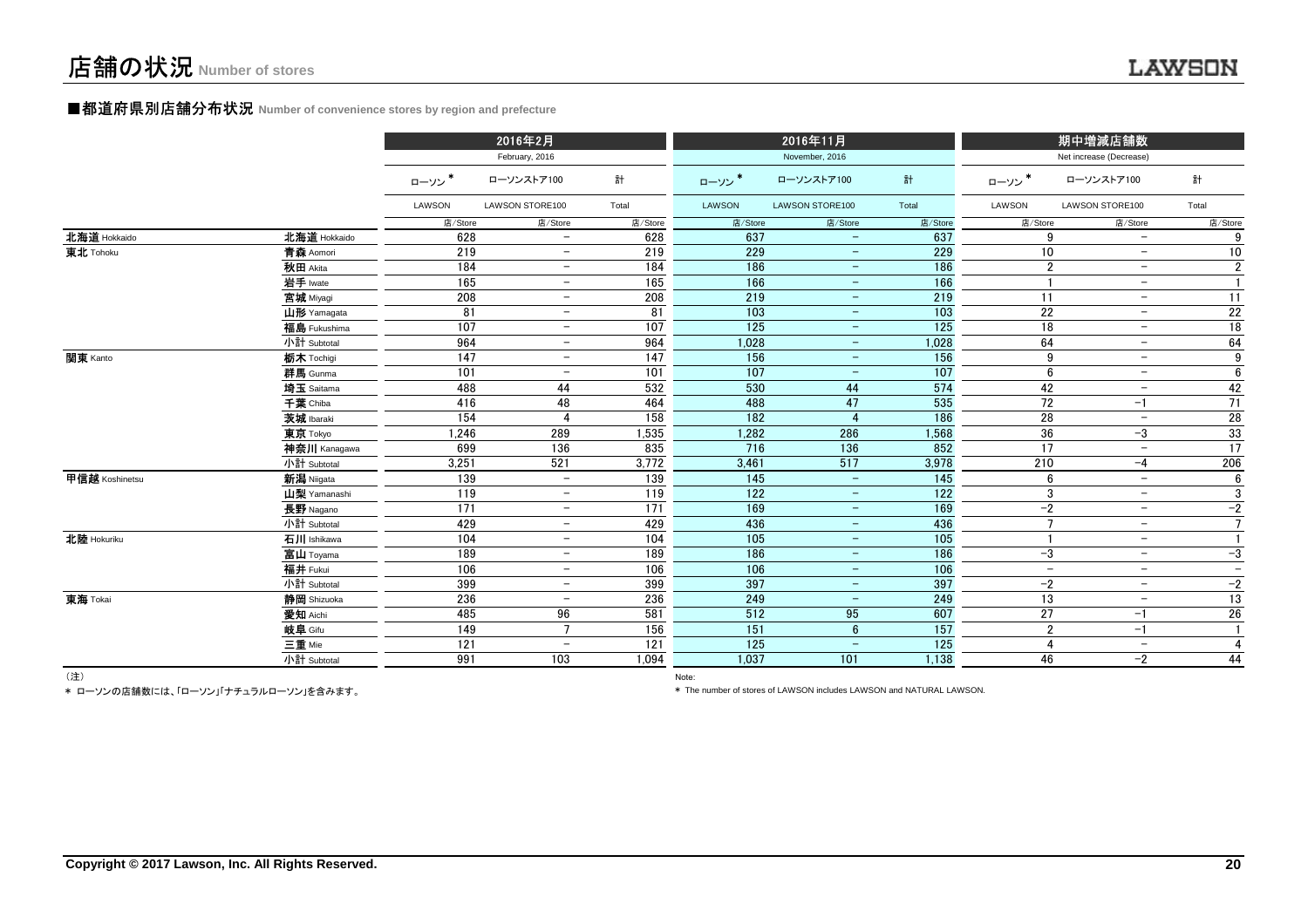#### ■都道府県別店舗分布状況 **Number of convenience stores by region and prefecture**

|                                                                     |                                                      |                  | 2016年2月                  |         |         | 2016年11月                 |                  |                          | 期中増減店舗数                  |                          |
|---------------------------------------------------------------------|------------------------------------------------------|------------------|--------------------------|---------|---------|--------------------------|------------------|--------------------------|--------------------------|--------------------------|
|                                                                     |                                                      |                  | February, 2016           |         |         | November, 2016           |                  |                          | Net increase (Decrease)  |                          |
|                                                                     |                                                      | ローソン             | ローソンストア100               | 計       | ローソン*   | ローソンストア100               | 計                | ローソン*                    | ローソンストア100               | 計                        |
|                                                                     |                                                      | LAWSON           | <b>LAWSON STORE100</b>   | Total   | LAWSON  | <b>LAWSON STORE100</b>   | Total            | LAWSON                   | <b>LAWSON STORE100</b>   | Total                    |
|                                                                     |                                                      | 店/Store          | 店/Store                  | 店/Store | 店/Store | 店/Store                  | 店/Store          | 店/Store                  | 店/Store                  | 店/Store                  |
| 近畿 Kinki                                                            | 京都 Kyoto                                             | 292              | 30                       | 322     | 297     | 29                       | 326              | 5                        | $-1$                     | 4                        |
|                                                                     | 滋賀 Shiga                                             | 154              | $\overline{\phantom{a}}$ | 154     | 155     |                          | 155              |                          | $\qquad \qquad -$        | $\mathbf{1}$             |
|                                                                     | 奈良 Nara                                              | 128              | $\overline{\phantom{m}}$ | 128     | 126     | $\qquad \qquad -$        | 126              | $-2$                     | $\overline{\phantom{a}}$ | $-2$                     |
|                                                                     | 和歌山 Wakayama                                         | 134              | $\overline{\phantom{m}}$ | 134     | 136     | $\qquad \qquad -$        | 136              | $\overline{2}$           | $\overline{\phantom{m}}$ | $\overline{2}$           |
|                                                                     | 大阪 Osaka                                             | 890              | 120                      | 1.010   | 902     | 118                      | 1,020            | 12                       | $-2$                     | 10                       |
|                                                                     | 兵庫 Hyogo                                             | 605              | 35                       | 640     | 616     | 34                       | 650              | 11                       | $-1$                     | $10\,$                   |
|                                                                     | 小計 Subtotal                                          | 2,203            | 185                      | 2,388   | 2,232   | 181                      | 2,413            | 29                       | $-4$                     | 25                       |
| 中国 Chugoku                                                          | 岡山 Okayama                                           | 155              | $\sim$                   | 155     | 165     | $\equiv$                 | 165              | 10                       | $\overline{a}$           | 10                       |
|                                                                     | 広島 Hiroshima                                         | 186              | $\qquad \qquad -$        | 186     | 194     | $\overline{\phantom{0}}$ | 194              | 8                        | $\overline{\phantom{a}}$ | 8                        |
|                                                                     | $\mathbf{\dot{\mathsf{H}}}$ $\mathbf{\Pi}$ Yamaquchi | 123              | $\overline{\phantom{m}}$ | 123     | 122     | $\qquad \qquad -$        | 122              | $-1$                     | $\overline{\phantom{m}}$ | $-1$                     |
|                                                                     | 鳥取 Tottori                                           | 115              | $\overline{\phantom{a}}$ | 115     | 134     | $\overline{\phantom{0}}$ | 134              | 19                       | $\overline{\phantom{a}}$ | 19                       |
|                                                                     | 島根 Shimane                                           | 120              | $-$                      | 120     | 137     | $\overline{\phantom{0}}$ | $\overline{137}$ | $\overline{17}$          | $\overline{\phantom{a}}$ | 17                       |
|                                                                     | 小計 Subtotal                                          | 699              | $\overline{\phantom{a}}$ | 699     | 752     | $\qquad \qquad -$        | 752              | 53                       | $\overline{\phantom{m}}$ | 53                       |
| 四国 Shikoku                                                          | 香川 Kagawa                                            | $\overline{131}$ | $\overline{\phantom{a}}$ | 131     | 131     | $\overline{\phantom{0}}$ | 131              | $\overline{\phantom{a}}$ | $\overline{\phantom{a}}$ | $-$                      |
|                                                                     | 愛媛 Ehime                                             | 212              | $\overline{\phantom{a}}$ | 212     | 210     | $\equiv$                 | 210              | $-2$                     | $\overline{\phantom{m}}$ | $-2$                     |
|                                                                     | 徳島 Tokushima                                         | 134              | $\equiv$                 | 134     | 136     | $\equiv$                 | 136              | $\overline{2}$           | $\overline{\phantom{a}}$ | $\overline{2}$           |
|                                                                     | 高知 Kochi                                             | 132              | $-$                      | 132     | 133     | $\qquad \qquad -$        | 133              | $\overline{1}$           | $\overline{\phantom{m}}$ | $\mathbf{1}$             |
|                                                                     | 小計 Subtotal                                          | 609              | $\qquad \qquad -$        | 609     | 610     | $\overline{\phantom{m}}$ | 610              | -1                       | $\overline{\phantom{m}}$ | $\mathbf{1}$             |
| 九州 Kyushu                                                           | 福岡 Fukuoka                                           | 447              | $\sim$                   | 447     | 467     | $ \,$                    | 467              | 20                       | $\equiv$                 | 20                       |
|                                                                     | 佐賀 Saga                                              | 66               | $-$                      | 66      | 68      | $\equiv$                 | 68               | $\overline{2}$           | $\qquad \qquad -$        | $\overline{2}$           |
|                                                                     | 長崎 Nagasaki                                          | 105              | $-$                      | 105     | 103     | $\overline{\phantom{0}}$ | 103              | $-2$                     | $\overline{\phantom{m}}$ | $-2$                     |
|                                                                     | 大分 Oita                                              | 169              | $\overline{\phantom{a}}$ | 169     | 172     | $\overline{\phantom{0}}$ | 172              | 3                        | $\overline{\phantom{m}}$ | 3                        |
|                                                                     | 熊本 Kumamoto                                          | 140              | $\equiv$                 | 140     | 143     | $\overline{\phantom{0}}$ | 143              | 3                        | $\qquad \qquad -$        | 3                        |
|                                                                     | 宮崎 Miyazaki                                          | 103              | $\overline{\phantom{m}}$ | 103     | 103     | $\overline{\phantom{0}}$ | 103              | $\qquad \qquad -$        | $\overline{\phantom{a}}$ | $\overline{\phantom{m}}$ |
|                                                                     | 鹿児島 Kagoshima                                        | 192              | $\overline{\phantom{m}}$ | 192     | 190     | $\overline{\phantom{0}}$ | 190              | $-2$                     | $\overline{\phantom{a}}$ | $-2$                     |
|                                                                     | 小計 Subtotal                                          | 1,222            | $\overline{\phantom{m}}$ | 1,222   | 1,246   | $\qquad \qquad -$        | 1,246            | 24                       | $\overline{\phantom{a}}$ | $\overline{24}$          |
| 沖縄 Okinawa                                                          | 沖縄 Okinawa                                           | 191              | $\overline{\phantom{0}}$ | 191     | 204     | $\overline{\phantom{0}}$ | 204              | 13                       | $\overline{\phantom{0}}$ | 13                       |
| 国内コンビニエンスストアグループ店舗数計<br>Total number of convenience stores in Japan |                                                      | 11.586           | 809                      | 12,395  | 12.040  | 799                      | 12,839           | 454                      | $-10$                    | 444                      |

(注)

\* ローソンの店舗数には、「ローソン」「ナチュラルローソン」を含みます。

Note: and the contract of the contract of the contract of the contract of the contract of the contract of the contract of the contract of the contract of the contract of the contract of the contract of the contract of the

\* The number of stores of LAWSON includes LAWSON and NATURAL LAWSON.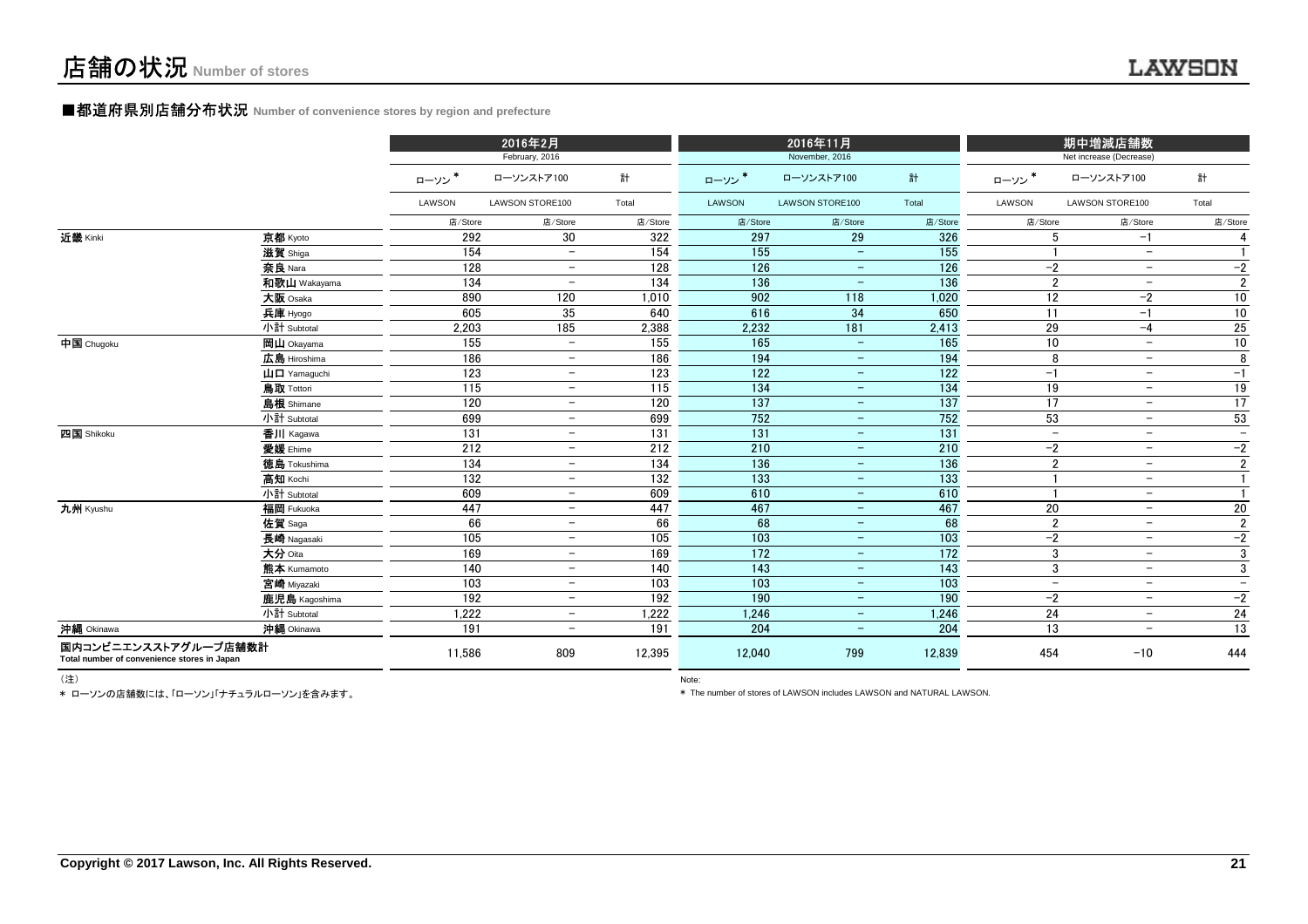### **■海外コンビニエンスストア店舗数 Number of convenience stores abroad**

|                                                       | 2015年11月       | 2016年2月        | 2016年11月       | 期中増減店舗数                 |
|-------------------------------------------------------|----------------|----------------|----------------|-------------------------|
|                                                       | November, 2015 | February, 2016 | November, 2016 | Net increase (Decrease) |
|                                                       | 店/Store        | 店/Store        | 店/Store        | 店/Store                 |
| 中国 上海市及びその周辺地域<br>China Shanghai and surrounding area | 429            | 458            | 603            | 145                     |
| 中国 重慶市<br>China Chongqing                             | 113            | 110            | 129            | 19                      |
| 中国 大連市<br>China Dalian                                | 42             | 53             | 75             | 22                      |
| 中国 北京市<br>China Beijing                               | 29             | 34             | 44             | 10                      |
| 中国 武漢市<br>China Wuhan                                 |                |                | 39             | 39                      |
| タイ<br>Thailand                                        | 42             | 47             | 79             | $32\,$                  |
| インドネシア<br>Indonesia                                   | $38\,$         | 38             | 36             | $-2$                    |
| フィリピン<br>Philippines                                  | 12             | 16             | 26             | 10                      |
| 米国 ハワイ州<br>United States of America Hawaii            | $\mathbf{2}$   | $\overline{2}$ |                |                         |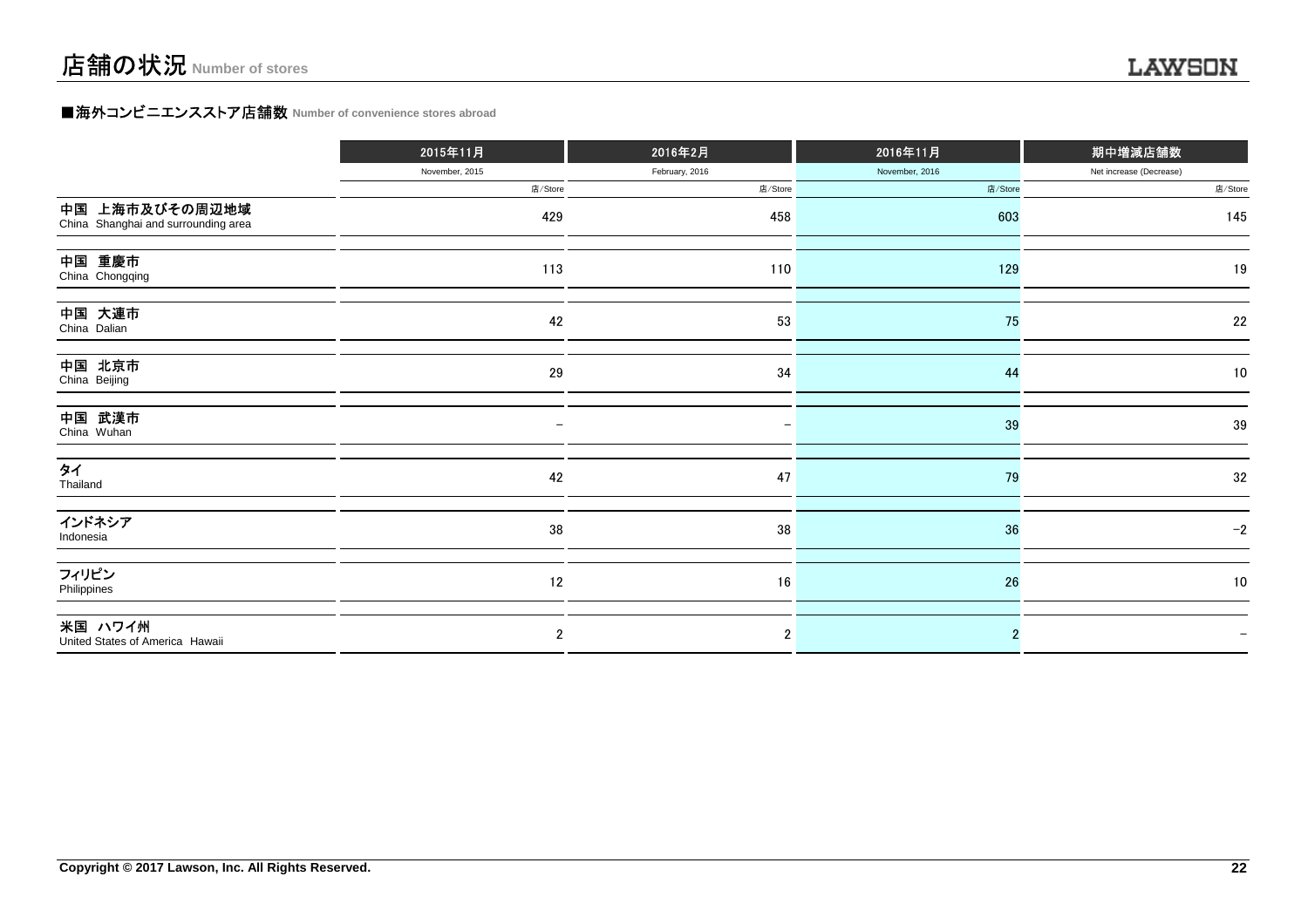### **■その他セグメントの運営する店舗数 Number of stores of other segments**

|                                                       | 2015年11月       | 2016年2月        | 2016年11月       | 期中増減店舗数                 |
|-------------------------------------------------------|----------------|----------------|----------------|-------------------------|
|                                                       | November, 2015 | February, 2016 | November, 2016 | Net increase (Decrease) |
|                                                       | 店/Store        | 店/Store        | 店/Store        | 店/Store                 |
| 株式会社成城石井 *1<br>SEIJO ISHII CO., LTD.                  | 117            | 120            | 130            | 10 <sup>°</sup>         |
| 株式会社ローソンHMVエンタテイメント<br>Lawson HMV Entertainment, Inc. | 53             | 53             | 55             |                         |
| ユナイテッド・シネマ株式会社*2<br>United Cinemas Co., Ltd.          | 37             | 38             | 38             |                         |

(注)

\*1 (株)成城石井については、直営の成城石井店舗のみを記載しております。

\*2 ユナイテッド・シネマ(株)については、劇場数を記載しております。

Notes:

\*1 For SEIJO ISHII CO., LTD., it states number of its company-operated stores only.

\*2 For United Cinemas Co., Ltd., it states number of theaters.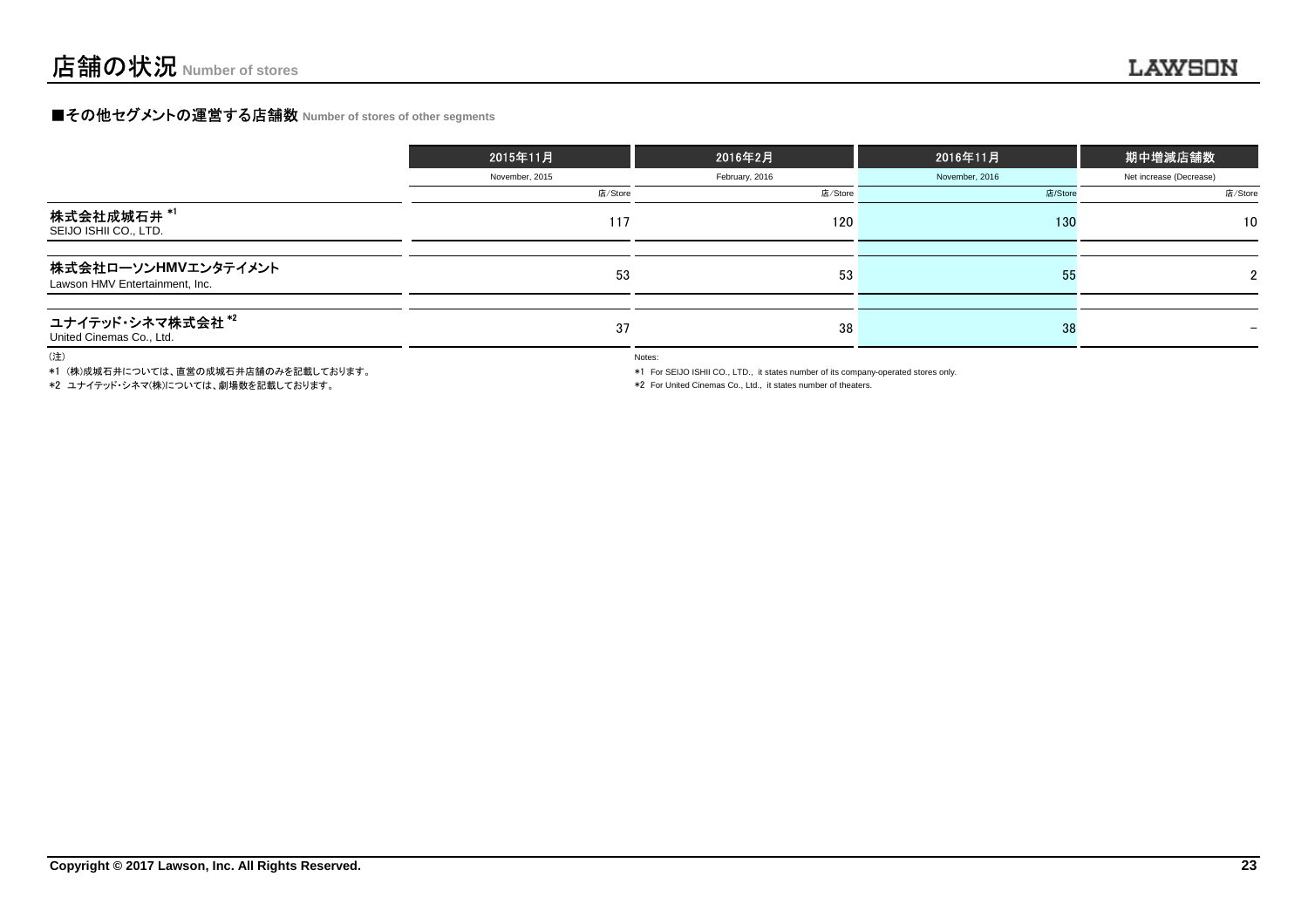### ■既存店売上高前年比及び既存店総荒利益高前年比 **Net sales and gross profit of existing stores**

|                                        | 2015年度/FY2015 |              | 2016年度/FY2016 |                           |  |  |
|----------------------------------------|---------------|--------------|---------------|---------------------------|--|--|
|                                        | 第3四半期累計期間/3Q  | 通期/Full year | 第3四半期累計期間/3Q  | 通期計画/Full year (Forecast) |  |  |
|                                        | 前年比/YoY       | 前年比/YoY      | 前年比/YoY       | 前年比/YoY                   |  |  |
| 売上高 Net sales                          | 101.6%        | 101.4%       | 99.6%         | 100.1%                    |  |  |
| 総荒利益高 Gross profit                     | 101.5%        | 101.3%       | 99.7%         | 100.6%                    |  |  |
| 売上高(LS100含む) Net sales (include LS100) | 101.6%        | 101.4%       | 99.7%         |                           |  |  |

### ■平均日販 **Average daily sales per store**

|               | 2015年度/FY2015       |                     | 2016年度/FY2016       |
|---------------|---------------------|---------------------|---------------------|
|               | 第3四半期累計期間/3Q        | 通期/Full year        | 第3四半期累計期間/3Q        |
|               | 千円/Thousands of yen | 千円/Thousands of yen | 千円/Thousands of yer |
| 全店 All stores | 547                 | 540                 | 546                 |
| 新店 New stores | 497                 | 494                 | 497                 |
|               |                     |                     |                     |

■既存店客数及び客単価 Average number of customers and average spending per customer at exsisting stores<br>→

|                           |                 | 2015年度/FY2015 |                 |         |                 |         |
|---------------------------|-----------------|---------------|-----------------|---------|-----------------|---------|
|                           | 第3四半期累計期間/3Q    |               | 通期/Full vear    |         | 第3四半期累計期間/3Q    |         |
|                           | 人、円/Person, Yen | 前年比/YoY       | 人、円/Person, Yen | 前年比/YoY | 人、円/Person, Yen | 前年比/YoY |
| 客数 Number of customers    | 842             | 100.9%        | 826             | 100.9%  | 835             | 99.0%   |
| 客単価 Spending per customer | 602             | 100.7%        | 604             | 100.4%  | 606             | 100.6%  |
|                           |                 |               |                 |         |                 |         |

### **■全店商品別販売構成の推移及び総荒利益率の状況** Sales and gross profit margin by merchandise category at store level (All stores)<br>→

|                                |                        | 2015年度/FY2015 |                                    |                        |              |                                    | 2016年度/FY2016          |              |                                    |                                     |
|--------------------------------|------------------------|---------------|------------------------------------|------------------------|--------------|------------------------------------|------------------------|--------------|------------------------------------|-------------------------------------|
|                                |                        | 第3四半期累計期間/3Q  |                                    |                        | 通期/Full year |                                    |                        | 第3四半期累計期間/3Q | 通期計画/Full year (Forecast)          |                                     |
|                                | 十億円<br>Billions of yen | 構成比           | 総荒利益率<br>Share Gross Profit Margin | 十億円<br>Billions of yen | 構成比          | 総荒利益率<br>Share Gross Profit Margin | 十億円<br>Billions of yen | 構成比          | 総荒利益率<br>Share Gross Profit Margin | 総荒利益率<br><b>Gross Profit Margin</b> |
| ファストフード Fast foods             | 341.3                  | 24.8%         | 38.2%                              | 450.5                  | 24.7%        | 38.4%                              | 353.9                  | 24.6%        | 38.3%                              |                                     |
| 日配食品 Daily delivered foods     | 177.9                  | 12.9%         | 34.3%                              | 235.6                  | 12.9%        | 34.0%                              | 190.9                  | 13.3%        | 34.2%                              |                                     |
| 加工食品 Processed foods           | 729.0                  | 52.9%         | 24.1%                              | 960.8                  | 52.8%        | 24.0%                              | 757.3                  | 52.6%        | 24.2%                              |                                     |
| うち、タバコ Cigarettes              | 348.9                  | 25.3%         | 10.8%                              | 460.0                  | 25.3%        | 10.8%                              | 358.4                  | 24.9%        | 10.8%                              |                                     |
| - * 3<br>非食品 Non-food products | 129.4                  | 9.4%          | 49.9%                              | 174.0                  | 9.6%         | 49.7%                              | 136.1                  | 9.5%         | 49.1%                              |                                     |
| 合計 Total                       | 1,377.7                | 100.0%        | 31.3%                              | 1.821.1                | 100.0%       | 31.3%                              | 1.438.4                | 100.0%       | 31.4%                              | 31.5%                               |

分類 Category

| $\frac{1}{2}$                |                                                                                                                  |  |  |  |  |
|------------------------------|------------------------------------------------------------------------------------------------------------------|--|--|--|--|
| ファストフード Fast foods           | 米飯・麺・調理パン(サンドイッチ等)・デリカ・ファストフード等 Rice, noodles, bread, delicatessen items, over-the-counter fast foods, etc.      |  |  |  |  |
| 日配食品 Daily delivered foods   | ベーカリー・デザート・アイスクリーム・生鮮食品等 Bakery items, desserts, ice creams, perishable foods (vegetable, fruits and meat), etc. |  |  |  |  |
| 加工食品 Processed foods         | 飲料・酒類・タバコ・加工食品・菓子等 Soft drinks, alcoholic drinks, cigarettes, processed foods, confectioneries, etc.             |  |  |  |  |
| <b>非食品</b> Non-food products | 日用品・本・雑誌・ギフトカード等 Daily necessities, books, magazines, gift cards, etc.                                           |  |  |  |  |
| $\lambda$                    |                                                                                                                  |  |  |  |  |

<sup>(</sup>注)

\*1 売上高(LS100含む)を除く上記の数値は、(株)ローソンが運営する「ローソン」「ナチュラルローソン」の合計です。なお、本頁の各数 値には、エリアフランチャイズ各社(㈱ローソン山陰、㈱ローソン高知、㈱ローソン南九州、㈱ローソン沖縄)の数値は含んでおりません。

\*2 2015年度の売上高(LS100含む)には、「ローソンマート」を含みます。

\*3 非食品の総荒利益率は、手数料収入を含め算出しております。

Notes:

数 \*1 These figures except for Net sales (include LS100) are sums of total LAWSON and NATURAL LAWSON operated by Lawson, Inc.<br>H 4. Futhermore results of area franchise companies (Lawson Sanin, Inc. Lawson Kochi Futhermore, results of area franchise companies (Lawson Sanin, Inc., Lawson Kochi, Inc., Lawson Minamikyushu, Inc. and LawsonOkinawa, Inc.) are not included in this page.

\*2 Net sales (include LS100) for fiscal year 2015 include LAWSON MART.

\*3 Gross profit of non-food products includes service commissions.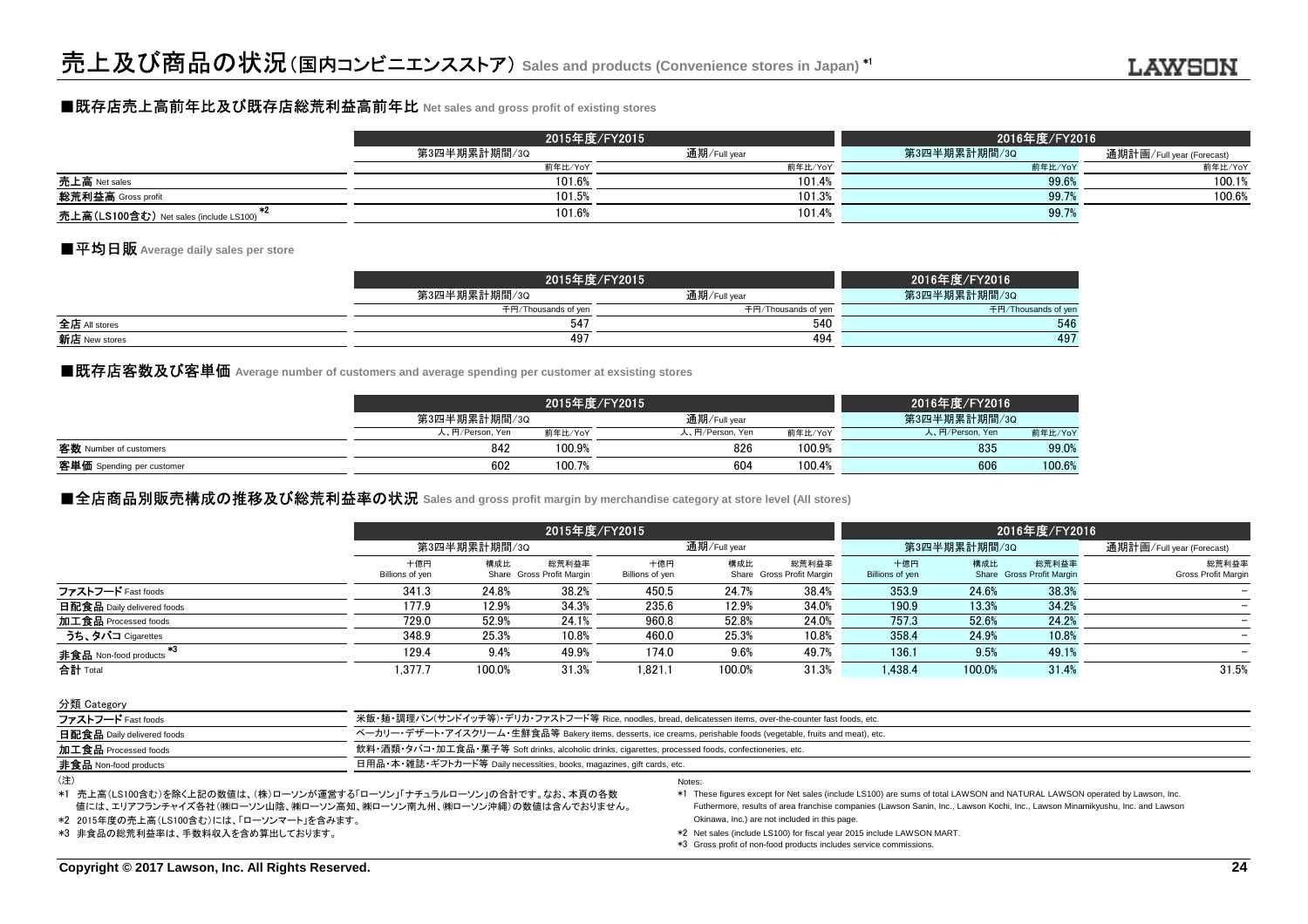### **■国内コンビニエンスストア事業 グループ全店売上高** Total sales of convenience store business in Japan<br>■

|                                     | 第3四半期累計期間/3Q        |         | 通期/Full year        |         | 第3四半期累計期間/3Q        |         |  |
|-------------------------------------|---------------------|---------|---------------------|---------|---------------------|---------|--|
|                                     | 百万円/Millions of yen | 前年比/YoY | 百万円/Millions of yen | 前年比/YoY | 百万円/Millions of yen | 前年比/YoY |  |
| <b>単体</b> Non-consolidated          | 1.484.968           | 101.0%  | 1.960.266           | 101.4%  | 1.540.537           | 103.7%  |  |
| グループ会社 Group company                | 61.579              | 144.9%  | 82.769              | 146.8%  | 72.360              | 117.5%  |  |
| チケット等取扱高 Tickets etc.               | 242.517             | 124.2%  | 317.502             | 118.5%  | 241.627             | 99.6%   |  |
| 合計 Total                            | .789.064            | 104.8%  | 2.360.538           | 104.6%  | 1.854.524           | 103.7%  |  |
| the contract of the contract of the |                     |         |                     |         |                     |         |  |

(注)

 \*1 グループ会社は、(株)ローソン山陰、(株)ローソン高知、(株)ローソン南九州、(株)ローソン沖縄の運営する店舗の売上高を合計しております。

Notes:

\*1 For group company, it is a total sales of stores oprerated by Lawson Sanin, Inc., Lawson Kochi, Inc., Lawson Minamikyushu, Inc. and Lawson Okinawa, Inc.

\*2 For tickets and others gross sale, it is a total gross sales of convenience store business in Japan (non-consolidated and group company) operated by Lawson group.

 \*2 チケット等取扱高は、 当社グループの運営する国内のコンビニエンスストア事業全て(単体及びグループ会社を含む)の取扱高を合計しております。